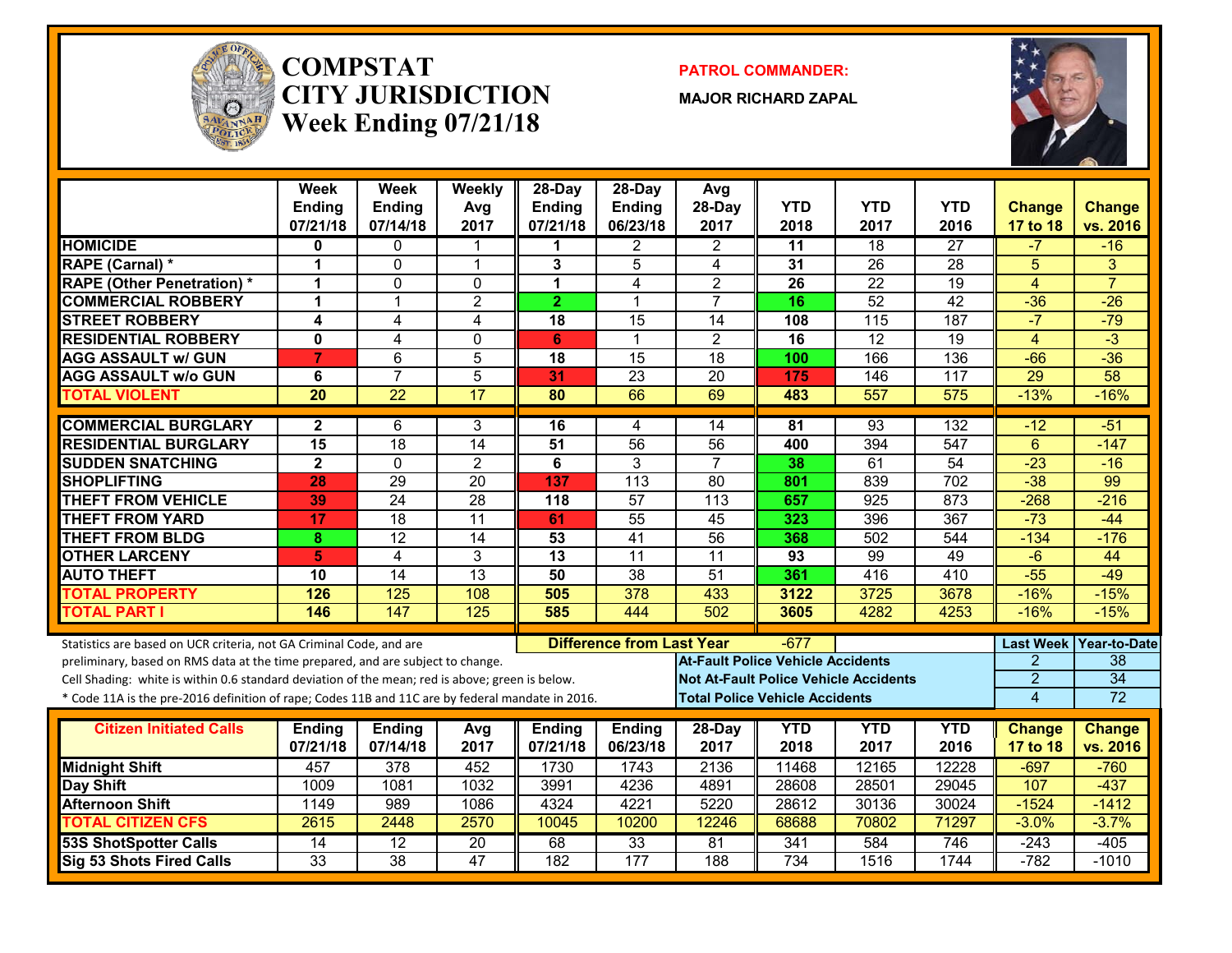

#### **COMPSTATNORTH PRECINCTWeek Ending 07/21/18**

**PRECINCT COMMANDER:**

**CAPT. CARY HILL**



|                                                                                                  | Week<br>Ending          | <b>Week</b><br><b>Ending</b> | Weekly<br>Avg   | $28$ -Day<br><b>Ending</b> | 28-Day<br>Ending                 | Avg<br>28-Day                            | <b>YTD</b>      | <b>YTD</b>                                   | YTD              | <b>Change</b>    | <b>Change</b>   |
|--------------------------------------------------------------------------------------------------|-------------------------|------------------------------|-----------------|----------------------------|----------------------------------|------------------------------------------|-----------------|----------------------------------------------|------------------|------------------|-----------------|
|                                                                                                  | 7/21/18                 | 7/14/18                      | 2017            | 7/21/18                    | 6/23/18                          | 2017                                     | 2018            | 2017                                         | 2016             | 17 to 18         | vs. 2016        |
| <b>HOMICIDE</b>                                                                                  | 0                       | 0                            | $\mathbf{0}$    |                            | 2                                | $\Omega$                                 | $\mathbf{2}$    | 3                                            | 2                | -1               | $\Omega$        |
| <b>RAPE (Carnal) *</b>                                                                           | 0                       | 0                            | 0               | 0                          | $\overline{2}$                   | $\mathbf 1$                              | 8               | $\overline{11}$                              | 9                | $\overline{3}$   | -1              |
| <b>RAPE (Other Penetration) *</b>                                                                | 0                       | $\mathbf{0}$                 | 0               | $\mathbf{0}$               | 1                                | $\mathbf{0}$                             | 3               | 4                                            | 5                | -1               | $-2$            |
| <b>COMMERCIAL ROBBERY</b>                                                                        | $\bf{0}$                | $\Omega$                     | $\mathbf 0$     | $\mathbf{0}$               | 1                                | $\overline{1}$                           | 4               | 6                                            | $\overline{4}$   | $-2$             | $\Omega$        |
| <b>STREET ROBBERY</b>                                                                            | $\overline{\mathbf{2}}$ | $\mathbf{1}$                 | $\mathbf 1$     | 5                          | 4                                | 4                                        | 35              | $\overline{44}$                              | 76               | $-9$             | $-41$           |
| <b>RESIDENTIAL ROBBERY</b>                                                                       | 0                       | $\mathbf{0}$                 | 0               | 1                          | 1                                | $\mathbf{0}$                             | 5               | 1                                            | 3                | $\overline{4}$   | $\overline{2}$  |
| <b>AGG ASSAULT w/ GUN</b>                                                                        | $\mathbf{0}$            | $\overline{1}$               | $\mathbf 1$     | 1                          | $\overline{5}$                   | 4                                        | $\overline{20}$ | $\overline{35}$                              | $\overline{27}$  | $-15$            | $-7$            |
| <b>AGG ASSAULT w/o GUN</b>                                                                       | 3                       | $\overline{1}$               | $\overline{2}$  | 12                         | 9                                | 6                                        | 59              | $\overline{32}$                              | 35               | 27               | 24              |
| <b>TOTAL VIOLENT</b>                                                                             | 5                       | 3                            | $\overline{4}$  | 19                         | $\overline{25}$                  | 17                                       | 136             | 136                                          | 161              | 0%               | $-16%$          |
| <b>COMMERCIAL BURGLARY</b>                                                                       | 1                       | 0                            | 1               | 3                          | 1                                | 4                                        | 17              | 33                                           | $\overline{24}$  | $-16$            | -7              |
| <b>RESIDENTIAL BURGLARY</b>                                                                      | 0                       | 3                            | $\overline{2}$  | 8                          | 6                                | $\overline{7}$                           | 48              | 38                                           | 62               | 10               | $-14$           |
| <b>SUDDEN SNATCHING</b>                                                                          | 1                       | $\mathbf 0$                  | $\mathbf 1$     | 4                          | $\overline{2}$                   | 3                                        | 20              | 33                                           | 29               | $-13$            | $-9$            |
| <b>SHOPLIFTING</b>                                                                               | $\overline{\mathbf{2}}$ | 8                            | 3               | 28                         | 15                               | $\overline{12}$                          | 154             | $\overline{126}$                             | 97               | $\overline{28}$  | $\overline{57}$ |
| <b>THEFT FROM VEHICLE</b>                                                                        | 8                       | 6                            | 6               | 23                         | 15                               | 24                                       | 132             | 216                                          | 297              | $-84$            | $-165$          |
| <b>THEFT FROM YARD</b>                                                                           | 1                       | 8                            | 3               | 15                         | $\overline{12}$                  | 11                                       | 89              | 128                                          | 117              | $-39$            | $-28$           |
| <b>THEFT FROM BLDG</b>                                                                           | $\overline{2}$          | 3                            | $\overline{4}$  | 12                         | $\overline{12}$                  | $\overline{15}$                          | 98              | 159                                          | 166              | $-61$            | $-68$           |
| <b>OTHER LARCENY</b>                                                                             | $\overline{2}$          | 3                            | $\overline{1}$  | 6                          | $\overline{2}$                   | $\overline{2}$                           | 21              | 25                                           | 16               | $-4$             | 5               |
| <b>AUTO THEFT</b>                                                                                | $\mathbf{2}$            | $\overline{2}$               | $\overline{3}$  | 11                         | 11                               | 12                                       | $\overline{71}$ | 109                                          | 111              | $-38$            | $-40$           |
| <b>TOTAL PROPERTY</b>                                                                            | $\overline{19}$         | 33                           | $\overline{22}$ | 110                        | $\overline{76}$                  | $\overline{90}$                          | 650             | 867                                          | 919              | $-25%$           | $-29%$          |
| <b>TOTAL PART I</b>                                                                              | 24                      | $\overline{36}$              | $\overline{27}$ | 129                        | 101                              | 107                                      | 786             | 1003                                         | 1080             | $-22%$           | $-27%$          |
| Statistics are based on UCR criteria, not GA Criminal Code, and are                              |                         |                              |                 |                            | <b>Difference from Last Year</b> |                                          | $-217$          |                                              |                  | <b>Last Week</b> | Year-to-Date    |
| preliminary, based on RMS data at the time prepared, and are subject to change.                  |                         |                              |                 |                            |                                  | <b>At-Fault Police Vehicle Accidents</b> |                 |                                              |                  | 0                | 9               |
| Cell Shading: white is within 0.6 standard deviation of the mean; red is above; green is below.  |                         |                              |                 |                            |                                  |                                          |                 | <b>Not At-Fault Police Vehicle Accidents</b> |                  | $\mathbf 0$      | $\overline{7}$  |
| * Code 11A is the pre-2016 definition of rape; Codes 11B and 11C are by federal mandate in 2016. |                         |                              |                 |                            |                                  | <b>Total Police Vehicle Accidents</b>    |                 |                                              |                  | $\overline{0}$   | 16              |
|                                                                                                  | Week                    | Week                         | Weekly          | 28-Day                     | 28-Day                           | Avg                                      |                 |                                              |                  |                  |                 |
| <b>Citizen Initiated Calls</b>                                                                   | Ending                  | <b>Ending</b>                | Avg             | Ending                     | <b>Ending</b>                    | 28-Day                                   | <b>YTD</b>      | <b>YTD</b>                                   | <b>YTD</b>       | <b>Change</b>    | <b>Change</b>   |
|                                                                                                  | 07/21/18                | 07/14/18                     | 2017            | 07/21/18                   | 06/23/18                         | 2017                                     | 2018            | 2017                                         | 2016             | 17 to 18         | vs. 2016        |
| <b>Midnight Shift</b>                                                                            | 126                     | 119                          | 121             | 522                        | 553                              | 484                                      | 3341            | 3429                                         | 3429             | $-88$            | $-88$           |
| <b>Day Shift</b>                                                                                 | 249                     | 240                          | 233             | 952                        | 1108                             | 931                                      | 7179            | 6643                                         | 6956             | 536              | 223             |
| <b>Afternoon Shift</b>                                                                           | 244                     | 232                          | 252             | 1012                       | 1088                             | 1010                                     | 6882            | 7113                                         | 7120             | $-231$           | $-238$          |
| <b>TOTAL CITIZEN CFS</b>                                                                         | 619                     | 591                          | 606             | 2486                       | 2749                             | 2425                                     | 17402           | 17185                                        | 17506            | 1.3%             | $-0.6%$         |
| <b>53S ShotSpotter Calls</b>                                                                     | 2                       | $\mathbf 1$                  | 3               | 8                          | $\overline{7}$                   | $\overline{12}$                          | 44              | 79                                           | $\overline{123}$ | $-35$            | $-79$           |
| Sig 53 Shots Fired Calls                                                                         | 3                       | 11                           | $\overline{7}$  | $\overline{37}$            | 40                               | 29                                       | 188             | 216                                          | 281              | $-28$            | $-93$           |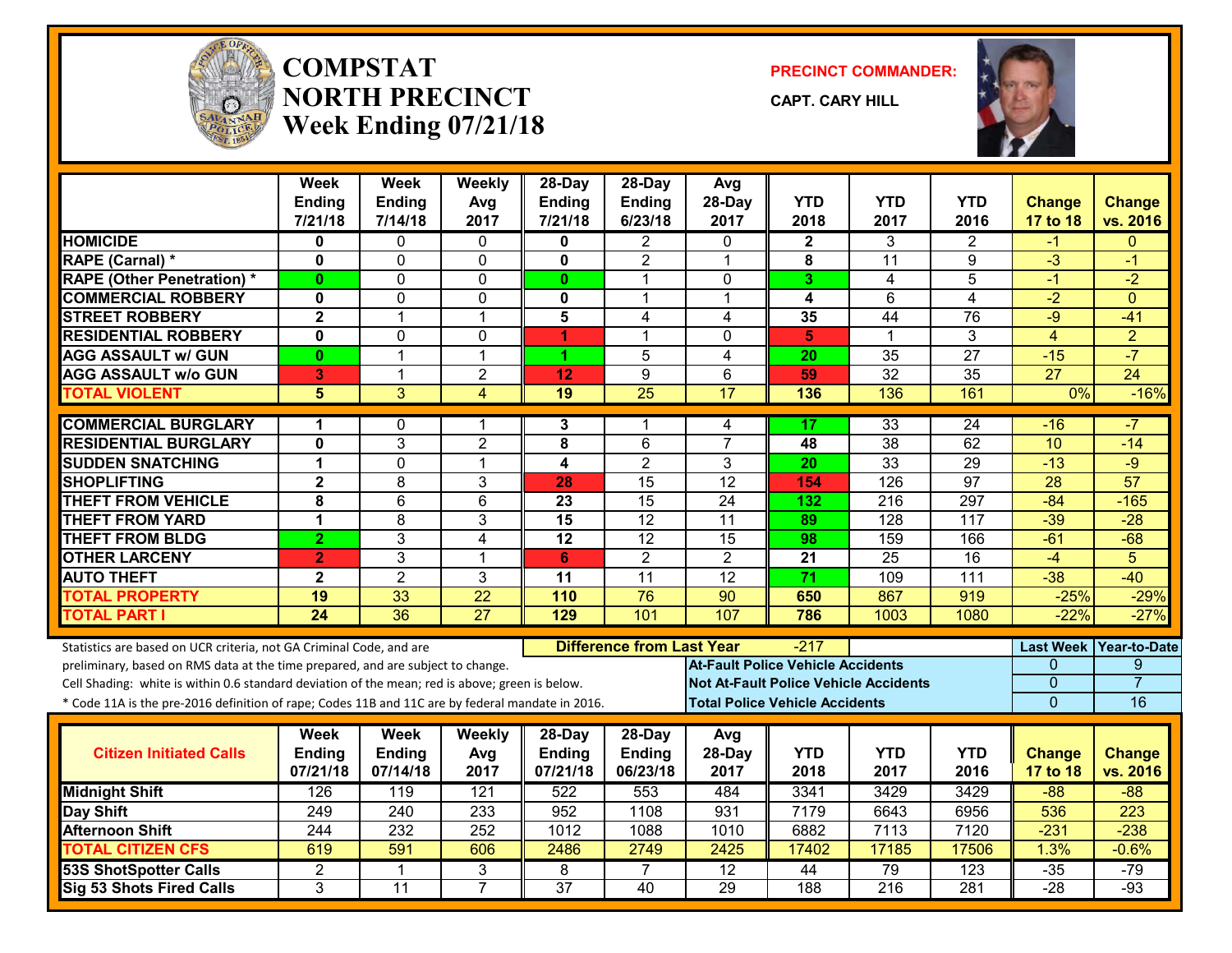# **BEAT 21 North Precinct Week Ending 07/21/18**

|                                   |                |                | <b>Last 4 Weeks</b> |                | 28 Days        | 28 Day     |                               |                |                |                |                      |
|-----------------------------------|----------------|----------------|---------------------|----------------|----------------|------------|-------------------------------|----------------|----------------|----------------|----------------------|
|                                   | <b>Ending</b>  | <b>Ending</b>  | <b>Ending</b>       | <b>Ending</b>  | <b>Ending</b>  | Average    | <b>YTD</b>                    | <b>YTD</b>     | <b>YTD</b>     | <b>Change</b>  | <b>Change</b>        |
|                                   | 06/30/18       | 07/07/18       | 07/14/18            | 07/21/18       | 07/21/18       | 2017       | 2018                          | 2017           | 2016           | 17 to 18       | vs. 2016             |
| <b>HOMICIDE</b>                   | $\Omega$       | 0              | 0                   | 0              | $\Omega$       | 0.0        | $\Omega$                      | $\Omega$       | $\Omega$       | $\mathbf{0}$   | $\mathbf{0}$         |
| RAPE (Carnal) *                   | 0              | 0              | $\mathbf{0}$        | 0              | $\Omega$       | 0.1        | $\mathbf{0}$                  | 0              | $\mathbf{1}$   | $\mathbf{0}$   | $-1$                 |
| <b>RAPE (Other Penetration) *</b> | $\Omega$       | 0              | $\mathbf{0}$        | $\Omega$       | $\Omega$       | 0.0        | $\mathbf{1}$                  | $\Omega$       | $\Omega$       | $\mathbf{1}$   | $\blacktriangleleft$ |
| <b>COMMERCIAL ROBBERY</b>         | 0              | 0              | 0                   | 0              | $\Omega$       | 0.1        | $\mathbf{0}$                  | $\mathbf{1}$   | $\mathbf{1}$   | $-1$           | $-1$                 |
| <b>STREET ROBBERY</b>             | $\Omega$       | 0              | $\mathbf 0$         | 0              | 0              | 0.2        | $\mathbf 0$                   | $\overline{2}$ | 0              | $-2$           | $\mathbf{0}$         |
| <b>RESIDENTIAL ROBBERY</b>        | $\Omega$       | $\Omega$       | $\mathbf 0$         | $\Omega$       | 0              | 0.0        | $\Omega$                      | $\Omega$       | $\Omega$       | $\mathbf{0}$   | $\overline{0}$       |
| <b>AGG ASSAULT w/ GUN</b>         | 0              | 0              | $\mathbf 0$         | $\Omega$       | 0              | 0.2        | $\mathbf 0$                   | $\mathbf{1}$   | 0              | $-1$           | $\overline{0}$       |
| <b>AGG ASSAULT w/o GUN</b>        | $\mathbf{1}$   | 0              | $\mathbf 0$         | 0              | $\mathbf{1}$   | 0.2        | 3                             | $\mathbf{1}$   | 3              | $\overline{2}$ | $\overline{0}$       |
| <b>TOTAL VIOLENT</b>              | $\mathbf{1}$   | $\overline{0}$ | $\mathbf{O}$        | $\mathbf{0}$   | $\mathbf{1}$   | 0.7        | $\overline{4}$                | 5              | 5              | $-20%$         | $-20%$               |
| <b>COMMERCIAL BURGLARY</b>        | $\Omega$       | 0              | $\mathbf{0}$        | $\Omega$       | $\Omega$       | 0.2        | $\Omega$                      | $\overline{2}$ | $\overline{2}$ | $-2$           | $-2$                 |
|                                   |                |                |                     |                |                |            | 7                             | 7              | 4              |                |                      |
| <b>RESIDENTIAL BURGLARY</b>       | 0              | 0              | $\mathbf{1}$        | 0              | $\mathbf{1}$   | 1.1        |                               |                |                | $\mathbf{0}$   | 3                    |
| <b>SUDDEN SNATCHING</b>           | 0              | 0              | $\mathbf 0$         | 0              | 0              | 0.1<br>0.2 | $\mathbf 0$<br>$\overline{2}$ | $\mathbf 0$    | 0<br>$\Omega$  | $\mathbf{0}$   | $\mathbf{0}$         |
| <b>SHOPLIFTING</b>                | $\mathbf{1}$   | 0              | $\mathbf 0$         | 0              | $\mathbf{1}$   |            |                               | $\overline{2}$ |                | $\mathbf{0}$   | $\overline{2}$       |
| <b>THEFT FROM VEHICLE</b>         | $\mathbf{1}$   | $\mathbf{1}$   | $\mathbf 0$         | $\mathbf{1}$   | 3              | 2.8        | 21                            | 15             | 13             | 6              | 8                    |
| <b>THEFT FROM YARD</b>            | $\mathbf{1}$   | 0              | $\overline{2}$      | 0              | 3              | 1.2        | 13                            | 8              | 13             | 5              | $\overline{0}$       |
| <b>THEFT FROM BLDG</b>            | 0              | 0              | $\mathbf 0$         | 0              | 0              | 3.0        | 6                             | 30             | 18             | $-24$          | $-12$                |
| <b>OTHER LARCENY</b>              | 0              | 0              | $\mathbf 0$         | $\overline{2}$ | $\overline{2}$ | 0.2        | $\overline{4}$                | 3              | $\overline{2}$ | $\mathbf{1}$   | $\overline{2}$       |
| <b>AUTO THEFT</b>                 | $\mathbf{0}$   | 0              | $\mathbf{0}$        | 0              | 0              | 1.1        | 10                            | 6              | 8              | $\overline{4}$ | 2 <sup>1</sup>       |
| <b>TOTAL PROPERTY</b>             | $\overline{3}$ | $\mathbf{1}$   | $\overline{3}$      | 3              | 10             | 9.7        | 63                            | 73             | 60             | $-14%$         | 5%                   |
| <b>TOTAL PART I</b>               | $\overline{4}$ | $\mathbf{1}$   | 3                   | 3              | 11             | 10.4       | 67                            | 78             | 65             | $-14%$         | 3%                   |

 **Difference from Last Year**r -11

Statistics are based on UCR criteria, not GA Criminal Code.

\* Rape Code 11A is the historical definition of rape (aka Legacy Rape); Rape Codes 11B and 11C are those moved from Part II to Part I in 2017.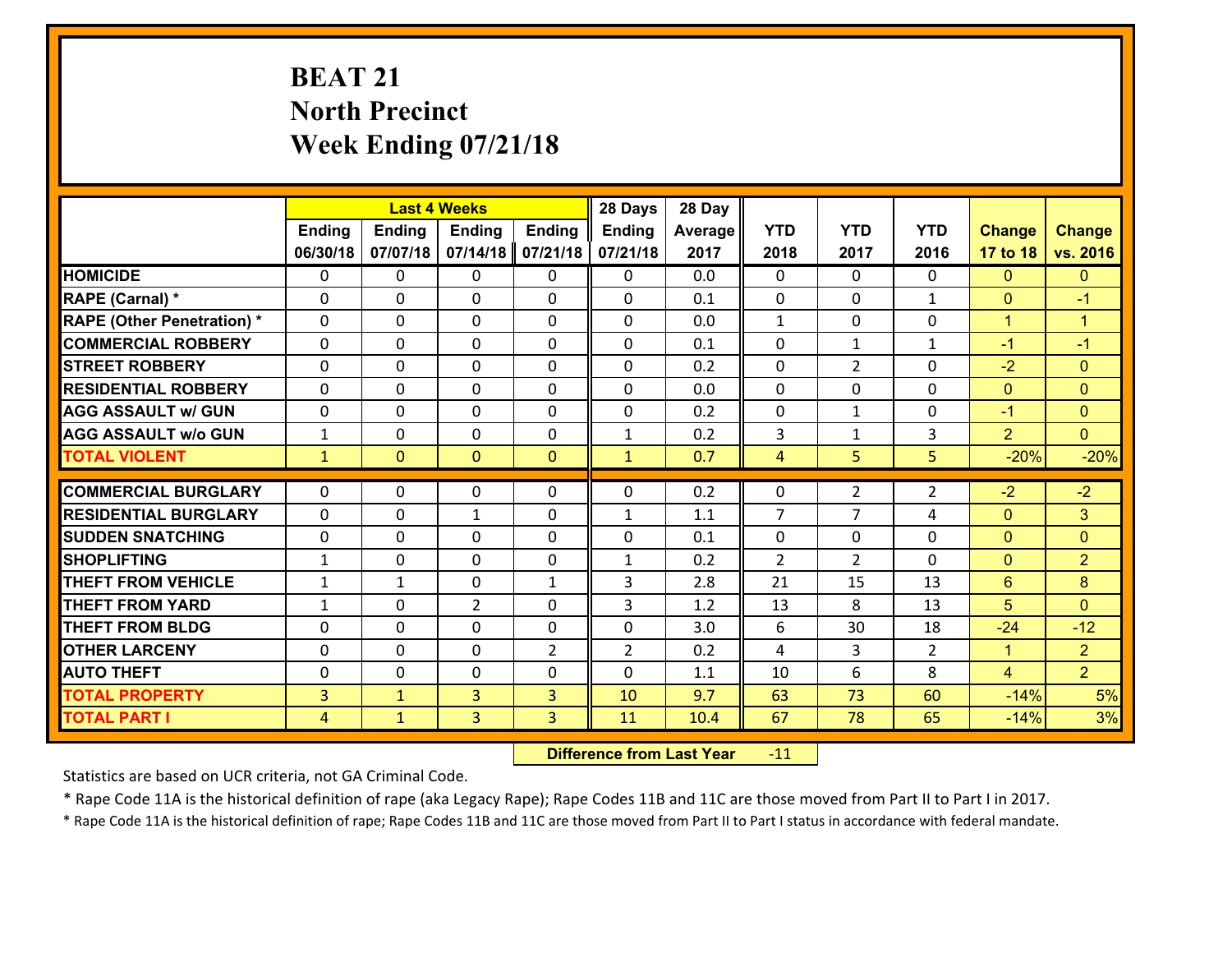# **BEAT 22 North Precinct Week Ending 07/21/18**

|                                   |                |                | <b>Last 4 Weeks</b> |                | 28 Days        | 28 Day  |                |                |                |                |                      |
|-----------------------------------|----------------|----------------|---------------------|----------------|----------------|---------|----------------|----------------|----------------|----------------|----------------------|
|                                   | <b>Ending</b>  | <b>Ending</b>  | <b>Ending</b>       | <b>Ending</b>  | <b>Ending</b>  | Average | <b>YTD</b>     | <b>YTD</b>     | <b>YTD</b>     | <b>Change</b>  | <b>Change</b>        |
|                                   | 06/30/18       | 07/07/18       | 07/14/18            | 07/21/18       | 07/21/18       | 2017    | 2018           | 2017           | 2016           | 17 to 18       | vs. 2016             |
| <b>HOMICIDE</b>                   | $\Omega$       | 0              | 0                   | 0              | $\Omega$       | 0.0     | $\overline{2}$ | $\Omega$       | $\mathcal{L}$  | $\overline{2}$ | $\mathbf{0}$         |
| RAPE (Carnal) *                   | 0              | 0              | $\mathbf{0}$        | 0              | $\Omega$       | 0.2     | 2              | $\mathbf{1}$   | $\mathbf{1}$   | $\mathbf{1}$   | $\blacktriangleleft$ |
| <b>RAPE (Other Penetration) *</b> | $\Omega$       | 0              | $\mathbf{0}$        | $\Omega$       | $\Omega$       | 0.1     | $\mathbf{1}$   | $\mathbf{1}$   | $\Omega$       | $\mathbf{0}$   | $\blacktriangleleft$ |
| <b>COMMERCIAL ROBBERY</b>         | 0              | 0              | 0                   | 0              | 0              | 0.2     | $\mathbf{1}$   | $\mathbf{0}$   | 3              | $\mathbf{1}$   | $-2$                 |
| <b>STREET ROBBERY</b>             | $\Omega$       | $\mathbf{1}$   | $\mathbf 0$         | 0              | $\mathbf{1}$   | 0.8     | 6              | $\overline{7}$ | 6              | $-1$           | $\mathbf{0}$         |
| <b>RESIDENTIAL ROBBERY</b>        | $\Omega$       | $\Omega$       | $\mathbf 0$         | $\Omega$       | 0              | 0.0     | $\mathbf 0$    | $\Omega$       | $\Omega$       | $\mathbf{0}$   | $\mathbf{0}$         |
| <b>AGG ASSAULT w/ GUN</b>         | $\Omega$       | 0              | $\mathbf 0$         | 0              | 0              | 2.2     | 6              | 17             | 9              | $-11$          | $-3$                 |
| <b>AGG ASSAULT w/o GUN</b>        | $\mathbf{1}$   | 1              | $\mathbf 0$         | $\overline{2}$ | 4              | 1.8     | 15             | 6              | 9              | $9^{\circ}$    | $6\overline{6}$      |
| <b>TOTAL VIOLENT</b>              | $\mathbf{1}$   | $\overline{2}$ | $\mathbf{O}$        | $\overline{2}$ | 5              | 5.2     | 33             | 32             | 30             | 3%             | 10%                  |
| <b>COMMERCIAL BURGLARY</b>        | $\Omega$       | 0              | $\mathbf{0}$        | $\Omega$       | $\Omega$       | 1.0     | 3              | 6              | $\mathbf{1}$   | $-3$           | $\overline{2}$       |
|                                   |                |                |                     |                |                |         |                |                |                |                | $-3$                 |
| <b>RESIDENTIAL BURGLARY</b>       | 0              | $\overline{2}$ | $\mathbf 0$         | 0              | $\overline{2}$ | 2.2     | 13             | 10             | 16             | 3              |                      |
| <b>SUDDEN SNATCHING</b>           | 0              | 0              | $\mathbf 0$         | 0              | 0              | 0.1     | 3              | $\mathbf 0$    | $\mathbf{1}$   | 3              | $\overline{2}$       |
| <b>SHOPLIFTING</b>                | $\mathbf{1}$   | 1              | 5                   | $\mathbf{1}$   | 8              | 2.7     | 25             | 20             | 10             | 5              | 15                   |
| <b>THEFT FROM VEHICLE</b>         | 0              | $\mathbf{1}$   | $\mathbf 0$         | 0              | $\mathbf{1}$   | 2.8     | 22             | 19             | 18             | 3              | $\overline{4}$       |
| <b>THEFT FROM YARD</b>            | $\mathbf{1}$   | 0              | 1                   | 0              | $\overline{2}$ | 1.2     | 11             | 10             | 12             | $\mathbf{1}$   | $-1$                 |
| <b>THEFT FROM BLDG</b>            | 0              | 0              | $\mathbf 0$         | 0              | 0              | 2.1     | 8              | 18             | 20             | $-10$          | $-12$                |
| <b>OTHER LARCENY</b>              | 0              | 0              | $\mathbf 0$         | 0              | 0              | 0.4     | $\mathbf 0$    | 3              | $\overline{2}$ | $-3$           | $-2$                 |
| <b>AUTO THEFT</b>                 | $\mathbf{1}$   | 0              | $\mathbf{0}$        | 2              | 3              | 2.6     | 15             | 22             | 22             | $-7$           | $-7$                 |
| <b>TOTAL PROPERTY</b>             | $\overline{3}$ | 4              | 6                   | 3              | 16             | 15.1    | 100            | 108            | 102            | $-7%$          | $-2%$                |
| <b>TOTAL PART I</b>               | $\overline{4}$ | 6              | 6                   | 5              | 21             | 20.3    | 133            | 140            | 132            | $-5%$          | 1%                   |

 **Difference from Last Year**‐7

Statistics are based on UCR criteria, not GA Criminal Code.

\* Rape Code 11A is the historical definition of rape (aka Legacy Rape); Rape Codes 11B and 11C are those moved from Part II to Part I in 2017.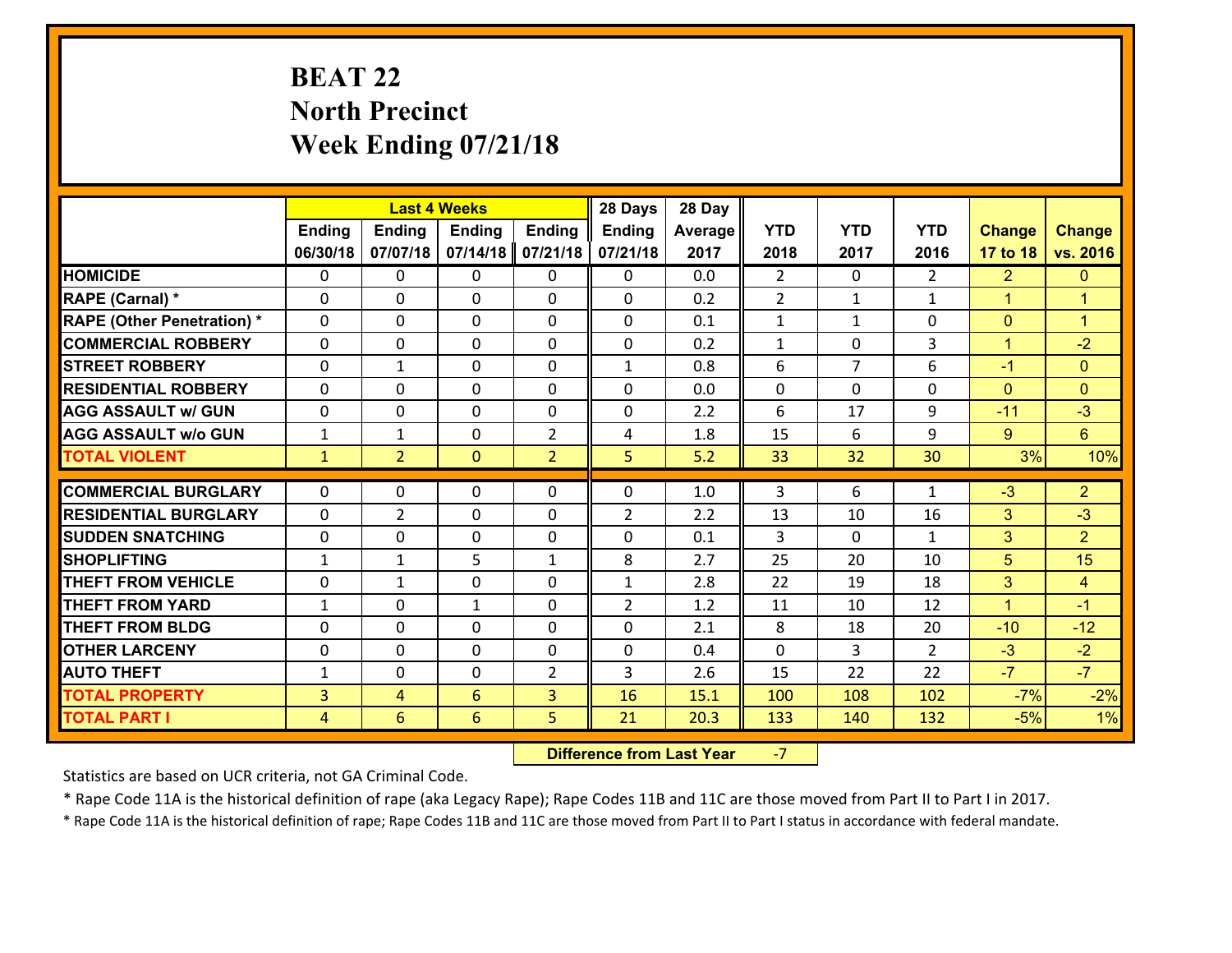# **BEAT 23 North Precinct Week Ending 07/21/18**

|                                   |                |                | <b>Last 4 Weeks</b> |               | 28 Days         | 28 Day  |              |                |                |                |                      |
|-----------------------------------|----------------|----------------|---------------------|---------------|-----------------|---------|--------------|----------------|----------------|----------------|----------------------|
|                                   | <b>Ending</b>  | <b>Ending</b>  | <b>Ending</b>       | <b>Ending</b> | <b>Ending</b>   | Average | <b>YTD</b>   | <b>YTD</b>     | <b>YTD</b>     | <b>Change</b>  | <b>Change</b>        |
|                                   | 06/30/18       | 07/07/18       | 07/14/18            | 07/21/18      | 07/21/18        | 2017    | 2018         | 2017           | 2016           | 17 to 18       | vs. 2016             |
| <b>HOMICIDE</b>                   | $\Omega$       | 0              | 0                   | 0             | 0               | 0.1     | $\Omega$     | $\mathbf{1}$   | 0              | $-1$           | $\mathbf{0}$         |
| RAPE (Carnal) *                   | 0              | 0              | $\mathbf{0}$        | 0             | 0               | 0.2     | 2            | $\overline{2}$ | 4              | $\mathbf{0}$   | $-2$                 |
| <b>RAPE (Other Penetration) *</b> | $\Omega$       | 0              | $\mathbf{0}$        | $\Omega$      | 0               | 0.0     | 0            | $\Omega$       | $\overline{2}$ | $\mathbf{0}$   | $-2$                 |
| <b>COMMERCIAL ROBBERY</b>         | 0              | 0              | $\mathbf 0$         | 0             | 0               | 0.2     | $\mathbf{1}$ | $\mathbf{1}$   | $\Omega$       | $\mathbf 0$    | $\mathbf{1}$         |
| <b>STREET ROBBERY</b>             | 0              | $\mathbf{1}$   | $\mathbf{1}$        | 0             | $\overline{2}$  | 0.5     | 5            | $\overline{3}$ | 12             | $\overline{2}$ | $-7$                 |
| <b>RESIDENTIAL ROBBERY</b>        | $\mathbf{1}$   | 0              | $\mathbf 0$         | $\Omega$      | $\mathbf{1}$    | 0.1     | 4            | $\mathbf{1}$   | $\mathbf{1}$   | 3              | 3                    |
| <b>AGG ASSAULT w/ GUN</b>         | 0              | 0              | $\mathbf 0$         | 0             | 0               | 0.7     | 6            | 6              | 11             | $\overline{0}$ | $-5$                 |
| <b>AGG ASSAULT w/o GUN</b>        | $\overline{2}$ | 0              | $\mathbf 0$         | $\mathbf{1}$  | 3               | 1.2     | 16           | 10             | $\overline{7}$ | $6^{\circ}$    | $\overline{9}$       |
| <b>TOTAL VIOLENT</b>              | $\overline{3}$ | $\mathbf{1}$   | $\mathbf{1}$        | $\mathbf{1}$  | $6\overline{6}$ | 2.8     | 34           | 24             | 37             | 42%            | $-8%$                |
| <b>COMMERCIAL BURGLARY</b>        | $\Omega$       | 0              | $\mathbf{0}$        | $\Omega$      | 0               | 1.9     | 8            | 11             | 5              | $-3$           | 3                    |
|                                   |                |                |                     |               |                 |         |              |                |                |                |                      |
| <b>RESIDENTIAL BURGLARY</b>       | 0              | 1              | $\mathbf{1}$        | 0             | $\overline{2}$  | 1.8     | 13           | 10             | 14             | 3              | $-1$                 |
| <b>SUDDEN SNATCHING</b>           | 0              | 0              | $\mathbf 0$         | 0             | 0               | 0.3     | 2            | 4              | $\mathbf{1}$   | $-2$           | $\blacktriangleleft$ |
| <b>SHOPLIFTING</b>                | $\overline{2}$ | 3              | $\overline{2}$      | 0             | $\overline{7}$  | 1.0     | 20           | 8              | 5              | 12             | 15                   |
| <b>THEFT FROM VEHICLE</b>         | 0              | $\mathbf{1}$   | $\mathbf 0$         | $\mathbf{1}$  | $\overline{2}$  | 3.1     | 18           | 18             | 40             | $\overline{0}$ | $-22$                |
| <b>THEFT FROM YARD</b>            | $\overline{2}$ | $\mathbf{1}$   | $\mathbf{1}$        | $\mathbf{1}$  | 5               | 1.9     | 16           | 16             | 12             | $\overline{0}$ | $\overline{4}$       |
| <b>THEFT FROM BLDG</b>            | 0              | 0              | 1                   | $\mathbf{1}$  | $\overline{2}$  | 1.9     | 15           | 15             | 16             | $\overline{0}$ | $-1$                 |
| <b>OTHER LARCENY</b>              | 0              | 0              | $\mathbf{1}$        | 0             | $\mathbf{1}$    | 0.3     | 5            | 3              | 0              | $\overline{2}$ | 5                    |
| <b>AUTO THEFT</b>                 | $\mathbf{0}$   | 0              | $\mathbf{1}$        | 0             | $\mathbf{1}$    | 3.1     | 10           | 22             | 16             | $-12$          | $-6$                 |
| <b>TOTAL PROPERTY</b>             | $\overline{4}$ | 6              | $\overline{7}$      | 3             | 20              | 15.3    | 107          | 107            | 109            | 0%             | $-2%$                |
| <b>TOTAL PART I</b>               | $\overline{7}$ | $\overline{7}$ | 8                   | 4             | 26              | 18.1    | 141          | 131            | 146            | 8%             | $-3%$                |

 **Difference from Last Year**r 10

Statistics are based on UCR criteria, not GA Criminal Code.

\* Rape Code 11A is the historical definition of rape (aka Legacy Rape); Rape Codes 11B and 11C are those moved from Part II to Part I in 2017.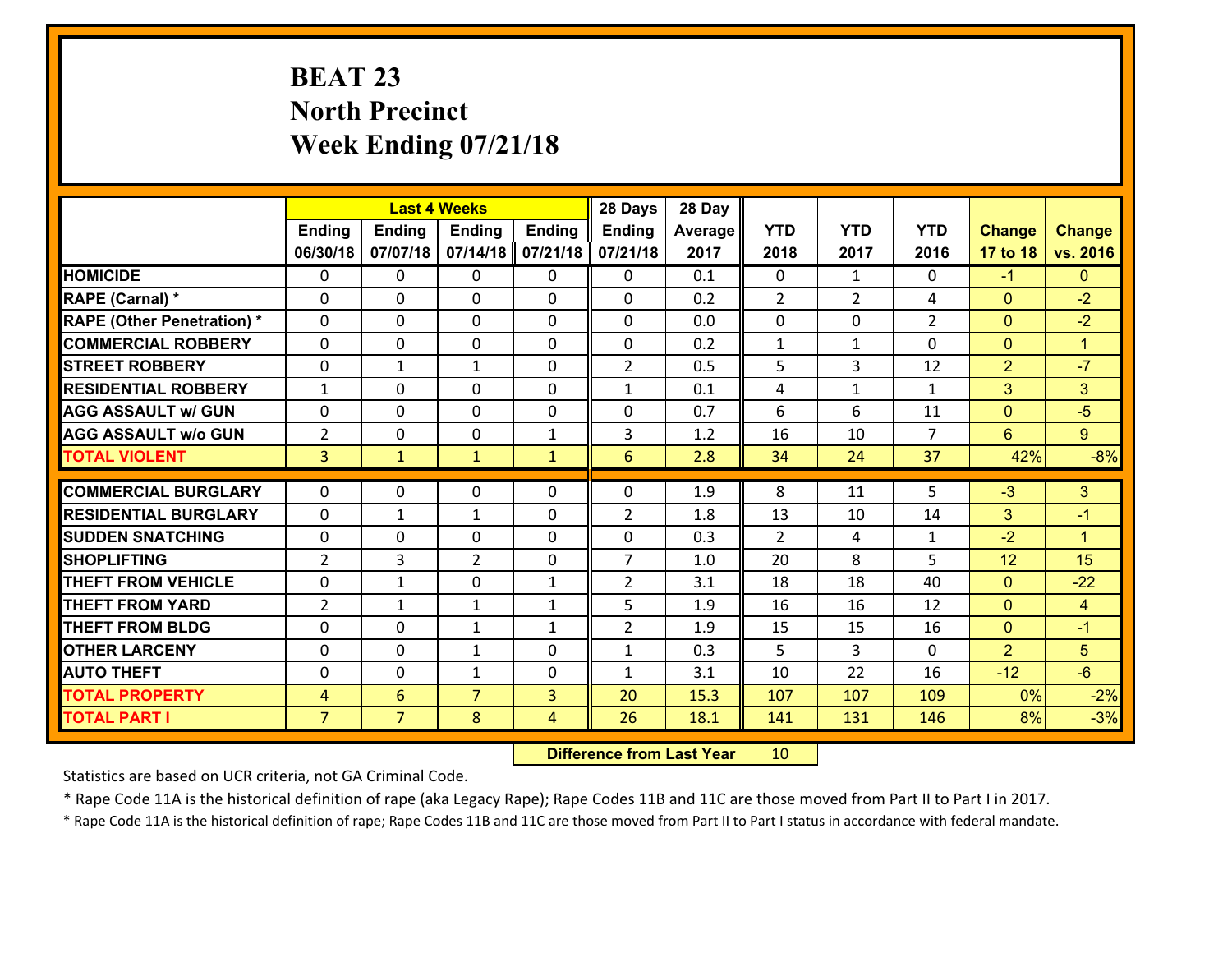# **BEAT 24 North Precinct Week Ending 07/21/18**

|                                               |                |                | <b>Last 4 Weeks</b> |               | 28 Days        | 28 Day     |              |                    |              |                      |                |
|-----------------------------------------------|----------------|----------------|---------------------|---------------|----------------|------------|--------------|--------------------|--------------|----------------------|----------------|
|                                               | <b>Ending</b>  | <b>Ending</b>  | <b>Ending</b>       | <b>Ending</b> | <b>Ending</b>  | Average    | <b>YTD</b>   | <b>YTD</b>         | <b>YTD</b>   | <b>Change</b>        | <b>Change</b>  |
|                                               | 06/30/18       | 07/07/18       | 07/14/18            | 07/21/18      | 07/21/18       | 2017       | 2018         | 2017               | 2016         | 17 to 18             | vs. 2016       |
| <b>HOMICIDE</b>                               | $\Omega$       | 0              | $\Omega$            | 0             | $\Omega$       | 0.1        | $\Omega$     | $\Omega$           | 0            | $\mathbf{0}$         | $\mathbf{0}$   |
| RAPE (Carnal) *                               | 0              | 0              | $\mathbf{0}$        | 0             | $\Omega$       | 0.1        | $\mathbf{0}$ | $\mathbf{1}$       | $\Omega$     | $-1$                 | $\mathbf{0}$   |
| <b>RAPE (Other Penetration) *</b>             | $\Omega$       | 0              | $\mathbf{0}$        | $\Omega$      | $\Omega$       | 0.0        | $\Omega$     | $\Omega$           | $\Omega$     | $\mathbf{0}$         | $\mathbf{0}$   |
| <b>COMMERCIAL ROBBERY</b>                     | 0              | 0              | 0                   | 0             | $\Omega$       | 0.4        | $\mathbf{0}$ | $\mathbf{1}$       | $\Omega$     | $-1$                 | $\mathbf{0}$   |
| <b>STREET ROBBERY</b>                         | $\Omega$       | 0              | $\mathbf 0$         | 0             | 0              | 1.0        | 4            | 9                  | 16           | $-5$                 | $-12$          |
| <b>RESIDENTIAL ROBBERY</b>                    | $\Omega$       | $\Omega$       | $\mathbf 0$         | $\Omega$      | 0              | 0.0        | $\mathbf 0$  | $\Omega$           | $\mathbf{1}$ | $\mathbf{0}$         | $-1$           |
| <b>AGG ASSAULT w/ GUN</b>                     | $\Omega$       | 0              | $\mathbf 0$         | $\Omega$      | 0              | 0.4        | $\mathbf 1$  | 3                  | $\mathbf{1}$ | $-2$                 | $\overline{0}$ |
| <b>AGG ASSAULT w/o GUN</b>                    | $\mathbf{1}$   | 0              | $\mathbf 0$         | 0             | $\mathbf{1}$   | 0.4        | 4            | $\mathbf 0$        | $\mathbf{1}$ | $\overline{4}$       | 3 <sup>1</sup> |
| <b>TOTAL VIOLENT</b>                          | $\mathbf{1}$   | $\overline{0}$ | $\mathbf{O}$        | $\mathbf{0}$  | $\mathbf{1}$   | 2.3        | 9            | 14                 | 19           | $-36%$               | $-53%$         |
| <b>COMMERCIAL BURGLARY</b>                    | $\mathbf{1}$   | 0              | $\mathbf{0}$        | $\Omega$      | $\mathbf{1}$   | 0.3        | $\mathbf{1}$ | $\mathbf{1}$       | 6            | $\mathbf{0}$         | $-5$           |
|                                               |                |                |                     |               |                |            |              |                    |              |                      |                |
| <b>RESIDENTIAL BURGLARY</b>                   | 0              | 0              | $\mathbf{1}$        | 0             | $\mathbf{1}$   | 1.2        | 6            | 5                  | 11           | $\mathbf{1}$         | $-5$           |
| <b>SUDDEN SNATCHING</b><br><b>SHOPLIFTING</b> | 0              | 0              | $\mathbf 0$         | 0             | 0              | 0.2<br>4.2 | 3<br>52      | $\mathbf{1}$<br>39 | 4<br>29      | $\overline{2}$<br>13 | $-1$<br>23     |
|                                               | $\mathbf{1}$   | 0              | $\mathbf 0$         | 0             | $\mathbf{1}$   |            |              |                    |              |                      |                |
| <b>THEFT FROM VEHICLE</b>                     | 0              | $\mathbf{1}$   | $\overline{2}$      | 0             | 3              | 7.9        | 15           | 63                 | 48           | $-48$                | $-33$          |
| <b>THEFT FROM YARD</b>                        | $\mathbf{1}$   | 0              | $\overline{2}$      | 0             | 3              | 2.8        | 14           | 22                 | 23           | $-8$                 | $-9$           |
| <b>THEFT FROM BLDG</b>                        | 0              | 1              | 1                   | 0             | $\overline{2}$ | 1.2        | 16           | $\overline{7}$     | 21           | 9                    | $-5$           |
| <b>OTHER LARCENY</b>                          | 0              | 1              | $\mathbf 0$         | 0             | $\mathbf{1}$   | 0.9        | 3            | 5                  | 4            | $-2$                 | $-1$           |
| <b>AUTO THEFT</b>                             | $\mathbf{0}$   | 1              | $\mathbf{0}$        | 0             | $\mathbf{1}$   | 2.4        | 6            | 24                 | 22           | $-18$                | $-16$          |
| <b>TOTAL PROPERTY</b>                         | $\overline{3}$ | 4              | 6                   | $\mathbf{0}$  | 13             | 21.2       | 116          | 167                | 168          | $-31%$               | $-31%$         |
| <b>TOTAL PART I</b>                           | $\overline{4}$ | $\overline{4}$ | 6                   | $\mathbf{0}$  | 14             | 23.5       | 125          | 181                | 187          | $-31%$               | $-33%$         |

 **Difference from Last Year**r -56

Statistics are based on UCR criteria, not GA Criminal Code.

\* Rape Code 11A is the historical definition of rape (aka Legacy Rape); Rape Codes 11B and 11C are those moved from Part II to Part I in 2017.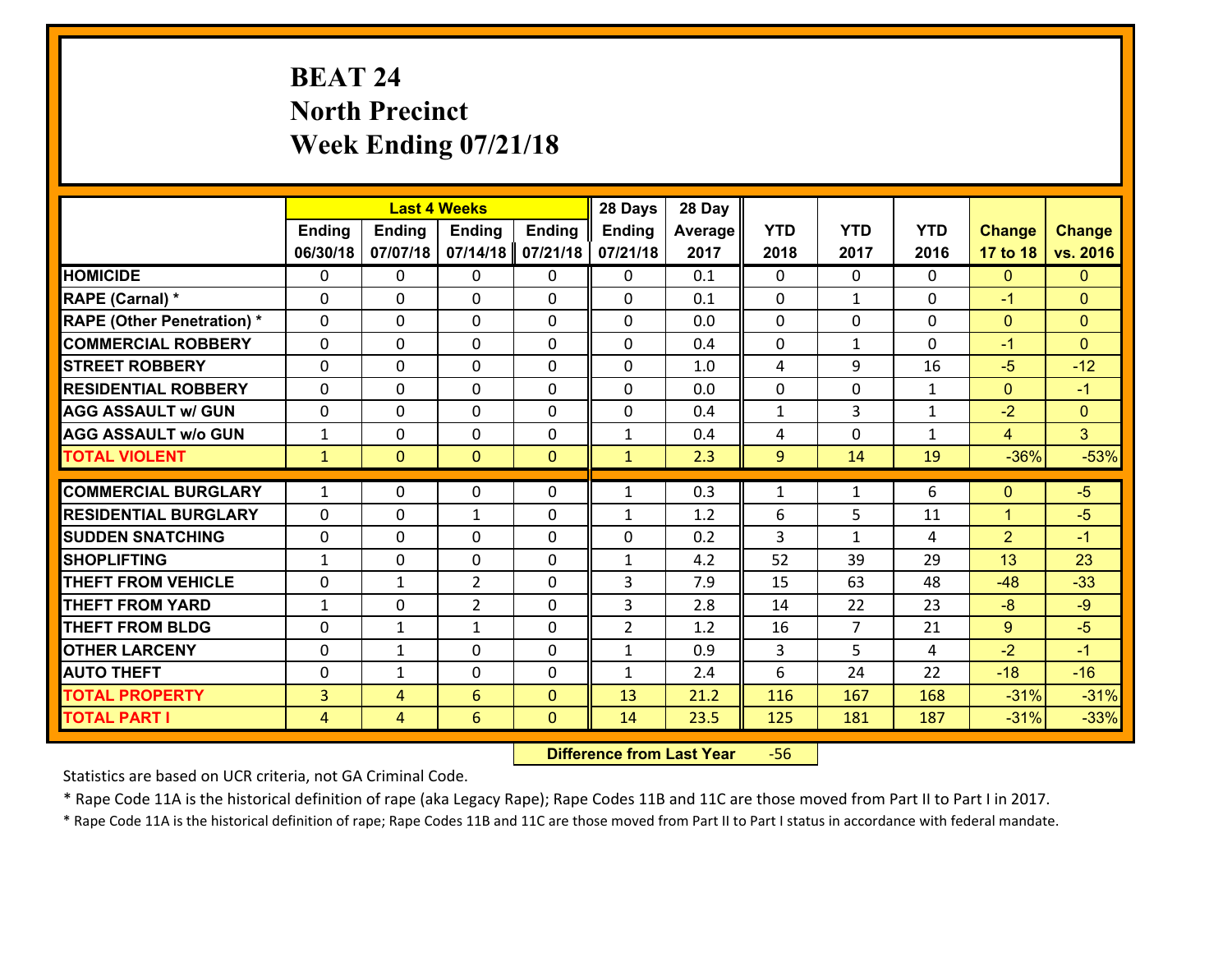# **BEAT 25 North Precinct Week Ending 07/21/18**

|                                   |               |                | <b>Last 4 Weeks</b> |                | 28 Days        | 28 Day  |                |                |                |                |                |
|-----------------------------------|---------------|----------------|---------------------|----------------|----------------|---------|----------------|----------------|----------------|----------------|----------------|
|                                   | <b>Ending</b> | <b>Ending</b>  | <b>Ending</b>       | <b>Ending</b>  | <b>Ending</b>  | Average | <b>YTD</b>     | <b>YTD</b>     | <b>YTD</b>     | <b>Change</b>  | <b>Change</b>  |
|                                   | 06/30/18      | 07/07/18       | 07/14/18            | 07/21/18       | 07/21/18       | 2017    | 2018           | 2017           | 2016           | 17 to 18       | vs. 2016       |
| <b>HOMICIDE</b>                   | $\Omega$      | 0              | $\Omega$            | 0              | $\Omega$       | 0.0     | $\Omega$       | $\Omega$       | 0              | $\Omega$       | $\mathbf{0}$   |
| RAPE (Carnal) *                   | 0             | 0              | $\mathbf{0}$        | 0              | $\Omega$       | 0.0     | 2              | $\overline{2}$ | $\Omega$       | $\mathbf{0}$   | $\overline{2}$ |
| <b>RAPE (Other Penetration) *</b> | $\Omega$      | 0              | $\mathbf{0}$        | $\Omega$       | $\Omega$       | 0.0     | $\Omega$       | $\Omega$       | $\overline{2}$ | $\mathbf{0}$   | $-2$           |
| <b>COMMERCIAL ROBBERY</b>         | 0             | 0              | 0                   | 0              | $\Omega$       | 0.0     | $\mathbf{0}$   | $\mathbf{1}$   | $\Omega$       | $-1$           | $\mathbf{0}$   |
| <b>STREET ROBBERY</b>             | $\Omega$      | 0              | $\mathbf 0$         | $\Omega$       | 0              | 0.0     | $\overline{7}$ | 15             | 17             | $-8$           | $-10$          |
| <b>RESIDENTIAL ROBBERY</b>        | $\Omega$      | $\Omega$       | $\mathbf 0$         | $\Omega$       | 0              | 0.0     | $\mathbf 0$    | $\Omega$       | $\Omega$       | $\overline{0}$ | $\overline{0}$ |
| <b>AGG ASSAULT w/ GUN</b>         | $\Omega$      | 0              | $\mathbf 0$         | $\Omega$       | 0              | 0.0     | $\mathbf 1$    | $\mathbf{1}$   | 0              | $\mathbf{0}$   | $\mathbf{1}$   |
| <b>AGG ASSAULT w/o GUN</b>        | 0             | 0              | $\mathbf 0$         | 0              | 0              | 0.0     | 3              | $\overline{2}$ | $\mathbf{1}$   | $\mathbf{1}$   | 2 <sup>1</sup> |
| <b>TOTAL VIOLENT</b>              | $\mathbf{0}$  | $\overline{0}$ | $\overline{0}$      | $\mathbf{0}$   | $\mathbf{0}$   | 0.0     | 13             | 21             | 20             | $-38%$         | $-35%$         |
| <b>COMMERCIAL BURGLARY</b>        | $\Omega$      | 1              | $\mathbf{0}$        | $\Omega$       | $\mathbf{1}$   | 0.0     | $\mathbf{1}$   | 3              | 4              | $-2$           | $-3$           |
| <b>RESIDENTIAL BURGLARY</b>       | 0             | 0              | $\mathbf 0$         | 0              | 0              | 0.0     | $\overline{2}$ | $\overline{2}$ | 5              | $\mathbf{0}$   | $-3$           |
| <b>SUDDEN SNATCHING</b>           | 0             | 0              | $\mathbf 0$         | 0              | 0              | 0.0     | $\mathbf 0$    | $\mathbf{1}$   | 4              | $-1$           | $-4$           |
| <b>SHOPLIFTING</b>                | 0             | 1              | $\mathbf 0$         | $\mathbf{1}$   | $\overline{2}$ | 0.0     | $\overline{7}$ | 20             | 16             | $-13$          | $-9$           |
| <b>THEFT FROM VEHICLE</b>         | $\mathbf{1}$  | $\mathbf{1}$   | $\overline{2}$      | $\overline{2}$ | 6              | 0.0     | 25             | 45             | 79             | $-20$          | $-54$          |
| <b>THEFT FROM YARD</b>            | 0             | 0              | $\mathbf 0$         | 0              | 0              | 0.0     | 12             | 38             | 26             | $-26$          | $-14$          |
| <b>THEFT FROM BLDG</b>            | 0             | 1              | $\mathbf 0$         | 0              | $\mathbf{1}$   | 0.0     | 12             | 27             | 18             | $-15$          | $-6$           |
| <b>OTHER LARCENY</b>              | 0             | 0              | $\mathbf{1}$        | 0              | $\mathbf{1}$   | 0.0     | 6              | 8              | 5              | $-2$           | $\mathbf{1}$   |
| <b>AUTO THEFT</b>                 | $\mathbf{0}$  | $\overline{2}$ | $\mathbf{0}$        | 0              | $\overline{2}$ | 0.0     | 10             | 18             | 12             | $-8$           | $-2$           |
| <b>TOTAL PROPERTY</b>             | $\mathbf{1}$  | 6              | $\overline{3}$      | 3              | 13             | 0.0     | 75             | 162            | 169            | $-54%$         | $-56%$         |
| <b>TOTAL PART I</b>               | $\mathbf{1}$  | 6              | 3                   | 3              | 13             | 0.0     | 88             | 183            | 189            | $-52%$         | $-53%$         |
|                                   |               |                |                     |                |                |         |                |                |                |                |                |

 **Difference from Last Year**r -95

Statistics are based on UCR criteria, not GA Criminal Code.

\* Rape Code 11A is the historical definition of rape (aka Legacy Rape); Rape Codes 11B and 11C are those moved from Part II to Part I in 2017.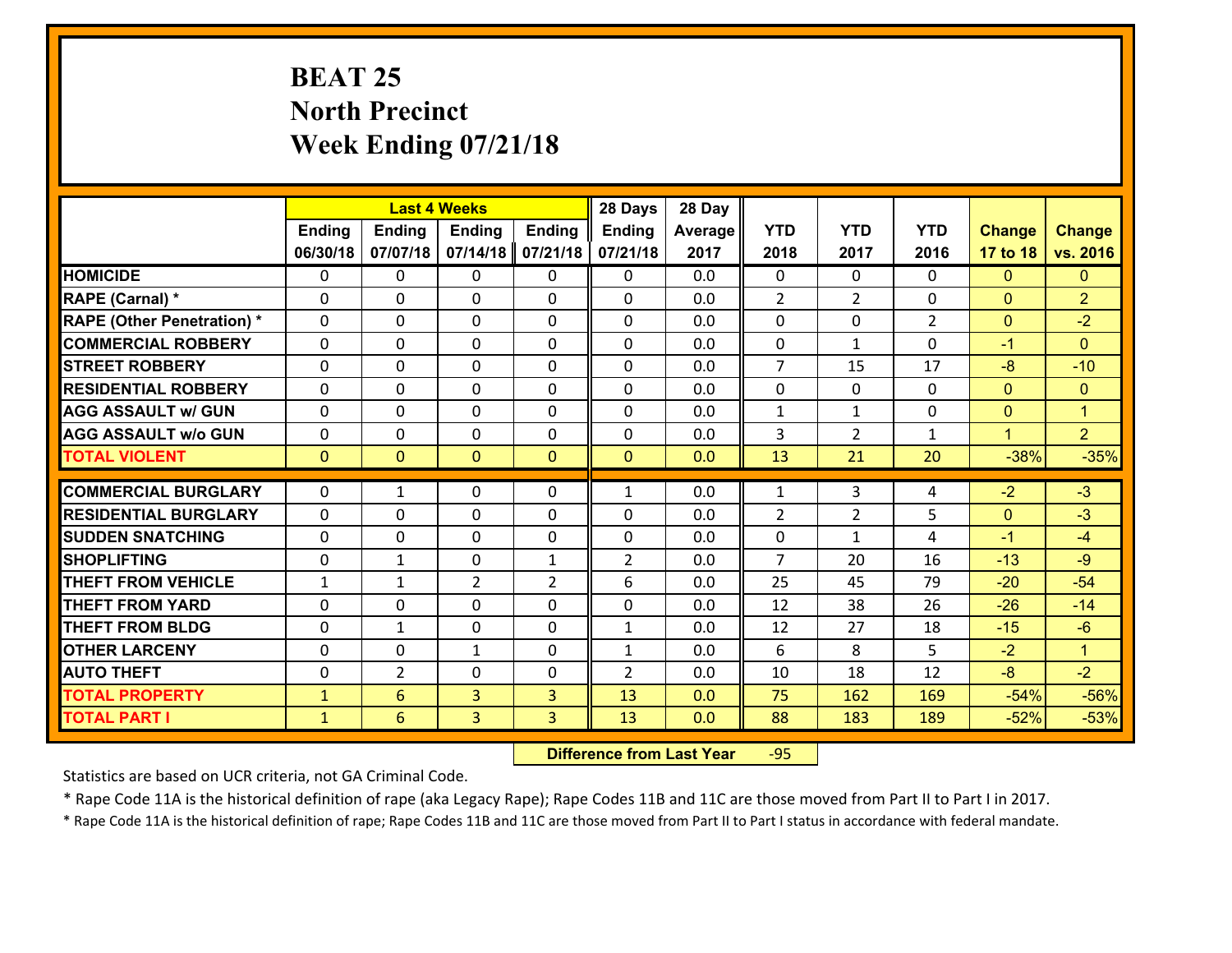# **BEAT 26 North Precinct Week Ending 07/21/18**

|                                   |                |                | <b>Last 4 Weeks</b> |                | 28 Days        | 28 Day  |                |                |                |                |                |
|-----------------------------------|----------------|----------------|---------------------|----------------|----------------|---------|----------------|----------------|----------------|----------------|----------------|
|                                   | <b>Ending</b>  | <b>Ending</b>  | <b>Ending</b>       | <b>Ending</b>  | <b>Ending</b>  | Average | <b>YTD</b>     | <b>YTD</b>     | <b>YTD</b>     | <b>Change</b>  | <b>Change</b>  |
|                                   | 06/30/18       | 07/07/18       | 07/14/18            | 07/21/18       | 07/21/18       | 2017    | 2018           | 2017           | 2016           | 17 to 18       | vs. 2016       |
| <b>HOMICIDE</b>                   | $\Omega$       | 0              | $\mathbf{0}$        | 0              | 0              | 0.0     | 0              | $\Omega$       | 0              | $\mathbf{0}$   | $\Omega$       |
| RAPE (Carnal) *                   | $\Omega$       | 0              | $\mathbf{0}$        | $\Omega$       | 0              | 0.1     | 2              | $\mathbf{1}$   | $\overline{2}$ | $\mathbf{1}$   | $\mathbf{0}$   |
| <b>RAPE (Other Penetration) *</b> | 0              | 0              | 0                   | $\Omega$       | 0              | 0.1     | $\mathbf{0}$   | $\mathbf{1}$   | $\mathbf{1}$   | $-1$           | $-1$           |
| <b>COMMERCIAL ROBBERY</b>         | 0              | 0              | $\mathbf 0$         | 0              | 0              | 0.2     | 0              | $\overline{2}$ | 0              | $-2$           | $\overline{0}$ |
| <b>STREET ROBBERY</b>             | 0              | 0              | $\mathbf 0$         | 0              | 0              | 0.6     | 8              | $\overline{3}$ | 13             | 5              | $-5$           |
| <b>RESIDENTIAL ROBBERY</b>        | 0              | 0              | $\mathbf 0$         | $\mathbf 0$    | 0              | 0.0     | 0              | 0              | 0              | $\mathbf{0}$   | $\overline{0}$ |
| <b>AGG ASSAULT w/ GUN</b>         | 0              | 0              | $\mathbf 0$         | 0              | 0              | 0.2     | 0              | 3              | 3              | $-3$           | $-3$           |
| <b>AGG ASSAULT w/o GUN</b>        | $\mathbf{1}$   | 0              | 1                   | $\mathbf{0}$   | $\overline{2}$ | 0.5     | 12             | 5              | $\overline{7}$ | $\overline{7}$ | 5 <sup>5</sup> |
| <b>TOTAL VIOLENT</b>              | $\mathbf{1}$   | $\overline{0}$ | $\mathbf{1}$        | $\mathbf{0}$   | $\overline{2}$ | 1.6     | 22             | 15             | 26             | 47%            | $-15%$         |
| <b>COMMERCIAL BURGLARY</b>        | $\Omega$       | 0              |                     | $\Omega$       | $\Omega$       | 0.7     | $\mathbf{1}$   | $\overline{7}$ | 4              | $-6$           | $-3$           |
|                                   |                |                | 0                   |                |                |         |                |                |                |                |                |
| <b>RESIDENTIAL BURGLARY</b>       | $\mathbf{1}$   | 0              | 0                   | 0              | 1              | 0.0     | 1              | $\mathbf{1}$   | 5              | $\mathbf{0}$   | $-4$           |
| <b>SUDDEN SNATCHING</b>           | $\mathbf{1}$   | 0              | $\mathbf 0$         | $\mathbf{1}$   | $\overline{2}$ | 0.5     | 6              | 14             | 6              | $-8$           | $\Omega$       |
| <b>SHOPLIFTING</b>                | $\overline{3}$ | $\mathbf{1}$   | $\mathbf 0$         | 0              | 4              | 2.0     | 19             | 23             | 21             | $-4$           | $-2$           |
| <b>THEFT FROM VEHICLE</b>         | $\mathbf{0}$   | $\mathbf{1}$   | $\overline{2}$      | $\mathbf{1}$   | 4              | 3.3     | 16             | 26             | 61             | $-10$          | $-45$          |
| <b>THEFT FROM YARD</b>            | 0              | 0              | 1                   | 0              | $\mathbf{1}$   | 2.2     | 12             | 22             | 21             | $-10$          | $-9$           |
| <b>THEFT FROM BLDG</b>            | $\overline{2}$ | $\mathbf{1}$   | $\mathbf 0$         | $\Omega$       | 3              | 2.5     | 20             | 35             | 39             | $-15$          | $-19$          |
| <b>OTHER LARCENY</b>              | $\mathbf 0$    | 0              | $\mathbf 0$         | $\Omega$       | 0              | 0.3     | $\overline{2}$ | $\overline{2}$ | $\overline{3}$ | $\overline{0}$ | $-1$           |
| <b>AUTO THEFT</b>                 | $\mathbf{1}$   | $\mathbf{1}$   | $\mathbf{1}$        | $\mathbf 0$    | 3              | 1.3     | 11             | 10             | 13             | $\mathbf{1}$   | $-2$           |
| <b>TOTAL PROPERTY</b>             | 8              | 4              | 4                   | $\overline{2}$ | 18             | 12.7    | 88             | 140            | 173            | $-37%$         | $-49%$         |
| <b>TOTAL PART I</b>               | 9              | $\overline{4}$ | 5                   | $\overline{2}$ | 20             | 14.3    | 110            | 155            | 199            | $-29%$         | $-45%$         |

 **Difference from Last Year**‐45

Statistics are based on UCR criteria, not GA Criminal Code.

\* Rape Code 11A is the historical definition of rape (aka Legacy Rape); Rape Codes 11B and 11C are those moved from Part II to Part I in 2017.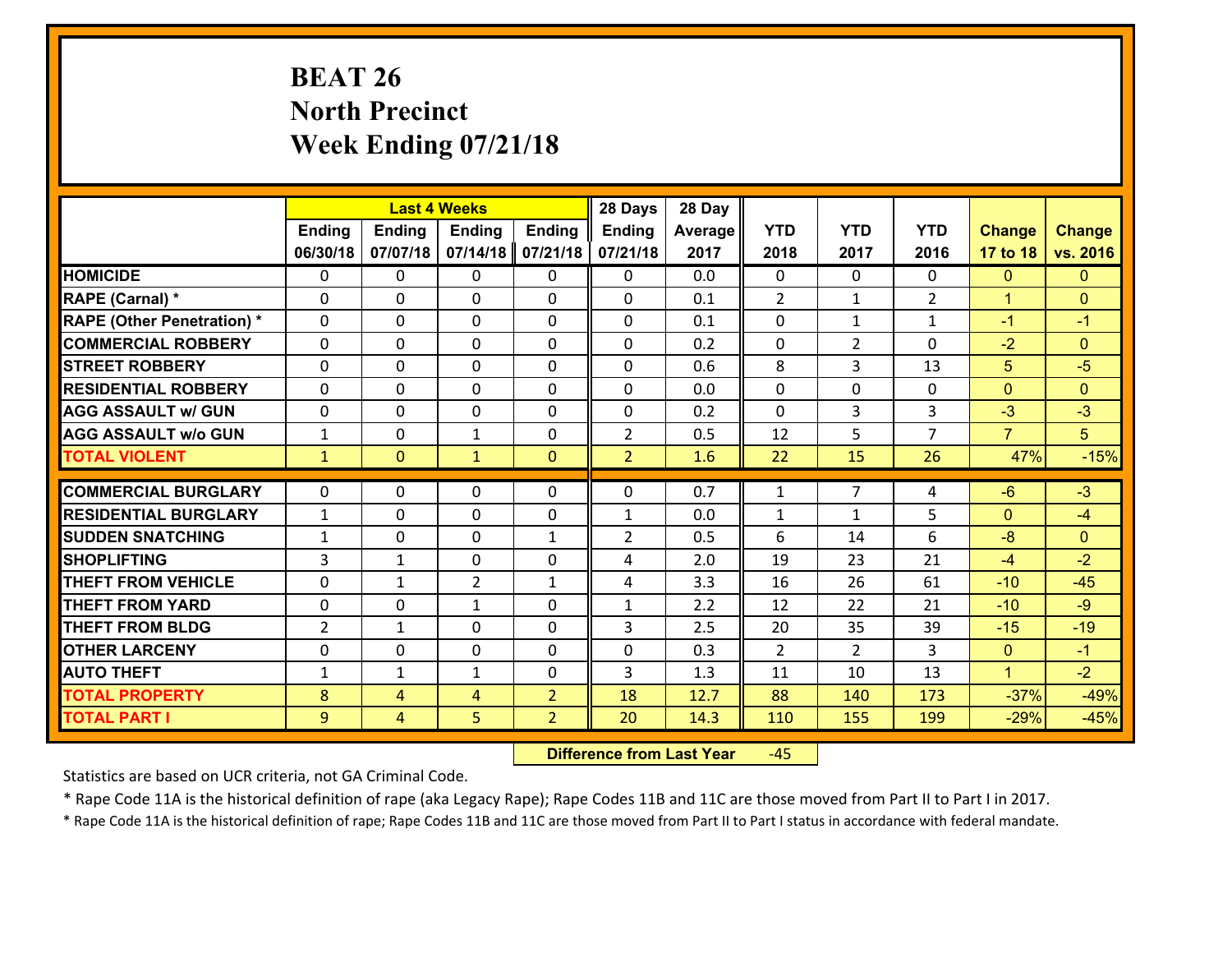# **BEAT 27 North Precinct Week Ending 007/07/18**

|                                   |                 |                | <b>Last 4 Weeks</b> |                | 28 Days        | 28 Day  |                |                |                |                |                      |
|-----------------------------------|-----------------|----------------|---------------------|----------------|----------------|---------|----------------|----------------|----------------|----------------|----------------------|
|                                   | <b>Ending</b>   | Ending         | <b>Ending</b>       | <b>Ending</b>  | Ending         | Average | <b>YTD</b>     | <b>YTD</b>     | <b>YTD</b>     | <b>Change</b>  | <b>Change</b>        |
|                                   | 07/21/18        | 07/07/18       | 07/14/18            | 07/21/18       | 07/21/18       | 2017    | 2018           | 2017           | 2016           | 17 to 18       | vs. 2016             |
| <b>HOMICIDE</b>                   | $\Omega$        | 0              | $\mathbf{0}$        | 0              | 0              | 0.2     | $\Omega$       | $\mathfrak{D}$ | $\Omega$       | $-2$           | $\mathbf{0}$         |
| RAPE (Carnal) *                   | $\Omega$        | 0              | $\mathbf{0}$        | 0              | $\Omega$       | 0.6     | $\Omega$       | 4              | $\mathbf{1}$   | $-4$           | $-1$                 |
| <b>RAPE (Other Penetration) *</b> | $\Omega$        | 0              | $\mathbf 0$         | 0              | 0              | 0.2     | $\mathbf{1}$   | $\overline{2}$ | $\Omega$       | $-1$           | $\blacktriangleleft$ |
| <b>COMMERCIAL ROBBERY</b>         | 0               | 0              | 0                   | 0              | 0              | 0.0     | $\overline{2}$ | 0              | $\Omega$       | $\overline{2}$ | $\overline{2}$       |
| <b>STREET ROBBERY</b>             | $\Omega$        | 0              | $\mathbf 0$         | $\overline{2}$ | $\overline{2}$ | 1.0     | 5              | 5              | 12             | $\overline{0}$ | $-7$                 |
| <b>RESIDENTIAL ROBBERY</b>        | 0               | 0              | $\mathbf 0$         | 0              | 0              | 0.0     | $\mathbf{1}$   | $\mathbf 0$    | $\mathbf{1}$   | $\mathbf{1}$   | $\mathbf{0}$         |
| <b>AGG ASSAULT w/ GUN</b>         | 0               | 0              | 1                   | 0              | $\mathbf{1}$   | 0.5     | 6              | 4              | 3              | $\overline{2}$ | 3                    |
| <b>AGG ASSAULT w/o GUN</b>        | 0               | 1              | $\mathbf 0$         | 0              | $\mathbf{1}$   | 2.1     | 6              | 8              | $\overline{7}$ | $-2$           | $-1$                 |
| <b>TOTAL VIOLENT</b>              | $\mathbf{0}$    | $\mathbf{1}$   | $\mathbf{1}$        | $\overline{2}$ | $\overline{4}$ | 4.5     | 21             | 25             | 24             | $-16%$         | $-13%$               |
| <b>COMMERCIAL BURGLARY</b>        | $\Omega$        | 0              | $\mathbf{0}$        |                |                | 0.3     | 3              | 3              |                | $\mathbf{0}$   | $\blacktriangleleft$ |
|                                   |                 |                |                     | $\mathbf{1}$   | $\mathbf{1}$   |         |                |                | 2              |                |                      |
| <b>RESIDENTIAL BURGLARY</b>       | $\mathbf{1}$    | 0              | $\mathbf 0$         | 0              | $\mathbf{1}$   | 0.5     | 6              | 3              | $\overline{7}$ | 3              | $-1$                 |
| <b>SUDDEN SNATCHING</b>           | $\mathbf{0}$    | $\overline{2}$ | $\mathbf{0}$        | $\Omega$       | $\overline{2}$ | 2.2     | 6              | 13             | 13             | $-7$           | $-7$                 |
| <b>SHOPLIFTING</b>                | 3               | 1              | $\mathbf{1}$        | $\Omega$       | 5              | 1.6     | 29             | 14             | 16             | 15             | 13                   |
| <b>THEFT FROM VEHICLE</b>         | 0               | 1              | $\mathbf 0$         | 3              | 4              | 3.9     | 15             | 30             | 38             | $-15$          | $-23$                |
| <b>THEFT FROM YARD</b>            | 0               | 0              | 1                   | 0              | $\mathbf{1}$   | 1.5     | 11             | 12             | 10             | $-1$           | $\blacktriangleleft$ |
| <b>THEFT FROM BLDG</b>            | $\overline{2}$  | $\Omega$       | $\mathbf{1}$        | $\mathbf{1}$   | 4              | 4.3     | 21             | 27             | 34             | $-6$           | $-13$                |
| <b>OTHER LARCENY</b>              | 0               | 0              | $\mathbf{1}$        | 0              | $\mathbf{1}$   | 0.2     | $\mathbf{1}$   | $\mathbf{1}$   | $\Omega$       | $\mathbf{0}$   | $\blacktriangleleft$ |
| <b>AUTO THEFT</b>                 | 0               | $\mathbf{1}$   | 0                   | 0              | $\mathbf{1}$   | 1.1     | 9              | $\overline{7}$ | 18             | $\overline{2}$ | $-9$                 |
| <b>TOTAL PROPERTY</b>             | $6\phantom{1}6$ | 5              | 4                   | 5              | 20             | 15.7    | 101            | 110            | 138            | $-8%$          | $-27%$               |
| <b>TOTAL PART I</b>               | 6               | 6              | 5                   | $\overline{7}$ | 24             | 20.3    | 122            | 135            | 162            | $-10%$         | $-25%$               |

 **Difference from Last Year**r -13

Statistics are based on UCR criteria, not GA Criminal Code.

\* Rape Code 11A is the historical definition of rape (aka Legacy Rape); Rape Codes 11B and 11C are those moved from Part II to Part I in 2017.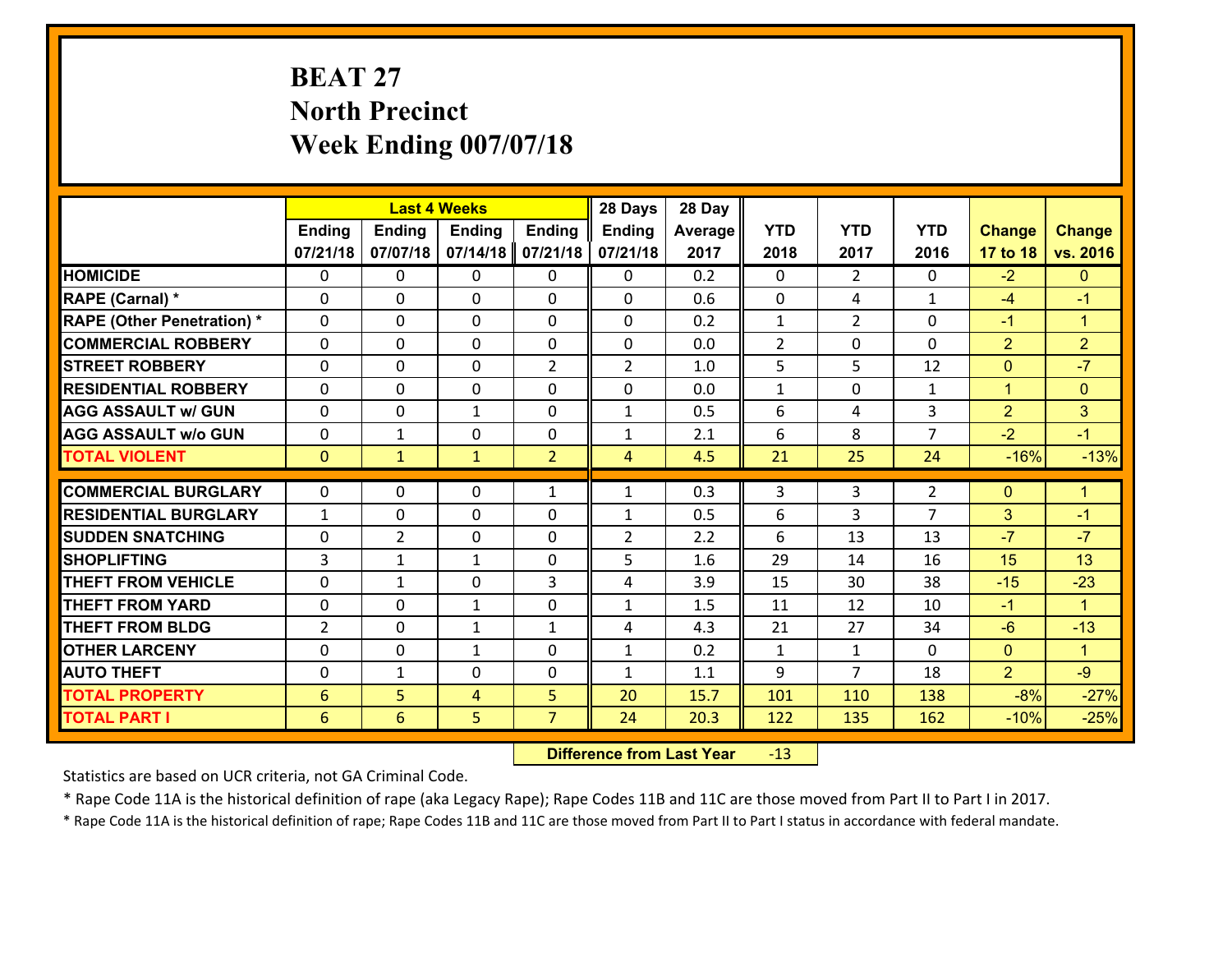

#### **COMPSTATCENTRAL PRECINCTWeek Ending 07/21/18**

**PRECINCT COMMANDER:**

**CAPT. BEN HERRON**



|                                                                                                  | Week<br><b>Ending</b><br>07/21/18 | <b>Week</b><br><b>Ending</b><br>07/14/18 | Weekly<br>Avg<br>2017 | 28-Day<br><b>Ending</b><br>07/21/18 | 28-Day<br><b>Ending</b><br>06/23/18 | Avg<br>28-Day<br>2017                    | <b>YTD</b><br>2018      | <b>YTD</b><br>2017                           | <b>YTD</b><br>2016 | <b>Change</b>    | <b>Change</b><br>vs. 2016 |
|--------------------------------------------------------------------------------------------------|-----------------------------------|------------------------------------------|-----------------------|-------------------------------------|-------------------------------------|------------------------------------------|-------------------------|----------------------------------------------|--------------------|------------------|---------------------------|
| <b>HOMICIDE</b>                                                                                  | $\bf{0}$                          | 0                                        | $\Omega$              | 0                                   | 0                                   |                                          | 0                       | 5                                            | 15                 | 17 to 18<br>$-5$ | $-15$                     |
| RAPE (Carnal) *                                                                                  | $\mathbf 0$                       | 0                                        | $\mathbf 0$           | $\mathbf{0}$                        | 1                                   | 1                                        | 8                       | 10                                           | $\overline{7}$     | $-2$             | 1                         |
| <b>RAPE (Other Penetration) *</b>                                                                | $\mathbf 0$                       | $\Omega$                                 | 0                     | 0                                   | 1                                   | 1                                        | 6                       | 5                                            | 4                  | $\mathbf{1}$     | $\overline{2}$            |
| <b>COMMERCIAL ROBBERY</b>                                                                        | $\mathbf 0$                       | 0                                        | $\Omega$              | $\mathbf{0}$                        | $\Omega$                            | $\overline{c}$                           | $\mathbf{3}$            | 8                                            | 11                 | $-5$             | $\overline{-8}$           |
| <b>STREET ROBBERY</b>                                                                            | 1                                 | $\overline{2}$                           | $\mathbf 1$           | 8                                   | 3                                   | 5                                        | 29                      | $\overline{30}$                              | 44                 | $-1$             | $-15$                     |
| <b>RESIDENTIAL ROBBERY</b>                                                                       | $\mathbf 0$                       | 1                                        | $\mathbf 0$           | $\overline{2}$                      | $\overline{0}$                      | $\mathbf 1$                              | $\overline{\mathbf{5}}$ | $\overline{5}$                               | $\overline{8}$     | $\mathbf{0}$     | $-3$                      |
| <b>AGG ASSAULT w/ GUN</b>                                                                        | 3                                 | $\overline{2}$                           | $\overline{2}$        | 8                                   | $\overline{7}$                      | $\overline{7}$                           | 40                      | 62                                           | 34                 | $-22$            | $6\phantom{1}$            |
| <b>AGG ASSAULT w/o GUN</b>                                                                       | $\overline{\mathbf{2}}$           | 3                                        | $\overline{2}$        | 8                                   | 4                                   | 6                                        | 46                      | 46                                           | $\overline{31}$    | $\Omega$         | 15                        |
| <b>TOTAL VIOLENT</b>                                                                             | 6                                 | $\overline{8}$                           | $6\phantom{1}6$       | 26                                  | 16                                  | $\overline{23}$                          | 137                     | 171                                          | 154                | $-20%$           | $-11%$                    |
|                                                                                                  |                                   |                                          |                       |                                     |                                     |                                          |                         |                                              |                    |                  |                           |
| <b>COMMERCIAL BURGLARY</b>                                                                       | $\mathbf{0}$                      | 0                                        | 1                     | 4                                   | $\overline{2}$                      | 4                                        | 23                      | $\overline{21}$                              | 50                 | $\overline{a}$   | $-27$                     |
| <b>RESIDENTIAL BURGLARY</b>                                                                      | 6                                 | 5                                        | $\overline{4}$        | $\overline{13}$                     | $\overline{22}$                     | $\overline{17}$                          | 110                     | 119                                          | 135                | $-9$             | $-25$                     |
| <b>SUDDEN SNATCHING</b>                                                                          | $\mathbf{0}$                      | 0                                        | $\Omega$              | $\mathbf 1$                         | $\mathbf{1}$                        | $\overline{2}$                           | 6                       | $\overline{16}$                              | 14                 | $-10$            | $-\frac{1}{\sqrt{2}}$     |
| <b>SHOPLIFTING</b>                                                                               | 5                                 | 8                                        | 5                     | 28                                  | 19                                  | 18                                       | 106                     | 147                                          | 92                 | $-41$            | 14                        |
| <b>THEFT FROM VEHICLE</b>                                                                        | 10                                | $\overline{4}$                           | $\overline{8}$        | $\overline{29}$                     | 12                                  | $\overline{32}$                          | 171                     | 247                                          | 235                | $-76$            | $-64$                     |
| <b>THEFT FROM YARD</b>                                                                           | $\overline{5}$                    | $\overline{2}$                           | $\overline{4}$        | $\overline{18}$                     | $\overline{17}$                     | $\overline{16}$                          | 89                      | $\overline{138}$                             | 120                | $-49$            | $-31$                     |
| <b>THEFT FROM BLDG</b>                                                                           | $\overline{2}$                    | 3                                        | $\overline{4}$        | 17                                  | 15                                  | 16                                       | 101                     | 106                                          | 150                | $-5$             | $-49$                     |
| <b>OTHER LARCENY</b>                                                                             | 1                                 | 0                                        | $\mathbf 1$           | $\overline{2}$                      | $\overline{4}$                      | 3                                        | 24                      | $\overline{27}$                              | 11                 | $\overline{3}$   | $\overline{13}$           |
| <b>AUTO THEFT</b>                                                                                | 3                                 | 3                                        | 4                     | 16                                  | $\overline{13}$                     | $\overline{16}$                          | 115                     | 126                                          | $\overline{112}$   | $-11$            | 3                         |
| <b>TOTAL PROPERTY</b>                                                                            | 32                                | $\overline{25}$                          | 31                    | 128                                 | 105                                 | 124                                      | 745                     | 947                                          | 919                | $-21%$           | $-19%$                    |
| <b>TOTAL PART I</b>                                                                              | 38                                | $\overline{33}$                          | $\overline{37}$       | 154                                 | 121                                 | $\overline{147}$                         | 882                     | 1118                                         | 1073               | $-21%$           | $-18%$                    |
| Statistics are based on UCR criteria, not GA Criminal Code, and are                              |                                   |                                          |                       |                                     | <b>Difference from Last Year</b>    |                                          | $-236$                  |                                              |                    | <b>Last Week</b> | <b>Year-to-Date</b>       |
| preliminary, based on RMS data at the time prepared, and are subject to change.                  |                                   |                                          |                       |                                     |                                     | <b>At-Fault Police Vehicle Accidents</b> |                         |                                              |                    |                  | 12                        |
| Cell Shading: white is within 0.6 standard deviation of the mean; red is above; green is below.  |                                   |                                          |                       |                                     |                                     |                                          |                         | <b>Not At-Fault Police Vehicle Accidents</b> |                    | 1                | 10                        |
| * Code 11A is the pre-2016 definition of rape; Codes 11B and 11C are by federal mandate in 2016. |                                   |                                          |                       |                                     |                                     | <b>Total Police Vehicle Accidents</b>    |                         |                                              |                    | $\overline{2}$   | 22                        |
|                                                                                                  | <b>Week</b>                       | <b>Week</b>                              | Weekly                | 28-Day                              | 28-Day                              | Avg                                      |                         |                                              |                    |                  |                           |
| <b>Citizen Initiated Calls</b>                                                                   | <b>Ending</b>                     | Ending                                   | Avg                   | <b>Ending</b>                       | <b>Ending</b>                       | 28-Day                                   | <b>YTD</b>              | <b>YTD</b>                                   | <b>YTD</b>         | <b>Change</b>    | <b>Change</b>             |
|                                                                                                  | 07/21/18                          | 07/14/18                                 | 2017                  | 07/21/18                            | 06/23/18                            | 2017                                     | 2018                    | 2017                                         | 2016               | 17 to 18         | vs. 2016                  |
| <b>Midnight Shift</b>                                                                            | $\overline{123}$                  | 68                                       | 126                   | 434                                 | 469                                 | 503                                      | 3008                    | 3107                                         | 3206               | $-99$            | $-198$                    |
| Day Shift                                                                                        | 251                               | $\overline{276}$                         | $\overline{271}$      | 997                                 | 1065                                | 1085                                     | 7031                    | 7307                                         | 7439               | $-276$           | $-408$                    |
| <b>Afternoon Shift</b>                                                                           | 283                               | 255                                      | 294                   | 1095                                | 987                                 | 1176                                     | 7033                    | 7796                                         | 7653               | $-763$           | $-620$                    |
| <b>TOTAL CITIZEN CFS</b>                                                                         | 657                               | 599                                      | 691                   | 2526                                | 2521                                | 2764                                     | 17072                   | 18210                                        | 18298              | $-6.2%$          | $-6.7%$                   |
| <b>53S ShotSpotter Calls</b>                                                                     | 6                                 | 3                                        | 9                     | $\overline{27}$                     | $\overline{13}$                     | $\overline{37}$                          | 122                     | 269                                          | 286                | $-147$           | $-164$                    |
| Sig 53 Shots Fired Calls                                                                         | $\overline{11}$                   | 9                                        | $\overline{15}$       | 46                                  | 41                                  | 62                                       | 294                     | 491                                          | 508                | $-197$           | $-214$                    |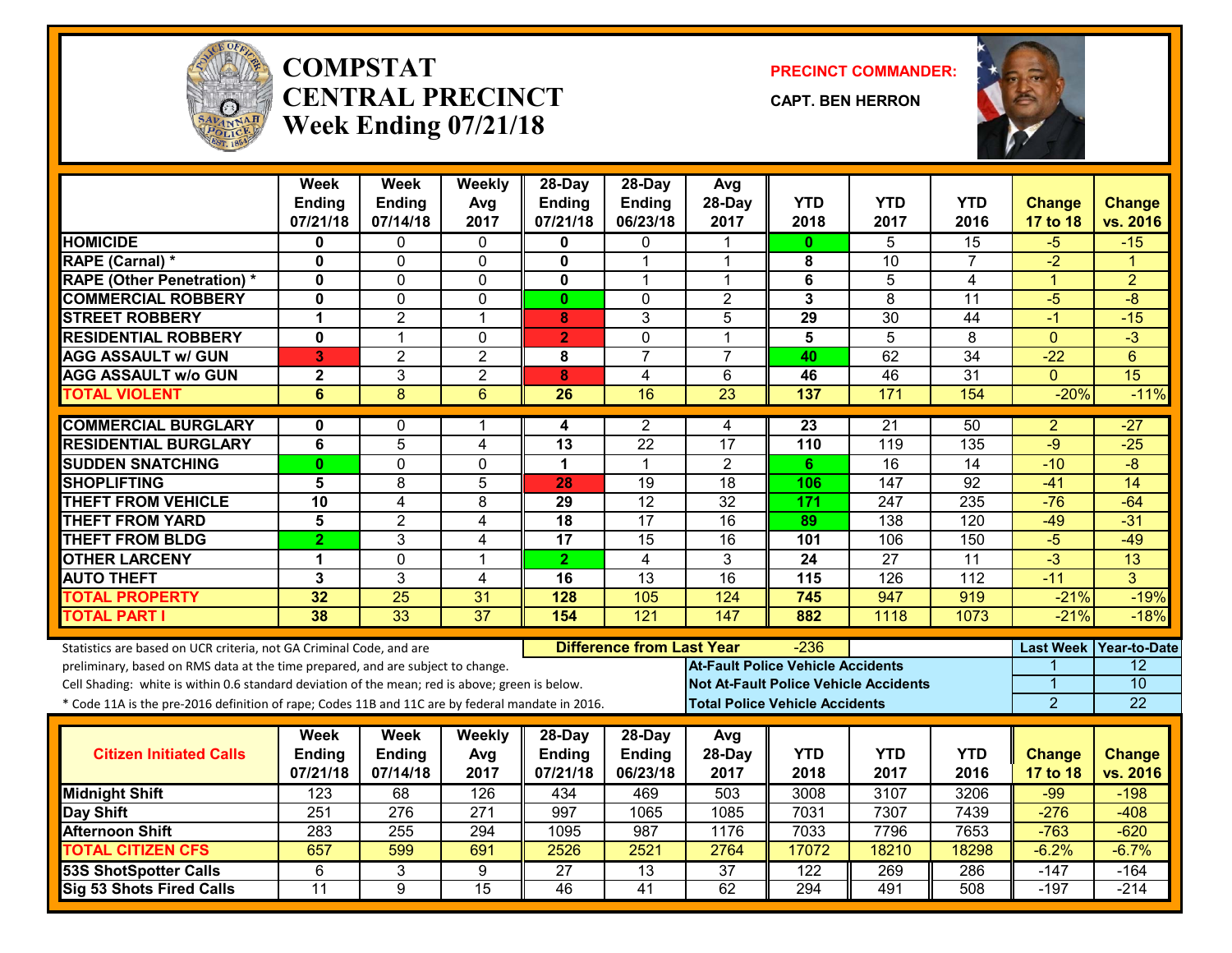# **BEAT 31 Central Precinct Week Ending 07/21/18**

|                                   |                | 28 Days<br><b>Last 4 Weeks</b><br><b>Ending</b><br><b>Ending</b><br><b>Ending</b><br><b>Ending</b> |              |                |                | 28 Day  |                |                |                |               |               |
|-----------------------------------|----------------|----------------------------------------------------------------------------------------------------|--------------|----------------|----------------|---------|----------------|----------------|----------------|---------------|---------------|
|                                   |                |                                                                                                    |              |                | Ending         | Average | <b>YTD</b>     | <b>YTD</b>     | <b>YTD</b>     | <b>Change</b> | <b>Change</b> |
|                                   | 06/30/18       | 07/07/18                                                                                           | 07/14/18     | 07/21/18       | 07/21/18       | 2017    | 2018           | 2017           | 2016           | 17 to 18      | vs. 2016      |
| <b>HOMICIDE</b>                   | $\Omega$       | 0                                                                                                  | $\mathbf{0}$ | 0              | 0              | 0.1     | $\Omega$       | $\Omega$       | $\overline{7}$ | $\Omega$      | $-7$          |
| RAPE (Carnal) *                   | $\Omega$       | 0                                                                                                  | $\mathbf{0}$ | $\Omega$       | 0              | 0.2     | 0              | $\mathbf{1}$   | $\mathbf{1}$   | $-1$          | $-1$          |
| <b>RAPE (Other Penetration) *</b> | $\Omega$       | 0                                                                                                  | $\mathbf 0$  | 0              | 0              | 0.3     | $\mathbf{1}$   | 3              | $\Omega$       | $-2$          | $\mathbf{1}$  |
| <b>COMMERCIAL ROBBERY</b>         | 0              | 0                                                                                                  | $\mathbf 0$  | 0              | 0              | 0.0     | $\mathbf{1}$   | $\mathbf 0$    | 0              | $\mathbf{1}$  | $\mathbf{1}$  |
| <b>STREET ROBBERY</b>             | $\Omega$       | 0                                                                                                  | $\mathbf 0$  | 0              | 0              | 1.1     | 6              | 6              | $\overline{7}$ | $\mathbf{0}$  | $-1$          |
| <b>RESIDENTIAL ROBBERY</b>        | 0              | 0                                                                                                  | $\mathbf 0$  | 0              | 0              | 0.2     | $\mathbf 0$    | $\overline{2}$ | $\overline{2}$ | $-2$          | $-2$          |
| <b>AGG ASSAULT w/ GUN</b>         | $\mathbf{1}$   | 0                                                                                                  | $\mathbf{1}$ | 0              | $\overline{2}$ | 1.0     | 6              | 10             | 5              | $-4$          | $\mathbf{1}$  |
| <b>AGG ASSAULT w/o GUN</b>        | 0              | 0                                                                                                  | 0            | 0              | 0              | 1.1     | $\overline{7}$ | 9              | 8              | $-2$          | $-1$          |
| <b>TOTAL VIOLENT</b>              | $\mathbf{1}$   | $\overline{0}$                                                                                     | $\mathbf{1}$ | $\mathbf{0}$   | $\overline{2}$ | 3.8     | 21             | 31             | 30             | $-32%$        | $-30%$        |
|                                   |                |                                                                                                    |              |                |                |         |                |                |                |               |               |
| <b>COMMERCIAL BURGLARY</b>        | $\Omega$       | 0                                                                                                  | 0            | 0              | 0              | 0.5     | $\overline{7}$ | $\mathbf{1}$   | 9              | 6             | $-2$          |
| <b>RESIDENTIAL BURGLARY</b>       | $\Omega$       | 0                                                                                                  | $\mathbf{1}$ | 3              | 4              | 2.3     | 15             | 14             | 27             | $\mathbf{1}$  | $-12$         |
| <b>SUDDEN SNATCHING</b>           | $\Omega$       | 0                                                                                                  | $\mathbf 0$  | $\Omega$       | 0              | 0.4     | $\mathbf{1}$   | $\overline{2}$ | 4              | $-1$          | $-3$          |
| <b>SHOPLIFTING</b>                | 0              | 0                                                                                                  | $\mathbf{1}$ | 0              | $\mathbf{1}$   | 1.5     | 2              | 11             | 10             | $-9$          | $-8$          |
| <b>THEFT FROM VEHICLE</b>         | 0              | 4                                                                                                  | 1            | 0              | 5              | 7.0     | 30             | 52             | 47             | $-22$         | $-17$         |
| <b>THEFT FROM YARD</b>            | $\mathbf{1}$   | $\overline{2}$                                                                                     | 1            | $\overline{2}$ | 6              | 4.9     | 23             | 36             | 30             | $-13$         | $-7$          |
| <b>THEFT FROM BLDG</b>            | 0              | 1                                                                                                  | $\mathbf{1}$ | $\mathbf{1}$   | 3              | 2.8     | 19             | 16             | 34             | $\mathbf{3}$  | $-15$         |
| <b>OTHER LARCENY</b>              | $\mathbf 0$    | 0                                                                                                  | $\mathbf 0$  | $\Omega$       | 0              | 0.7     | $\Omega$       | 5              | $\mathbf{1}$   | $-5$          | $-1$          |
| <b>AUTO THEFT</b>                 | $\overline{2}$ | 0                                                                                                  | $\mathbf 0$  | $\mathbf{1}$   | 3              | 3.0     | 11             | 28             | 23             | $-17$         | $-12$         |
| <b>TOTAL PROPERTY</b>             | $\overline{3}$ | $\overline{7}$                                                                                     | 5            | $\overline{7}$ | 22             | 22.9    | 108            | 165            | 185            | $-35%$        | $-42%$        |
| <b>TOTAL PART I</b>               | $\overline{4}$ | $\overline{7}$                                                                                     | 6            | $\overline{7}$ | 24             | 26.8    | 129            | 196            | 215            | $-34%$        | $-40%$        |

 **Difference from Last Year**‐67

Statistics are based on UCR criteria, not GA Criminal Code.

\* Rape Code 11A is the historical definition of rape (aka Legacy Rape); Rape Codes 11B and 11C are those moved from Part II to Part I in 2017.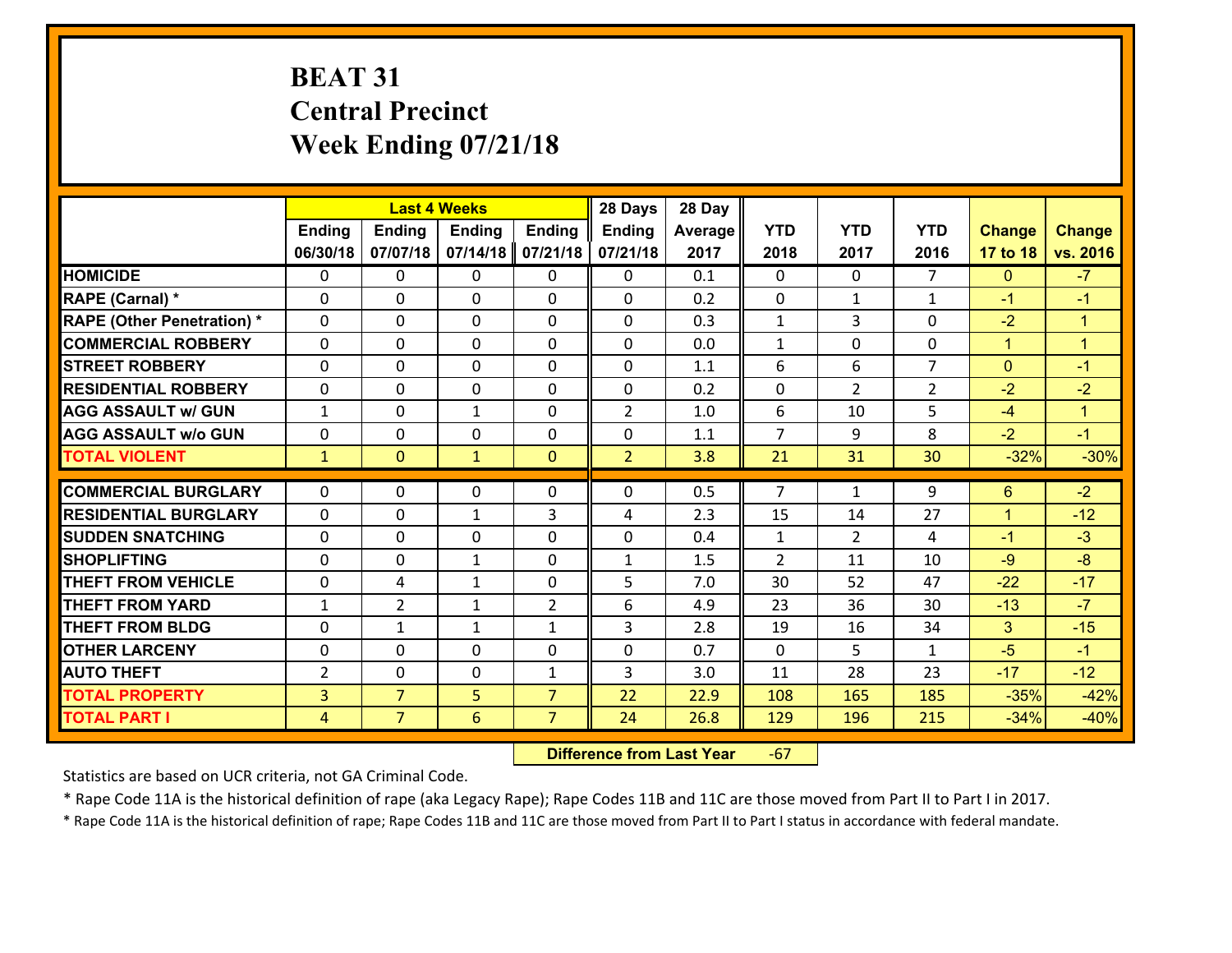# **BEAT 32 Central Precinct Week Ending 07/21/18**

|                                   |                |               | <b>Last 4 Weeks</b> |               | 28 Days        | 28 Day  |                |                |                    |               |                      |
|-----------------------------------|----------------|---------------|---------------------|---------------|----------------|---------|----------------|----------------|--------------------|---------------|----------------------|
|                                   | <b>Ending</b>  | <b>Ending</b> | <b>Ending</b>       | <b>Ending</b> | Ending         | Average | <b>YTD</b>     | <b>YTD</b>     | <b>YTD</b>         | <b>Change</b> | <b>Change</b>        |
|                                   | 06/30/18       | 07/07/18      | 07/14/18            | 07/21/18      | 07/21/18       | 2017    | 2018           | 2017           | 2016               | 17 to 18      | vs. 2016             |
| <b>HOMICIDE</b>                   | $\Omega$       | 0             | $\mathbf{0}$        | 0             | 0              | 0.0     | $\Omega$       | $\Omega$       | $\Omega$           | $\mathbf{0}$  | $\mathbf{0}$         |
| RAPE (Carnal) *                   | $\Omega$       | 0             | $\Omega$            | 0             | $\Omega$       | 0.4     | 1              | $\overline{2}$ | $\mathbf{1}$       | $-1$          | $\mathbf{0}$         |
| <b>RAPE (Other Penetration) *</b> | 0              | 0             | $\mathbf 0$         | 0             | 0              | 0.2     | $\mathbf{1}$   | $\overline{2}$ | 0                  | $-1$          | $\blacktriangleleft$ |
| <b>COMMERCIAL ROBBERY</b>         | 0              | 0             | 0                   | 0             | 0              | 0.5     | $\overline{2}$ | 3              | $\overline{2}$     | $-1$          | $\mathbf{0}$         |
| <b>STREET ROBBERY</b>             | $\Omega$       | 0             | $\mathbf 0$         | $\Omega$      | 0              | 0.5     | $\overline{2}$ | $\overline{2}$ | 4                  | $\mathbf{0}$  | $-2$                 |
| <b>RESIDENTIAL ROBBERY</b>        | 0              | 0             | $\mathbf 0$         | 0             | 0              | 0.0     | 0              | $\mathbf 0$    | 0                  | $\mathbf{0}$  | $\mathbf{0}$         |
| <b>AGG ASSAULT w/ GUN</b>         | 0              | 0             | $\mathbf 0$         | 0             | 0              | 0.4     | 3              | 4              | $\mathbf{1}$       | $-1$          | $\overline{2}$       |
| <b>AGG ASSAULT w/o GUN</b>        | 0              | 1             | $\mathbf 0$         | 0             | $\mathbf{1}$   | 0.5     | 4              | $\overline{3}$ | 3                  | $\mathbf{1}$  | $\blacktriangleleft$ |
| <b>TOTAL VIOLENT</b>              | $\mathbf{0}$   | $\mathbf{1}$  | $\mathbf{0}$        | $\mathbf{0}$  | $\mathbf{1}$   | 2.5     | 13             | 16             | 11                 | $-19%$        | 18%                  |
| <b>COMMERCIAL BURGLARY</b>        | $\mathbf{1}$   | 0             | $\mathbf{0}$        | 0             | $\mathbf{1}$   | 0.3     | $\mathbf{1}$   | $\overline{2}$ | 9                  | $-1$          | $-8$                 |
| <b>RESIDENTIAL BURGLARY</b>       |                |               |                     |               |                |         |                |                |                    |               |                      |
|                                   | 0              | 0             | $\mathbf{1}$        | 0             | $\mathbf{1}$   | 2.1     | 14             | 6              | 24                 | 8             | $-10$                |
| <b>SUDDEN SNATCHING</b>           | 0              | 0<br>6        | $\mathbf{0}$        | $\Omega$      | 0<br>13        | 0.2     | $\Omega$       | $\overline{2}$ | $\mathbf{1}$<br>22 | $-2$          | $-1$<br>22           |
| <b>SHOPLIFTING</b>                | 3              |               | 4                   | $\Omega$      |                | 3.8     | 44             | 24             |                    | 20            |                      |
| <b>THEFT FROM VEHICLE</b>         | $\mathbf{1}$   | 1             | $\mathbf 0$         | 6             | 8              | 8.7     | 38             | 77             | 60                 | $-39$         | $-22$                |
| <b>THEFT FROM YARD</b>            | $\overline{2}$ | 1             | 0                   | 3             | 6              | 2.8     | 26             | 28             | 18                 | $-2$          | 8                    |
| <b>THEFT FROM BLDG</b>            | $\overline{2}$ | 1             | $\mathbf{1}$        | 0             | 4              | 4.1     | 20             | 29             | 37                 | $-9$          | $-17$                |
| <b>OTHER LARCENY</b>              | $\mathbf{1}$   | 0             | $\mathbf 0$         | $\mathbf{1}$  | $\overline{2}$ | 1.0     | 13             | $\overline{7}$ | $\Omega$           | $6^{\circ}$   | 13                   |
| <b>AUTO THEFT</b>                 | $\mathbf{1}$   | 0             | 1                   | 0             | $\overline{2}$ | 2.3     | 16             | 19             | 15                 | $-3$          | $\mathbf{1}$         |
| <b>TOTAL PROPERTY</b>             | 11             | 9             | $\overline{7}$      | 10            | 37             | 25.4    | 172            | 194            | 186                | $-11%$        | $-8%$                |
| <b>TOTAL PART I</b>               | 11             | 10            | $\overline{7}$      | 10            | 38             | 27.8    | 185            | 210            | 197                | $-12%$        | $-6%$                |

 **Difference from Last Year**‐25

Statistics are based on UCR criteria, not GA Criminal Code.

\* Rape Code 11A is the historical definition of rape (aka Legacy Rape); Rape Codes 11B and 11C are those moved from Part II to Part I in 2017.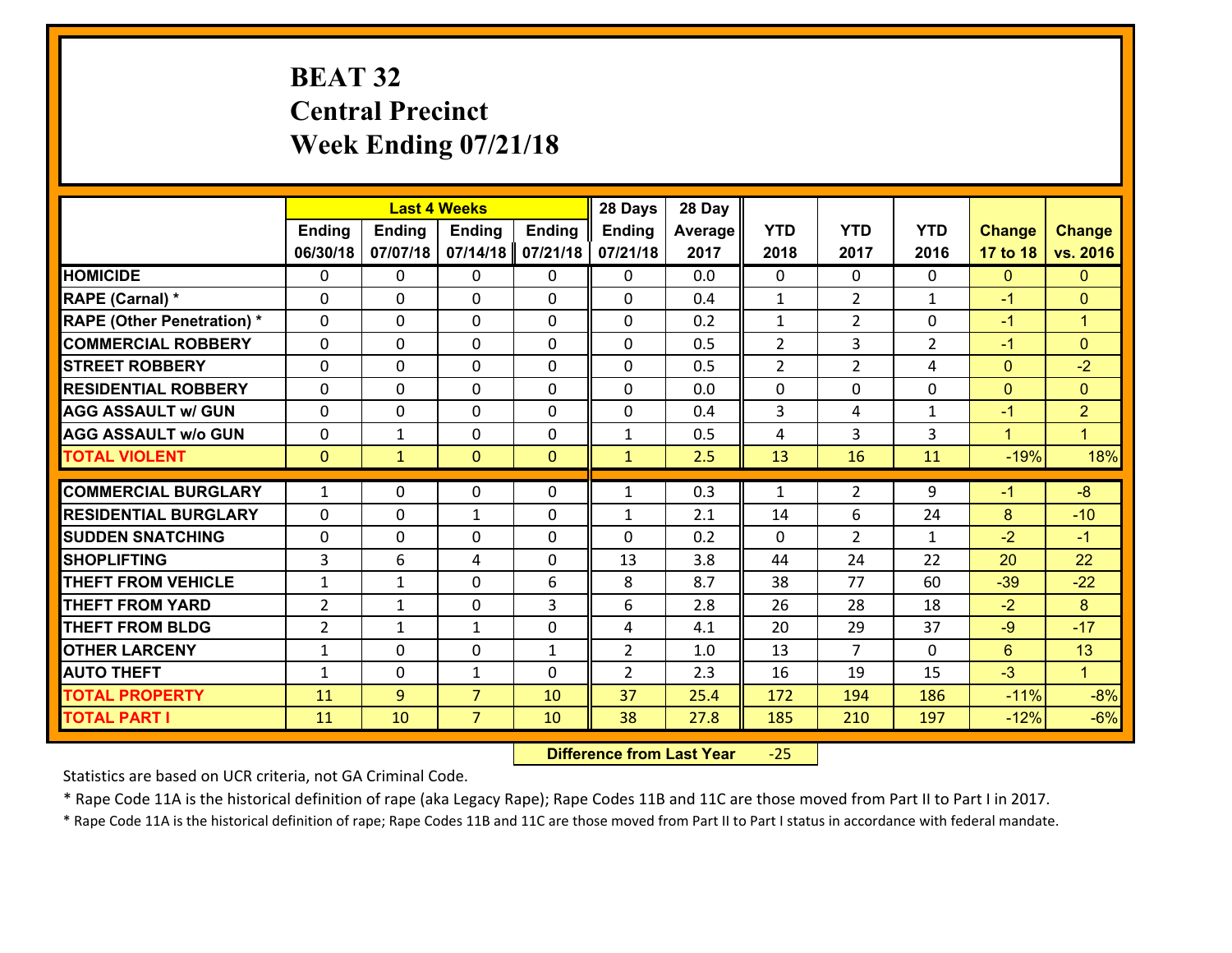## **BEAT 33 Central Precinct Week Ending 07/21/18**

|                                   |                 |                | <b>Last 4 Weeks</b> |               | 28 Days        | 28 Day  |                |              |                |                |                      |
|-----------------------------------|-----------------|----------------|---------------------|---------------|----------------|---------|----------------|--------------|----------------|----------------|----------------------|
|                                   | <b>Ending</b>   | <b>Ending</b>  | <b>Ending</b>       | <b>Ending</b> | <b>Ending</b>  | Average | <b>YTD</b>     | <b>YTD</b>   | <b>YTD</b>     | <b>Change</b>  | <b>Change</b>        |
|                                   | 06/30/18        | 07/07/18       | 07/14/18            | 07/21/18      | 07/21/18       | 2017    | 2018           | 2017         | 2016           | 17 to 18       | vs. 2016             |
| <b>HOMICIDE</b>                   | $\Omega$        | 0              | $\Omega$            | 0             | $\Omega$       | 0.2     | $\Omega$       | $\mathbf{1}$ | 4              | $-1$           | $-4$                 |
| RAPE (Carnal) *                   | 0               | 0              | $\mathbf{0}$        | 0             | $\Omega$       | 0.2     | 2              | $\mathbf{1}$ | $\overline{2}$ | $\mathbf{1}$   | $\mathbf{0}$         |
| <b>RAPE (Other Penetration) *</b> | $\Omega$        | 0              | $\mathbf{0}$        | $\Omega$      | $\Omega$       | 0.1     | $\mathbf{1}$   | $\Omega$     | $\mathbf{1}$   | $\mathbf{1}$   | $\mathbf{0}$         |
| <b>COMMERCIAL ROBBERY</b>         | 0               | 0              | 0                   | 0             | $\Omega$       | 0.5     | $\mathbf{0}$   | 4            | 3              | $-4$           | $-3$                 |
| <b>STREET ROBBERY</b>             | $\overline{2}$  | $\mathbf{1}$   | $\overline{2}$      | 0             | 5              | 1.5     | 13             | 12           | 14             | $\mathbf{1}$   | $-1$                 |
| <b>RESIDENTIAL ROBBERY</b>        | $\Omega$        | $\Omega$       | $\mathbf 0$         | $\Omega$      | 0              | 0.1     | $\mathbf 0$    | $\Omega$     | 0              | $\Omega$       | $\mathbf{0}$         |
| <b>AGG ASSAULT w/ GUN</b>         | $\Omega$        | 0              | $\mathbf 0$         | $\Omega$      | 0              | 1.4     | 5 <sup>5</sup> | 13           | 5              | $-8$           | $\mathbf{0}$         |
| <b>AGG ASSAULT w/o GUN</b>        | 0               | 0              | $\mathbf 0$         | 0             | 0              | 1.1     | 3              | 9            | $\overline{7}$ | $-6$           | $-4$                 |
| <b>TOTAL VIOLENT</b>              | 2 <sup>1</sup>  | $\mathbf{1}$   | $\overline{2}$      | $\mathbf{0}$  | 5              | 4.9     | 24             | 40           | 36             | $-40%$         | $-33%$               |
| <b>COMMERCIAL BURGLARY</b>        | $\mathbf{1}$    | 1              | $\mathbf{0}$        | $\Omega$      | $\overline{2}$ | 0.6     | 6              | 3            | 11             | 3              | $-5$                 |
|                                   |                 |                |                     |               |                |         |                |              |                |                |                      |
| <b>RESIDENTIAL BURGLARY</b>       | $\Omega$        | 0              | $\mathbf{1}$        | 0             | $\mathbf{1}$   | 1.7     | 11             | 8            | 13             | 3              | $-2$                 |
| <b>SUDDEN SNATCHING</b>           | 0               | 1              | $\mathbf 0$         | 0             | $\mathbf{1}$   | 0.3     | 3              | 3            | $\overline{2}$ | $\mathbf{0}$   | $\blacktriangleleft$ |
| <b>SHOPLIFTING</b>                | $\mathbf{1}$    | 1              | $\mathbf 0$         | 3             | 5              | 5.4     | 20             | 61           | 23             | $-41$          | $-3$                 |
| <b>THEFT FROM VEHICLE</b>         | $\overline{2}$  | $\mathbf{1}$   | 1                   | 0             | 4              | 5.6     | 26             | 54           | 42             | $-28$          | $-16$                |
| <b>THEFT FROM YARD</b>            | $\mathbf 0$     | 0              | $\mathbf 0$         | 0             | 0              | 3.2     | 17             | 26           | 38             | $-9$           | $-21$                |
| <b>THEFT FROM BLDG</b>            | $\mathbf{1}$    | $\overline{2}$ | $\mathbf 0$         | 0             | 3              | 2.5     | 17             | 17           | 36             | $\overline{0}$ | $-19$                |
| <b>OTHER LARCENY</b>              | 0               | 0              | $\mathbf 0$         | 0             | 0              | 0.8     | 5              | 6            | 5              | $-1$           | $\overline{0}$       |
| <b>AUTO THEFT</b>                 | $\mathbf{1}$    | 0              | $\mathbf{0}$        | 0             | $\mathbf{1}$   | 3.0     | 27             | 26           | 28             | $\mathbf{1}$   | $-1$                 |
| <b>TOTAL PROPERTY</b>             | $6\phantom{1}6$ | 6              | $\overline{2}$      | 3             | 17             | 23.1    | 132            | 204          | 198            | $-35%$         | $-33%$               |
| <b>TOTAL PART I</b>               | 8               | $\overline{7}$ | 4                   | 3             | 22             | 28.0    | 156            | 244          | 234            | $-36%$         | $-33%$               |

 **Difference from Last Year**r -88

Statistics are based on UCR criteria, not GA Criminal Code.

\* Rape Code 11A is the historical definition of rape (aka Legacy Rape); Rape Codes 11B and 11C are those moved from Part II to Part I in 2017.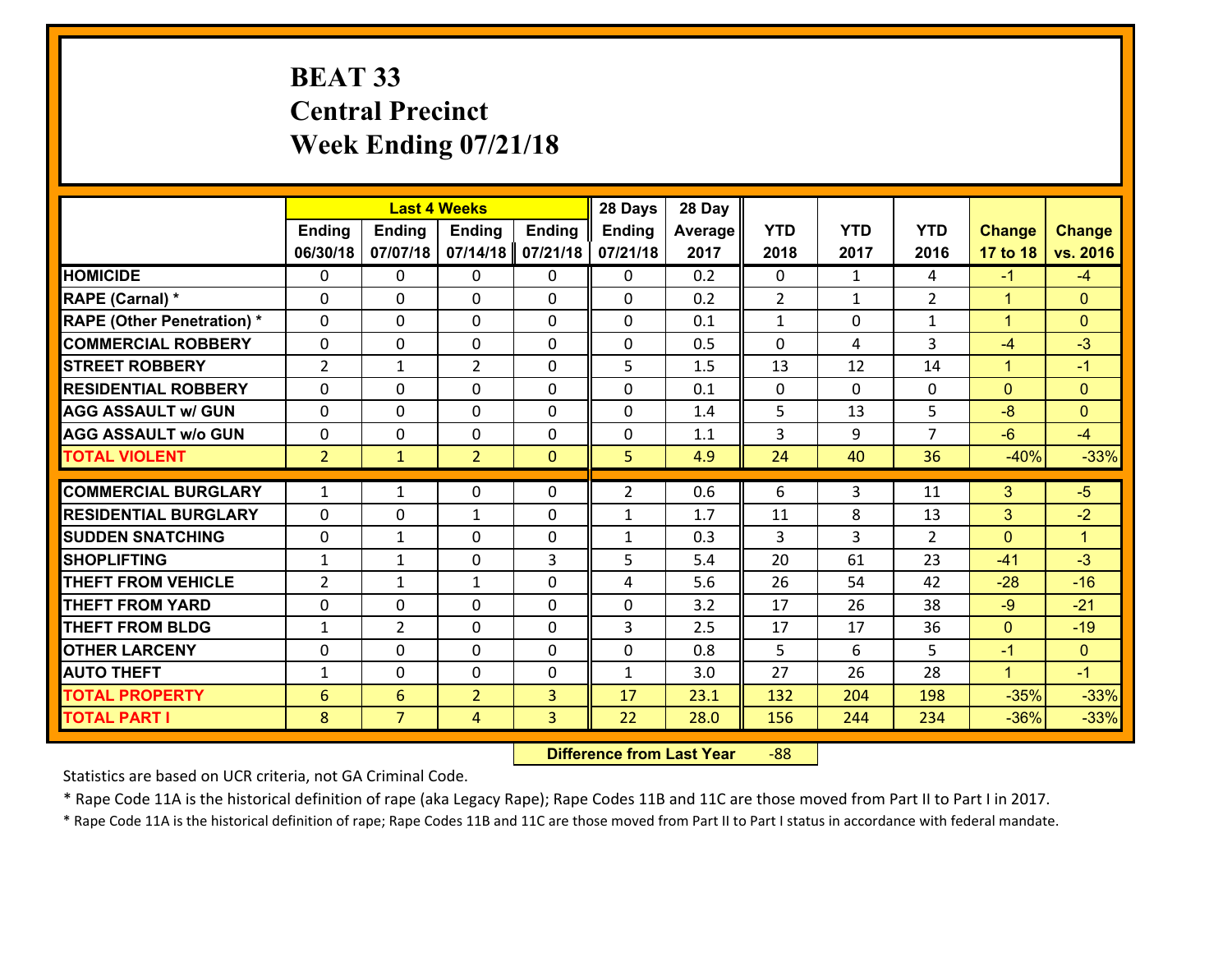# **BEAT 34 Central Precinct Week Ending 07/21/18**

|                                   |                |                | <b>Last 4 Weeks</b> |                | 28 Days       | 28 Day  |              |                |                |                |                |
|-----------------------------------|----------------|----------------|---------------------|----------------|---------------|---------|--------------|----------------|----------------|----------------|----------------|
|                                   | Ending         | <b>Ending</b>  | <b>Ending</b>       | <b>Ending</b>  | <b>Ending</b> | Average | <b>YTD</b>   | <b>YTD</b>     | <b>YTD</b>     | <b>Change</b>  | <b>Change</b>  |
|                                   | 06/30/18       | 07/07/18       | 07/14/18            | 07/21/18       | 07/21/18      | 2017    | 2018         | 2017           | 2016           | 17 to 18       | vs. 2016       |
| <b>HOMICIDE</b>                   | $\Omega$       | 0              | 0                   | 0              | $\Omega$      | 0.3     | 0            | 3              | $\mathfrak{D}$ | $-3$           | $-2$           |
| RAPE (Carnal) *                   | $\mathbf{0}$   | 0              | $\mathbf{0}$        | 0              | 0             | 0.5     | $\mathbf{1}$ | 4              | 0              | $-3$           | $\mathbf{1}$   |
| <b>RAPE (Other Penetration) *</b> | $\Omega$       | 0              | $\mathbf{0}$        | $\Omega$       | $\Omega$      | 0.0     | $\Omega$     | 0              | $\mathbf{1}$   | $\mathbf{0}$   | $-1$           |
| <b>COMMERCIAL ROBBERY</b>         | 0              | 0              | 0                   | 0              | 0             | 0.1     | $\mathbf{0}$ | 0              | $\overline{2}$ | $\mathbf{0}$   | $-2$           |
| <b>STREET ROBBERY</b>             | $\mathbf{1}$   | 0              | $\mathbf 0$         | 0              | $\mathbf{1}$  | 0.7     | 4            | 4              | 3              | $\mathbf{0}$   | $\mathbf{1}$   |
| <b>RESIDENTIAL ROBBERY</b>        | $\Omega$       | $\Omega$       | $\mathbf 0$         | $\Omega$       | 0             | 0.3     | $\mathbf{1}$ | $\overline{2}$ | $\overline{2}$ | $-1$           | $-1$           |
| <b>AGG ASSAULT w/ GUN</b>         | $\overline{2}$ | 0              | $\mathbf{1}$        | 3              | 6             | 2.4     | 14           | 21             | 11             | $-7$           | 3 <sup>1</sup> |
| <b>AGG ASSAULT w/o GUN</b>        | $\mathbf{1}$   | 0              | 1                   | $\mathbf{1}$   | 3             | 1.8     | 19           | 13             | 8              | 6              | 11             |
| <b>TOTAL VIOLENT</b>              | 4              | $\mathbf{0}$   | $\overline{2}$      | $\overline{4}$ | 10            | 6.1     | 39           | 47             | 29             | $-17%$         | 34%            |
| <b>COMMERCIAL BURGLARY</b>        | $\Omega$       | 0              | $\mathbf{0}$        | $\Omega$       | $\Omega$      | 0.4     | 2            | 5              | 4              | $-3$           | $-2$           |
| <b>RESIDENTIAL BURGLARY</b>       | 0              | 0              | $\mathbf{1}$        | $\overline{2}$ | 3             | 5.4     | 35           | 47             | 29             | $-12$          | 6              |
| <b>SUDDEN SNATCHING</b>           | 0              | 0              | $\mathbf 0$         | 0              | 0             | 0.5     | $\mathbf{1}$ | 5              | 3              | $-4$           | $-2$           |
| <b>SHOPLIFTING</b>                | 0              | 0              | $\mathbf 0$         | 0              | 0             | 2.8     | 4            | 13             | $\overline{3}$ | $-9$           | $\mathbf{1}$   |
| <b>THEFT FROM VEHICLE</b>         | 0              | $\overline{2}$ | $\mathbf{1}$        | $\mathbf{1}$   | 4             | 3.3     | 24           | 22             | 25             | $\overline{2}$ | $-1$           |
| <b>THEFT FROM YARD</b>            | 0              | 0              | $\mathbf 0$         | 0              | 0             | 1.6     | 6            | 14             | 14             | $-8$           | $-8$           |
| <b>THEFT FROM BLDG</b>            | $\mathbf{1}$   | $\mathbf{1}$   | 1                   | $\mathbf{1}$   | 4             | 2.3     | 19           | 11             | 12             | 8              | $\overline{7}$ |
| <b>OTHER LARCENY</b>              | 0              | 0              | $\mathbf 0$         | 0              | 0             | 0.2     | $\mathbf{1}$ | $\mathbf{1}$   | $\overline{2}$ | $\mathbf{0}$   | $-1$           |
| <b>AUTO THEFT</b>                 | $\mathbf{0}$   | $\overline{2}$ | $\mathbf{0}$        | $\mathbf{1}$   | 3             | 3.2     | 19           | 27             | 23             | $-8$           | $-4$           |
| <b>TOTAL PROPERTY</b>             | $\mathbf{1}$   | 5              | $\overline{3}$      | 5              | 14            | 19.7    | 111          | 145            | 115            | $-23%$         | $-3%$          |
| <b>TOTAL PART I</b>               | 5              | 5              | 5                   | 9              | 24            | 25.8    | 150          | 192            | 144            | $-22%$         | 4%             |

 **Difference from Last Year**r -42

Statistics are based on UCR criteria, not GA Criminal Code.

\* Rape Code 11A is the historical definition of rape (aka Legacy Rape); Rape Codes 11B and 11C are those moved from Part II to Part I in 2017.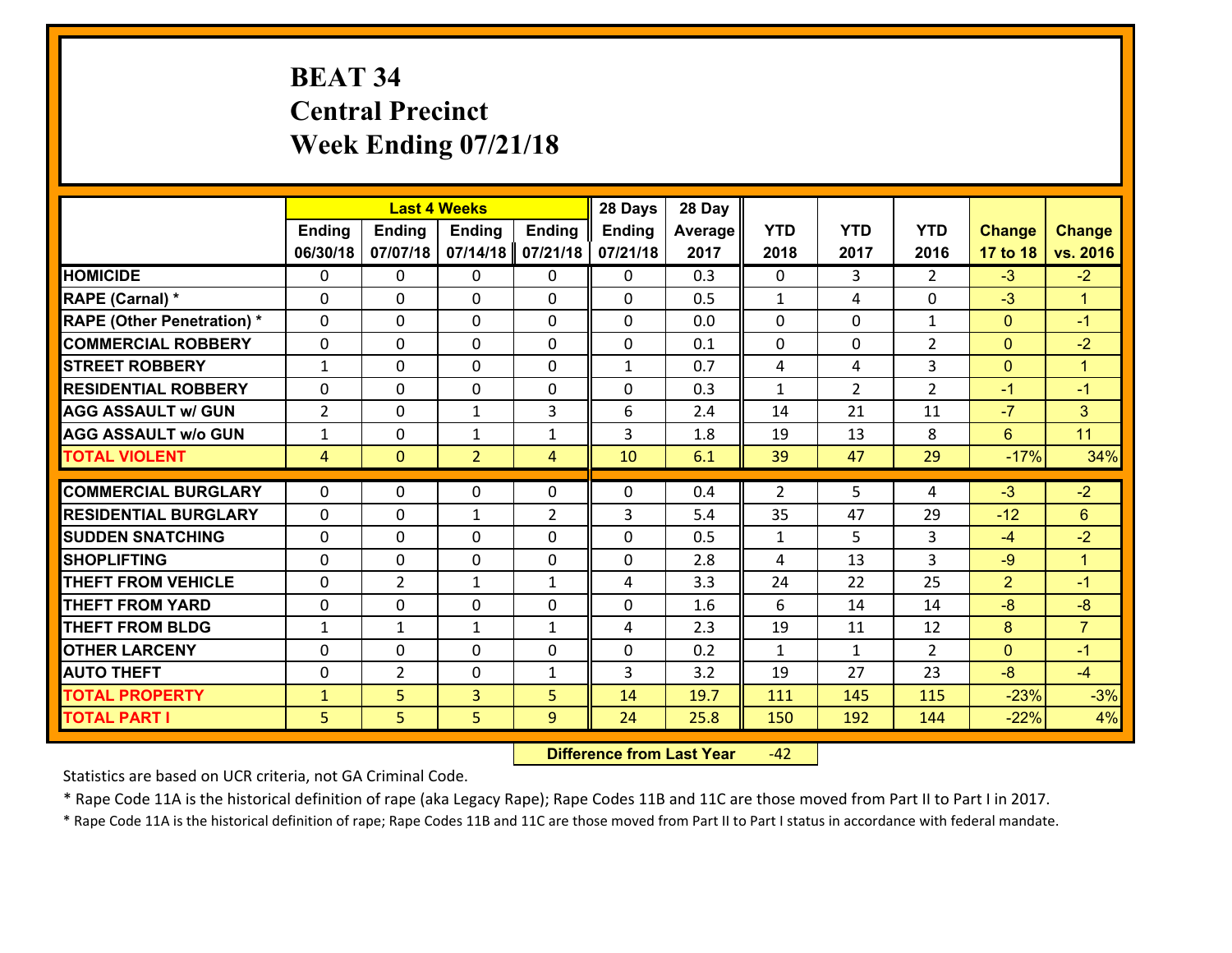## **BEAT 35 Central Precinct Week Ending 07/21/18**

|                                   |                 |                | <b>Last 4 Weeks</b> |               | 28 Days        | 28 Day  |              |              |                |                |                |
|-----------------------------------|-----------------|----------------|---------------------|---------------|----------------|---------|--------------|--------------|----------------|----------------|----------------|
|                                   | <b>Ending</b>   | <b>Ending</b>  | <b>Ending</b>       | <b>Ending</b> | <b>Ending</b>  | Average | <b>YTD</b>   | <b>YTD</b>   | <b>YTD</b>     | <b>Change</b>  | <b>Change</b>  |
|                                   | 06/30/18        | 07/07/18       | 07/14/18            | 07/21/18      | 07/21/18       | 2017    | 2018         | 2017         | 2016           | 17 to 18       | vs. 2016       |
| <b>HOMICIDE</b>                   | $\mathbf{0}$    | 0              | 0                   | 0             | 0              | 0.1     | 0            | $\mathbf{1}$ | $\overline{2}$ | $-1$           | $-2$           |
| <b>RAPE (Carnal) *</b>            | 0               | 0              | $\mathbf{0}$        | 0             | $\Omega$       | 0.0     | 2            | 0            | $\overline{2}$ | $\overline{2}$ | $\mathbf{0}$   |
| <b>RAPE (Other Penetration) *</b> | $\Omega$        | 0              | $\Omega$            | $\Omega$      | $\Omega$       | 0.0     | 3            | $\Omega$     | $\mathbf{1}$   | 3              | $\overline{2}$ |
| <b>COMMERCIAL ROBBERY</b>         | $\Omega$        | 0              | $\mathbf 0$         | $\Omega$      | $\Omega$       | 0.4     | 0            | $\mathbf{1}$ | 3              | $-1$           | $-3$           |
| <b>STREET ROBBERY</b>             | 0               | 0              | $\mathbf 0$         | 0             | 0              | 0.6     | $\mathbf{1}$ | 4            | 14             | $-3$           | $-13$          |
| <b>RESIDENTIAL ROBBERY</b>        | $\Omega$        | 0              | $\mathbf 0$         | 0             | 0              | 0.1     | $\mathbf 0$  | $\mathbf{1}$ | 3              | $-1$           | $-3$           |
| <b>AGG ASSAULT w/ GUN</b>         | 0               | 0              | $\mathbf 0$         | 0             | 0              | 1.3     | 10           | 11           | 8              | $-1$           | $\overline{2}$ |
| <b>AGG ASSAULT w/o GUN</b>        | $\mathbf{1}$    | 0              | $\overline{2}$      | $\mathbf{1}$  | 4              | 1.2     | 10           | 6            | 3              | $\overline{4}$ | $\overline{7}$ |
| <b>TOTAL VIOLENT</b>              | $\mathbf{1}$    | $\overline{0}$ | $\overline{2}$      | $\mathbf{1}$  | $\overline{4}$ | 3.6     | 26           | 24           | 36             | 8%             | $-28%$         |
| <b>COMMERCIAL BURGLARY</b>        | $\Omega$        | 1              | 0                   | 0             | $\mathbf{1}$   | 1.0     | 3            | 6            | 13             | $-3$           | $-10$          |
|                                   |                 |                |                     |               |                |         |              |              |                |                |                |
| <b>RESIDENTIAL BURGLARY</b>       | $\mathbf{1}$    | 0              | 1                   | $\mathbf{1}$  | 3              | 3.7     | 23           | 30           | 30             | $-7$           | $-7$           |
| <b>SUDDEN SNATCHING</b>           | $\Omega$        | 0              | $\mathbf 0$         | $\Omega$      | $\Omega$       | 0.2     | $\mathbf{1}$ | 3            | 3              | $-2$           | $-2$           |
| <b>SHOPLIFTING</b>                | $\mathbf{1}$    | 0              | $\overline{2}$      | $\mathbf{1}$  | 4              | 2.2     | 16           | 17           | 21             | $-1$           | $-5$           |
| <b>THEFT FROM VEHICLE</b>         | 1               | $\overline{2}$ | 0                   | $\mathbf{1}$  | 4              | 3.6     | 27           | 25           | 32             | $\overline{2}$ | $-5$           |
| <b>THEFT FROM YARD</b>            | $\mathbf{1}$    | 4              | 1                   | 0             | 6              | 2.2     | 13           | 21           | 16             | $-8$           | $-3$           |
| <b>THEFT FROM BLDG</b>            | $\mathbf{1}$    | $\overline{2}$ | $\mathbf 0$         | 0             | 3              | 2.6     | 10           | 21           | 22             | $-11$          | $-12$          |
| <b>OTHER LARCENY</b>              | 0               | 0              | $\mathbf 0$         | 0             | 0              | 0.5     | 4            | 6            | $\overline{2}$ | $-2$           | 2 <sup>1</sup> |
| <b>AUTO THEFT</b>                 | $\mathbf{1}$    | $\overline{2}$ | 1                   | $\mathbf{1}$  | 5              | 2.5     | 31           | 19           | 17             | 12             | 14             |
| <b>TOTAL PROPERTY</b>             | $6\phantom{1}6$ | 11             | 5                   | 4             | 26             | 18.6    | 128          | 148          | 156            | $-14%$         | $-18%$         |
| <b>TOTAL PART I</b>               | $\overline{7}$  | 11             | $\overline{7}$      | 5             | 30             | 22.2    | 154          | 172          | 192            | $-10%$         | $-20%$         |

 **Difference from Last Year**r -18

Statistics are based on UCR criteria, not GA Criminal Code.

\* Rape Code 11A is the historical definition of rape (aka Legacy Rape); Rape Codes 11B and 11C are those moved from Part II to Part I in 2017.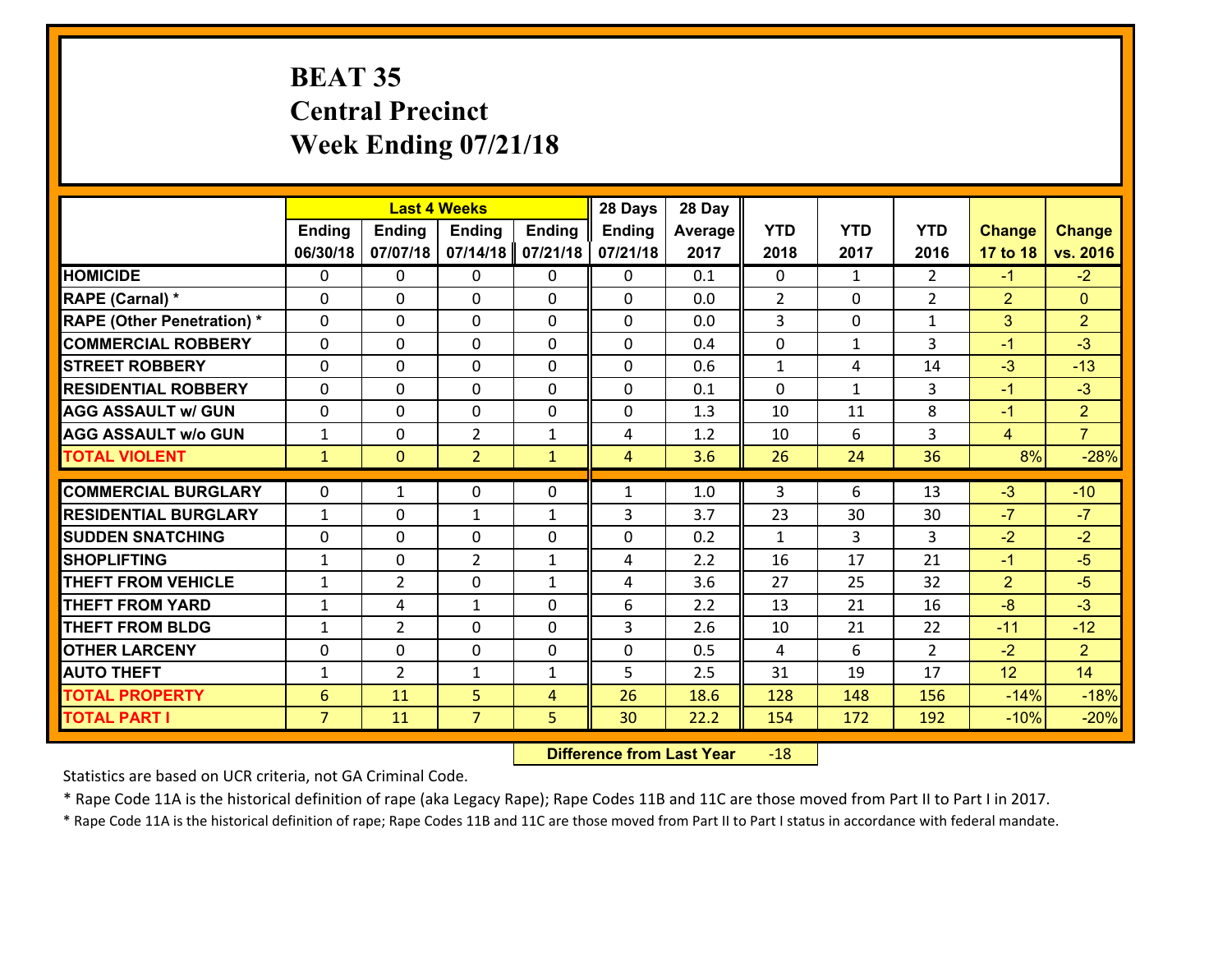## **BEAT 36 Central Precinct Week Ending 07/21/18**

|                                   |                   |                | <b>Last 4 Weeks</b> |                | 28 Days        | 28 Day  |                |                    |                |                |                        |
|-----------------------------------|-------------------|----------------|---------------------|----------------|----------------|---------|----------------|--------------------|----------------|----------------|------------------------|
|                                   | <b>Ending</b>     | Ending         | <b>Ending</b>       | <b>Ending</b>  | Ending         | Average | <b>YTD</b>     | <b>YTD</b>         | <b>YTD</b>     | <b>Change</b>  | <b>Change</b>          |
|                                   | 06/30/18          | 07/07/18       | 07/14/18            | 07/21/18       | 07/21/18       | 2017    | 2018           | 2017               | 2016           | 17 to 18       | vs. 2016               |
| <b>HOMICIDE</b>                   | $\Omega$          | 0              | $\mathbf{0}$        | 0              | 0              | 0.0     | $\Omega$       | $\Omega$           | 0              | $\mathbf{0}$   | $\mathbf{0}$           |
| RAPE (Carnal) *                   | $\Omega$          | 0              | $\mathbf{0}$        | 0              | $\Omega$       | 0.2     | 2              | $\overline{2}$     | $\mathbf{1}$   | $\Omega$       | $\mathbf{1}$           |
| <b>RAPE (Other Penetration) *</b> | 0                 | 0              | $\mathbf 0$         | 0              | 0              | 0.0     | 0              | 0                  | $\mathbf{1}$   | $\mathbf{0}$   | $-1$                   |
| <b>COMMERCIAL ROBBERY</b>         | $\mathbf{0}$      | 0              | 0                   | 0              | $\Omega$       | 0.2     | $\mathbf{0}$   | 0                  | $\mathbf{1}$   | $\mathbf{0}$   | $-1$                   |
| <b>STREET ROBBERY</b>             | $\mathbf{1}$      | 0              | $\mathbf 0$         | $\mathbf{1}$   | $\overline{2}$ | 0.4     | $\overline{3}$ | $\overline{2}$     | $\overline{2}$ | $\mathbf{1}$   | $\blacktriangleleft$   |
| <b>RESIDENTIAL ROBBERY</b>        | 0                 | $\mathbf{1}$   | $\mathbf{1}$        | 0              | $\overline{2}$ | 0.1     | 4              | 0                  | $\mathbf{1}$   | $\overline{4}$ | 3 <sup>1</sup>         |
| <b>AGG ASSAULT w/ GUN</b>         | 0                 | 0              | $\mathbf 0$         | 0              | 0              | 0.6     | $\overline{2}$ | 3                  | 4              | $-1$           | $-2$                   |
| <b>AGG ASSAULT W/o GUN</b>        | 0                 | 0              | $\mathbf 0$         | $\mathbf{0}$   | 0              | 0.7     | 3              | 6                  | $\overline{2}$ | $-3$           | $\mathbf{1}$           |
| <b>TOTAL VIOLENT</b>              | $\mathbf{1}$      | $\mathbf{1}$   | $\mathbf{1}$        | $\mathbf{1}$   | $\overline{4}$ | 2.1     | 14             | 13                 | 12             | 8%             | 17%                    |
| <b>COMMERCIAL BURGLARY</b>        | $\mathbf{0}$      | 0              | $\mathbf{0}$        | 0              | $\Omega$       | 0.8     | 4              | 4                  | 4              | $\mathbf{0}$   | $\mathbf{0}$           |
| <b>RESIDENTIAL BURGLARY</b>       | $\mathbf{1}$      | 0              | $\mathbf 0$         | 0              | $\mathbf{1}$   | 1.7     | 12             | 14                 | 12             | $-2$           | $\mathbf{0}$           |
| <b>ISUDDEN SNATCHING</b>          | $\mathbf{0}$      | 0              |                     | $\Omega$       | $\Omega$       | 0.2     | $\Omega$       |                    | $\mathbf{1}$   | $-1$           |                        |
| <b>SHOPLIFTING</b>                | $\mathbf{1}$      | $\overline{2}$ | 0<br>$\mathbf{1}$   | $\mathbf{1}$   | 5              | 2.6     | 20             | $\mathbf{1}$<br>21 | 13             | $-1$           | $-1$<br>$\overline{7}$ |
| <b>THEFT FROM VEHICLE</b>         | $\mathbf{1}$      | 0              | $\mathbf{1}$        | $\overline{2}$ | 4              | 3.3     | 26             | 17                 | 29             | 9              | $-3$                   |
| <b>THEFT FROM YARD</b>            |                   | 0              |                     | 0              |                | 1.5     | 4              | 13                 | 4              | $-9$           | $\mathbf{0}$           |
| <b>THEFT FROM BLDG</b>            | 0<br>$\mathbf{0}$ | 0              | 0<br>$\mathbf 0$    | 0              | 0<br>0         | 1.5     | 16             | 12                 | 9              | $\overline{4}$ | $\overline{7}$         |
|                                   |                   |                |                     |                |                |         |                |                    |                |                |                        |
| <b>OTHER LARCENY</b>              | 0                 | 0              | $\mathbf 0$         | 0              | 0              | 0.3     | $\mathbf{1}$   | $\overline{2}$     | $\mathbf{1}$   | $-1$           | $\overline{0}$         |
| <b>AUTO THEFT</b>                 | $\mathbf{1}$      | 0              | 1                   | 0              | $\overline{2}$ | 2.0     | 11             | $\overline{7}$     | 6              | $\overline{4}$ | 5                      |
| <b>TOTAL PROPERTY</b>             | $\overline{4}$    | $\overline{2}$ | 3                   | 3              | 12             | 13.8    | 94             | 91                 | 79             | 3%             | 19%                    |
| <b>TOTAL PART I</b>               | 5                 | $\overline{3}$ | $\overline{4}$      | 4              | 16             | 16.0    | 108            | 104                | 91             | 4%             | 19%                    |

 **Difference from Last Year**r 4

Statistics are based on UCR criteria, not GA Criminal Code.

\* Rape Code 11A is the historical definition of rape (aka Legacy Rape); Rape Codes 11B and 11C are those moved from Part II to Part I in 2017.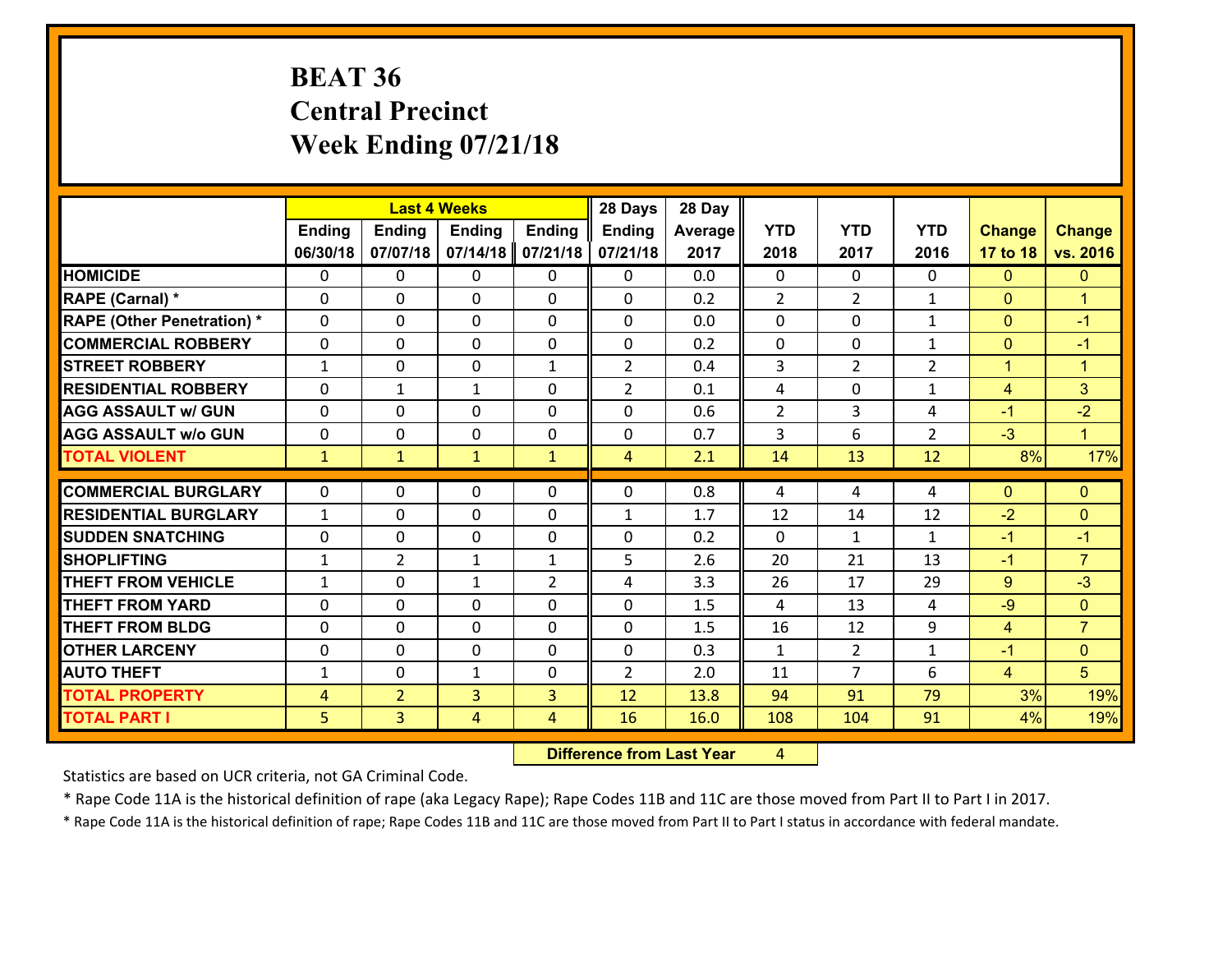

#### **COMPSTATSOUTH PRECINCT CAPT. JOY GELLATLYWeek Ending 07/21/18**

**PRECINCT COMMANDER:**



|                                                                                                  | Week<br>Ending<br>07/21/18 | <b>Week</b><br><b>Ending</b><br>07/14/18 | Weekly<br>Avg<br>2017 | 28-Day<br><b>Ending</b><br>07/21/18 | $28$ -Day<br><b>Ending</b><br>06/23/18 | Avg<br>28-Day<br>2017                    | <b>YTD</b><br>2018                    | YTD<br>2017                                  | <b>YTD</b><br>2016 | <b>Change</b><br>17 to 18 | <b>Change</b><br>vs. 2016 |
|--------------------------------------------------------------------------------------------------|----------------------------|------------------------------------------|-----------------------|-------------------------------------|----------------------------------------|------------------------------------------|---------------------------------------|----------------------------------------------|--------------------|---------------------------|---------------------------|
| <b>HOMICIDE</b>                                                                                  | 0                          | 0                                        | $\mathbf{0}$          | 1                                   | $\Omega$                               | $\Omega$                                 | $\mathbf{2}$                          | 2                                            | 3                  | $\Omega$                  | -1                        |
| RAPE (Carnal) *                                                                                  | 0                          | $\Omega$                                 | $\mathbf 0$           | 1                                   | $\mathbf{1}$                           | $\overline{1}$                           | $\overline{7}$                        | 3                                            | 8                  | $\overline{4}$            | $-1$                      |
| <b>RAPE (Other Penetration) *</b>                                                                | $\bf{0}$                   | $\mathbf{0}$                             | 0                     | $\mathbf{0}$                        | $\overline{2}$                         | $\mathbf{0}$                             | 12                                    | 3                                            | 5                  | 9                         | $\overline{7}$            |
| <b>COMMERCIAL ROBBERY</b>                                                                        | 1                          | 1                                        | $\overline{1}$        | $\mathbf 2$                         | 0                                      | $\overline{2}$                           | $\overline{7}$                        | $\overline{16}$                              | $\overline{22}$    | -9                        | $-15$                     |
| <b>STREET ROBBERY</b>                                                                            | 1                          | 1                                        | $\mathbf 1$           | 5                                   | 3                                      | $\overline{2}$                           | 21                                    | 13                                           | 18                 | 8                         | 3                         |
| <b>RESIDENTIAL ROBBERY</b>                                                                       | $\mathbf{0}$               | 3                                        | 0                     | 3                                   | 0                                      | $\Omega$                                 | 5                                     | 1                                            | $\overline{2}$     | $\overline{4}$            | $\overline{3}$            |
| <b>AGG ASSAULT w/ GUN</b>                                                                        | 1                          | $\Omega$                                 | $\mathbf{1}$          | $\mathbf{2}$                        | 1                                      | 3                                        | 9                                     | 23                                           | 14                 | $-14$                     | $-5$                      |
| <b>AGG ASSAULT w/o GUN</b>                                                                       | 1                          | $\mathbf 0$                              | $\overline{1}$        | $\overline{2}$                      | 5                                      | 3                                        | 20                                    | 22                                           | 25                 | $-2$                      | $-5$                      |
| <b>TOTAL VIOLENT</b>                                                                             | $\overline{\mathbf{A}}$    | $\overline{5}$                           | $\overline{3}$        | 16                                  | $\overline{12}$                        | 12                                       | $\overline{83}$                       | 83                                           | $\overline{97}$    | 0%                        | $-14%$                    |
| <b>COMMERCIAL BURGLARY</b>                                                                       | 0                          | 5                                        | 1                     | 6                                   | 1                                      | 4                                        | 26                                    | 31                                           | 27                 | -5                        | -1                        |
| <b>RESIDENTIAL BURGLARY</b>                                                                      | 4                          | 8                                        | 4                     | 18                                  | 17                                     | 14                                       | 115                                   | 94                                           | 117                | 21                        | $-2$                      |
| <b>SUDDEN SNATCHING</b>                                                                          | $\overline{\mathbf{0}}$    | $\overline{0}$                           | $\overline{0}$        | $\overline{\mathbf{0}}$             | $\mathbf{0}$                           | $\mathbf 1$                              | $\overline{\mathbf{5}}$               | $\overline{3}$                               | 6                  | $\overline{2}$            | $-1$                      |
| <b>SHOPLIFTING</b>                                                                               | 17                         | $\overline{11}$                          | $\overline{7}$        | 62                                  | $\overline{52}$                        | 28                                       | 355                                   | 404                                          | 366                | $-49$                     | $-11$                     |
| <b>THEFT FROM VEHICLE</b>                                                                        | 13                         | 8                                        | $\overline{7}$        | 38                                  | 20                                     | $\overline{30}$                          | 195                                   | 258                                          | 163                | $-63$                     | $\overline{32}$           |
| <b>THEFT FROM YARD</b>                                                                           | 9                          | 3                                        | $\overline{2}$        | 16                                  | 10                                     | 8                                        | 60                                    | $\overline{48}$                              | 64                 | $\overline{12}$           | $-4$                      |
| <b>THEFT FROM BLDG</b>                                                                           | 3                          | $\overline{2}$                           | 3                     | 12                                  | 11                                     | 13                                       | 75                                    | 138                                          | 91                 | $-63$                     | $-16$                     |
| <b>OTHER LARCENY</b>                                                                             | 0                          | $\overline{1}$                           | $\overline{1}$        | 1                                   | 3                                      | 3                                        | $\overline{15}$                       | $\overline{24}$                              | $\overline{12}$    | $-9$                      | 3                         |
| <b>AUTO THEFT</b>                                                                                | 4                          | $\overline{2}$                           | $\overline{3}$        | $\overline{13}$                     | $\overline{12}$                        | 13                                       | 86                                    | 89                                           | $\overline{77}$    | $-3$                      | $\mathbf{Q}$              |
| <b>TOTAL PROPERTY</b>                                                                            | 50                         | 40                                       | 28                    | 166                                 | 126                                    | 113                                      | 932                                   | 1089                                         | 923                | $-14%$                    | 1%                        |
| <b>TOTAL PART I</b>                                                                              | 54                         | $\overline{45}$                          | 31                    | 182                                 | $\overline{138}$                       | $\overline{125}$                         | 1015                                  | 1172                                         | 1020               | $-13%$                    | $0\%$                     |
| Statistics are based on UCR criteria, not GA Criminal Code, and are                              |                            |                                          |                       |                                     | <b>Difference from Last Year</b>       |                                          | $-157$                                |                                              |                    |                           | Last Week   Year-to-Date  |
| preliminary, based on RMS data at the time prepared, and are subject to change.                  |                            |                                          |                       |                                     |                                        | <b>At-Fault Police Vehicle Accidents</b> |                                       |                                              |                    | 0                         | 5                         |
| Cell Shading: white is within 0.6 standard deviation of the mean; red is above; green is below.  |                            |                                          |                       |                                     |                                        |                                          |                                       | <b>Not At-Fault Police Vehicle Accidents</b> |                    | 1                         | $\overline{11}$           |
| * Code 11A is the pre-2016 definition of rape; Codes 11B and 11C are by federal mandate in 2016. |                            |                                          |                       |                                     |                                        |                                          | <b>Total Police Vehicle Accidents</b> |                                              |                    | $\overline{1}$            | 16                        |
|                                                                                                  | Week                       | <b>Week</b>                              | Weekly                | 28-Day                              | 28-Day                                 | Avg                                      |                                       |                                              |                    |                           |                           |
| <b>Citizen Initiated Calls</b>                                                                   | Ending                     | <b>Ending</b>                            | Avg                   | <b>Ending</b>                       | Ending                                 | 28-Day                                   | <b>YTD</b>                            | <b>YTD</b>                                   | <b>YTD</b>         | <b>Change</b>             | <b>Change</b>             |
|                                                                                                  | 07/21/18                   | 07/14/18                                 | 2017                  | 07/21/18                            | 06/23/18                               | 2017                                     | 2018                                  | 2017                                         | 2016               | 17 to 18                  | vs. 2016                  |
| <b>Midnight Shift</b>                                                                            | 103                        | 94                                       | 91                    | 371                                 | 334                                    | 364                                      | 2499                                  | 2740                                         | 2689               | $-241$                    | $-190$                    |
| <b>Day Shift</b>                                                                                 | 267                        | 302                                      | 247                   | 1083                                | 1018                                   | 986                                      | 7172                                  | 7467                                         | 7439               | $-295$                    | $-267$                    |
| <b>Afternoon Shift</b>                                                                           | 313                        | 238                                      | 246                   | 1108                                | 1005                                   | 982                                      | 7012                                  | 7425                                         | 7337               | $-413$                    | $-325$                    |
| <b>TOTAL CITIZEN CFS</b>                                                                         | 683                        | 634                                      | 583                   | 2562                                | 2357                                   | 2332                                     | 16683                                 | 17632                                        | 17465              | $-5.4%$                   | $-4.5%$                   |
| <b>53S ShotSpotter Calls</b>                                                                     | 0                          | 0                                        | 0                     | 0                                   | 0                                      | $\mathbf{0}$                             | 0                                     | $\mathbf{0}$                                 | 0                  | 0                         | $\Omega$                  |
| Sig 53 Shots Fired Calls                                                                         | 9                          | $\overline{7}$                           | $\overline{8}$        | 32                                  | 38                                     | 33                                       | $\overline{252}$                      | 257                                          | 285                | $-5$                      | $-33$                     |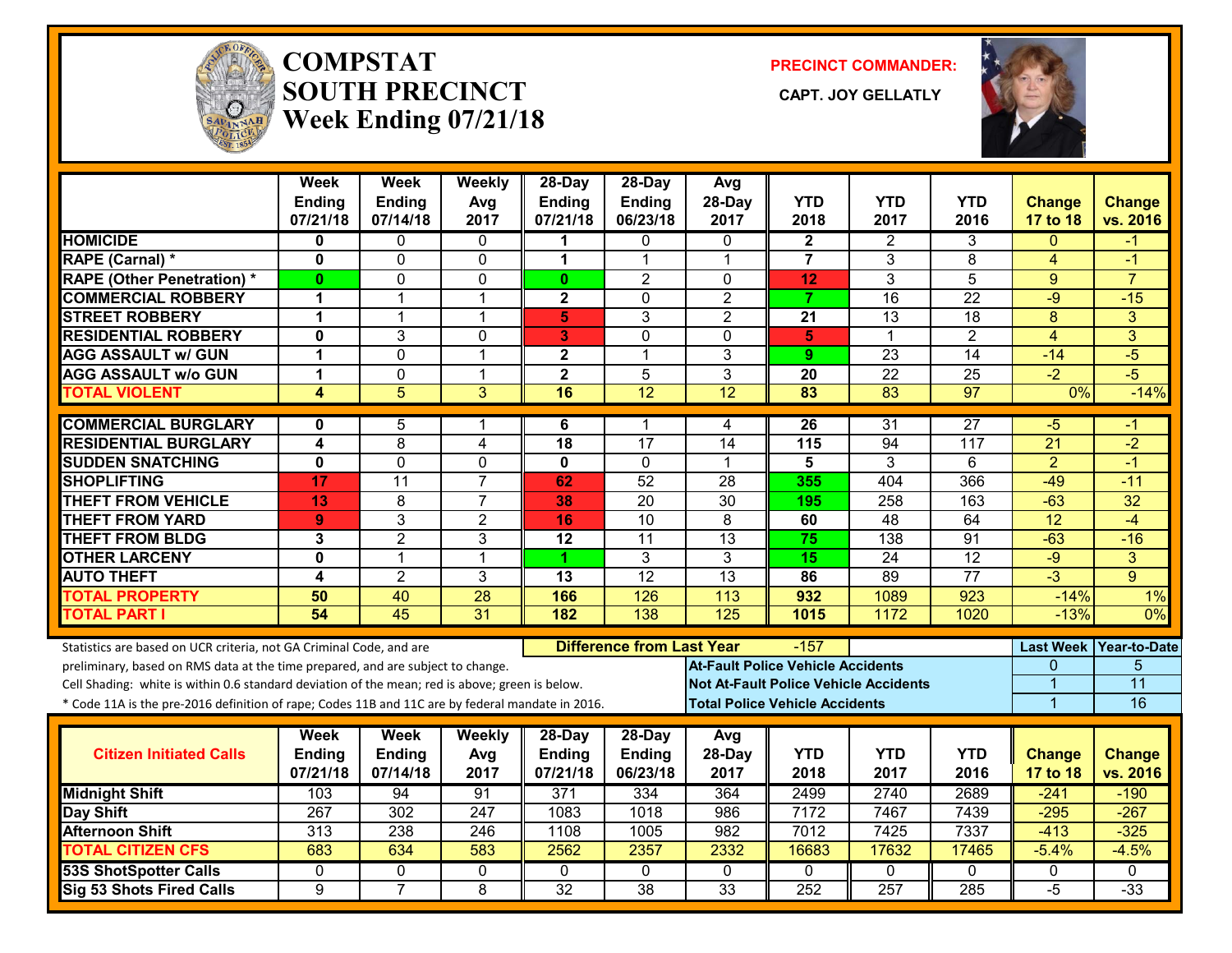# **BEAT 41 South Precinct Week Ending 07/21/18**

|                                   |                |                | <b>Last 4 Weeks</b> |                | 28 Days        | 28 Day  |                |                |                |                |                      |
|-----------------------------------|----------------|----------------|---------------------|----------------|----------------|---------|----------------|----------------|----------------|----------------|----------------------|
|                                   | <b>Ending</b>  | <b>Ending</b>  | <b>Ending</b>       | <b>Ending</b>  | <b>Ending</b>  | Average | <b>YTD</b>     | <b>YTD</b>     | <b>YTD</b>     | <b>Change</b>  | <b>Change</b>        |
|                                   | 06/30/18       | 07/07/18       | 07/14/18            | 07/21/18       | 07/21/18       | 2017    | 2018           | 2017           | 2016           | 17 to 18       | vs. 2016             |
| <b>HOMICIDE</b>                   | $\Omega$       | 0              | $\Omega$            | 0              | $\Omega$       | 0.0     | $\Omega$       | $\Omega$       | 0              | $\mathbf{0}$   | $\mathbf{0}$         |
| RAPE (Carnal) *                   | 0              | 0              | $\mathbf{0}$        | 0              | $\Omega$       | 0.1     | $\mathbf{0}$   | 0              | $\overline{2}$ | $\mathbf{0}$   | $-2$                 |
| <b>RAPE (Other Penetration) *</b> | $\Omega$       | 0              | $\mathbf{0}$        | $\Omega$       | $\Omega$       | 0.0     | $\mathbf{1}$   | $\Omega$       | $\Omega$       | $\mathbf{1}$   | $\blacktriangleleft$ |
| <b>COMMERCIAL ROBBERY</b>         | 0              | 0              | 0                   | 0              | 0              | 1.2     | $\mathbf{0}$   | 6              | 5              | $-6$           | $-5$                 |
| <b>STREET ROBBERY</b>             | $\mathbf{1}$   | 0              | $\mathbf 0$         | 0              | $\mathbf{1}$   | 0.3     | $\overline{3}$ | $\mathbf{1}$   | 4              | $\overline{2}$ | $-1$                 |
| <b>RESIDENTIAL ROBBERY</b>        | $\Omega$       | $\Omega$       | $\mathbf 0$         | $\Omega$       | 0              | 0.1     | $\Omega$       | $\Omega$       | $\Omega$       | $\overline{0}$ | $\mathbf{0}$         |
| <b>AGG ASSAULT w/ GUN</b>         | $\Omega$       | 0              | $\mathbf 0$         | $\Omega$       | 0              | 0.2     | $\mathbf 0$    | $\mathbf{1}$   | $\mathbf{1}$   | $-1$           | $-1$                 |
| <b>AGG ASSAULT w/o GUN</b>        | 0              | 0              | $\mathbf 0$         | 0              | 0              | 0.3     | $\overline{2}$ | 3              | 4              | $-1$           | $-2$                 |
| <b>TOTAL VIOLENT</b>              | $\mathbf{1}$   | $\overline{0}$ | $\overline{0}$      | $\mathbf{0}$   | $\mathbf{1}$   | 2.1     | $6\phantom{1}$ | 11             | 16             | $-45%$         | $-63%$               |
| <b>COMMERCIAL BURGLARY</b>        | $\Omega$       | 0              | $\overline{2}$      | $\Omega$       | $\overline{2}$ | 1.4     | 3              | $\overline{7}$ | 10             | $-4$           | $-7$                 |
|                                   |                |                |                     |                |                |         |                |                |                |                | $-6$                 |
| <b>RESIDENTIAL BURGLARY</b>       | $\mathbf{1}$   | 1              | $\mathbf{1}$        | 0              | 3              | 2.1     | 10             | 13             | 16             | $-3$           |                      |
| <b>SUDDEN SNATCHING</b>           | 0              | 0              | $\mathbf 0$         | 0              | 0              | 0.2     | 2              | $\mathbf{1}$   | $\mathbf{1}$   | $\mathbf{1}$   | $\blacktriangleleft$ |
| <b>SHOPLIFTING</b>                | $\mathbf{1}$   | 0              | $\mathbf 0$         | $\mathbf{1}$   | $\overline{2}$ | 4.4     | 15             | 39             | 23             | $-24$          | $-8$                 |
| <b>THEFT FROM VEHICLE</b>         | $\mathbf{1}$   | $\overline{2}$ | 1                   | $\mathbf{1}$   | 5              | 3.5     | 21             | 27             | 38             | $-6$           | $-17$                |
| <b>THEFT FROM YARD</b>            | 0              | 0              | $\mathbf 0$         | $\overline{2}$ | $\overline{2}$ | 1.8     | 9              | 11             | 11             | $-2$           | $-2$                 |
| <b>THEFT FROM BLDG</b>            | 0              | 3              | $\mathbf 0$         | $\mathbf{1}$   | 4              | 3.1     | 13             | 22             | 14             | $-9$           | $-1$                 |
| <b>OTHER LARCENY</b>              | 0              | 0              | $\mathbf 0$         | 0              | 0              | 0.4     | 2              | 3              | 0              | $-1$           | 2 <sup>1</sup>       |
| <b>AUTO THEFT</b>                 | $\mathbf{0}$   | 0              | $\mathbf{0}$        | $\mathbf{1}$   | $\mathbf{1}$   | 1.7     | 6              | 13             | 17             | $-7$           | $-11$                |
| <b>TOTAL PROPERTY</b>             | $\overline{3}$ | 6              | 4                   | 6              | 19             | 18.6    | 81             | 136            | 130            | $-40%$         | $-38%$               |
| <b>TOTAL PART I</b>               | $\overline{4}$ | 6              | 4                   | 6              | 20             | 20.8    | 87             | 147            | 146            | $-41%$         | $-40%$               |

 **Difference from Last Year**r -60

Statistics are based on UCR criteria, not GA Criminal Code.

\* Rape Code 11A is the historical definition of rape (aka Legacy Rape); Rape Codes 11B and 11C are those moved from Part II to Part I in 2017.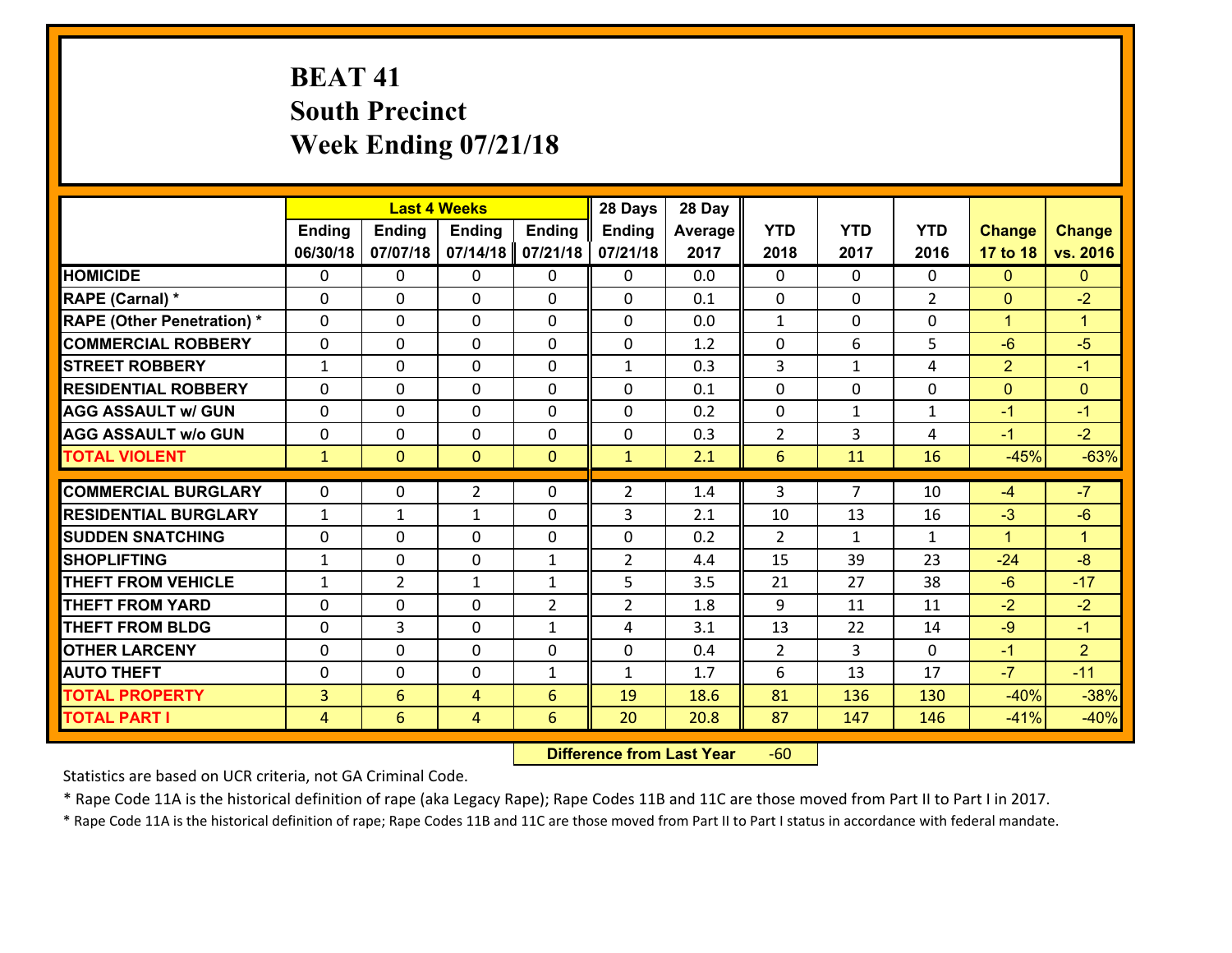# **BEAT 42 South Precinct Week Ending 07/21/18**

|                                              |                |               | <b>Last 4 Weeks</b> |                | 28 Days        | 28 Day     |                |                |                |                  |                  |
|----------------------------------------------|----------------|---------------|---------------------|----------------|----------------|------------|----------------|----------------|----------------|------------------|------------------|
|                                              | <b>Ending</b>  | <b>Ending</b> | <b>Ending</b>       | <b>Ending</b>  | <b>Ending</b>  | Average    | <b>YTD</b>     | <b>YTD</b>     | <b>YTD</b>     | <b>Change</b>    | <b>Change</b>    |
|                                              | 06/30/18       | 07/07/18      | 07/14/18            | 07/21/18       | 07/21/18       | 2017       | 2018           | 2017           | 2016           | 17 to 18         | vs. 2016         |
| <b>HOMICIDE</b>                              | $\mathbf{0}$   | 0             | 0                   | 0              | 0              | 0.0        | $\mathbf 0$    | $\Omega$       | $\Omega$       | $\mathbf{0}$     | $\mathbf{0}$     |
| RAPE (Carnal) *                              | 0              | 0             | $\mathbf{0}$        | 0              | $\Omega$       | 0.0        | 1              | 0              | $\mathbf{1}$   | $\mathbf{1}$     | $\mathbf{0}$     |
| <b>RAPE (Other Penetration) *</b>            | $\Omega$       | 0             | $\Omega$            | $\Omega$       | $\Omega$       | 0.0        | 3              | $\Omega$       | $\Omega$       | 3                | 3                |
| <b>COMMERCIAL ROBBERY</b>                    | $\Omega$       | 0             | $\mathbf 0$         | $\Omega$       | 0              | 0.0        | $\mathbf{1}$   | 3              | 5              | $-2$             | $-4$             |
| <b>STREET ROBBERY</b>                        | 0              | 0             | $\mathbf 0$         | 0              | 0              | 0.0        | 3              | 3              | $\overline{2}$ | $\mathbf{0}$     | $\mathbf{1}$     |
| <b>RESIDENTIAL ROBBERY</b>                   | $\Omega$       | 0             | $\mathbf 0$         | 0              | 0              | 0.0        | 0              | 0              | $\mathbf{1}$   | $\mathbf{0}$     | $-1$             |
| <b>AGG ASSAULT w/ GUN</b>                    | 0              | 0             | $\mathbf 0$         | 0              | 0              | 0.0        | $\mathbf{1}$   | $\overline{3}$ | 3              | $-2$             | $-2$             |
| <b>AGG ASSAULT w/o GUN</b>                   | 0              | $\mathbf{1}$  | $\mathbf 0$         | 0              | $\mathbf{1}$   | 0.0        | $\overline{2}$ | $\mathbf{1}$   | 4              | $\mathbf{1}$     | $-2$             |
| <b>TOTAL VIOLENT</b>                         | $\mathbf{0}$   | $\mathbf{1}$  | $\mathbf{0}$        | $\overline{0}$ | $\mathbf{1}$   | 0.0        | 11             | 10             | 16             | 10%              | $-31%$           |
| <b>COMMERCIAL BURGLARY</b>                   | $\Omega$       | 0             | 3                   | 0              | 3              | 0.0        | $\overline{7}$ | $\overline{7}$ | 7              | $\mathbf{0}$     | $\mathbf{0}$     |
|                                              |                |               |                     |                |                |            |                |                |                |                  |                  |
|                                              |                |               |                     |                |                |            |                |                |                |                  |                  |
| <b>RESIDENTIAL BURGLARY</b>                  | $\Omega$       | 0             | $\mathbf 0$         | $\Omega$       | $\Omega$       | 0.0        | $\overline{2}$ | 4              | 3              | $-2$             | $-1$             |
| <b>SUDDEN SNATCHING</b>                      | $\Omega$       | 0             | $\mathbf 0$         | $\Omega$       | $\Omega$       | 0.0        | $\Omega$       | $\Omega$       | $\mathbf{1}$   | $\Omega$         | $-1$             |
| <b>SHOPLIFTING</b>                           | 11             | 9             | 5                   | $\overline{7}$ | 32             | 0.0        | 177            | 189            | 195            | $-12$            | $-18$            |
| <b>THEFT FROM VEHICLE</b>                    | $\overline{2}$ | 1             | 1                   | 0              | 4              | 0.0        | 23             | 33             | 25             | $-10$            | $-2$             |
| <b>THEFT FROM YARD</b>                       | 0              | $\mathbf{1}$  | $\mathbf 0$         | $\mathbf{1}$   | $\overline{2}$ | 0.0        | 10             | $\overline{7}$ | 11             | 3                | $-1$             |
| <b>THEFT FROM BLDG</b>                       | $\mathbf{1}$   | 0             | $\mathbf{1}$        | $\mathbf{1}$   | 3              | 0.0        | 8              | 28             | 20             | $-20$            | $-12$            |
| <b>OTHER LARCENY</b>                         | 0              | 0             | $\mathbf 0$         | 0              | 0              | 0.0        | $\mathbf{1}$   | 4              | $\mathcal{L}$  | $-3$             | $-1$             |
| <b>AUTO THEFT</b>                            | 0              | 0             | $\mathbf 0$         | 0              | 0              | 0.0        | 13             | 9              | 10             | $\overline{4}$   | 3 <sup>1</sup>   |
| <b>TOTAL PROPERTY</b><br><b>TOTAL PART I</b> | 14<br>14       | 11<br>12      | 10<br>10            | 9<br>9         | 44<br>45       | 0.0<br>0.0 | 241<br>252     | 281<br>291     | 274<br>290     | $-14%$<br>$-13%$ | $-12%$<br>$-13%$ |

 **Difference from Last Year**r -39

Statistics are based on UCR criteria, not GA Criminal Code.

\* Rape Code 11A is the historical definition of rape (aka Legacy Rape); Rape Codes 11B and 11C are those moved from Part II to Part I in 2017.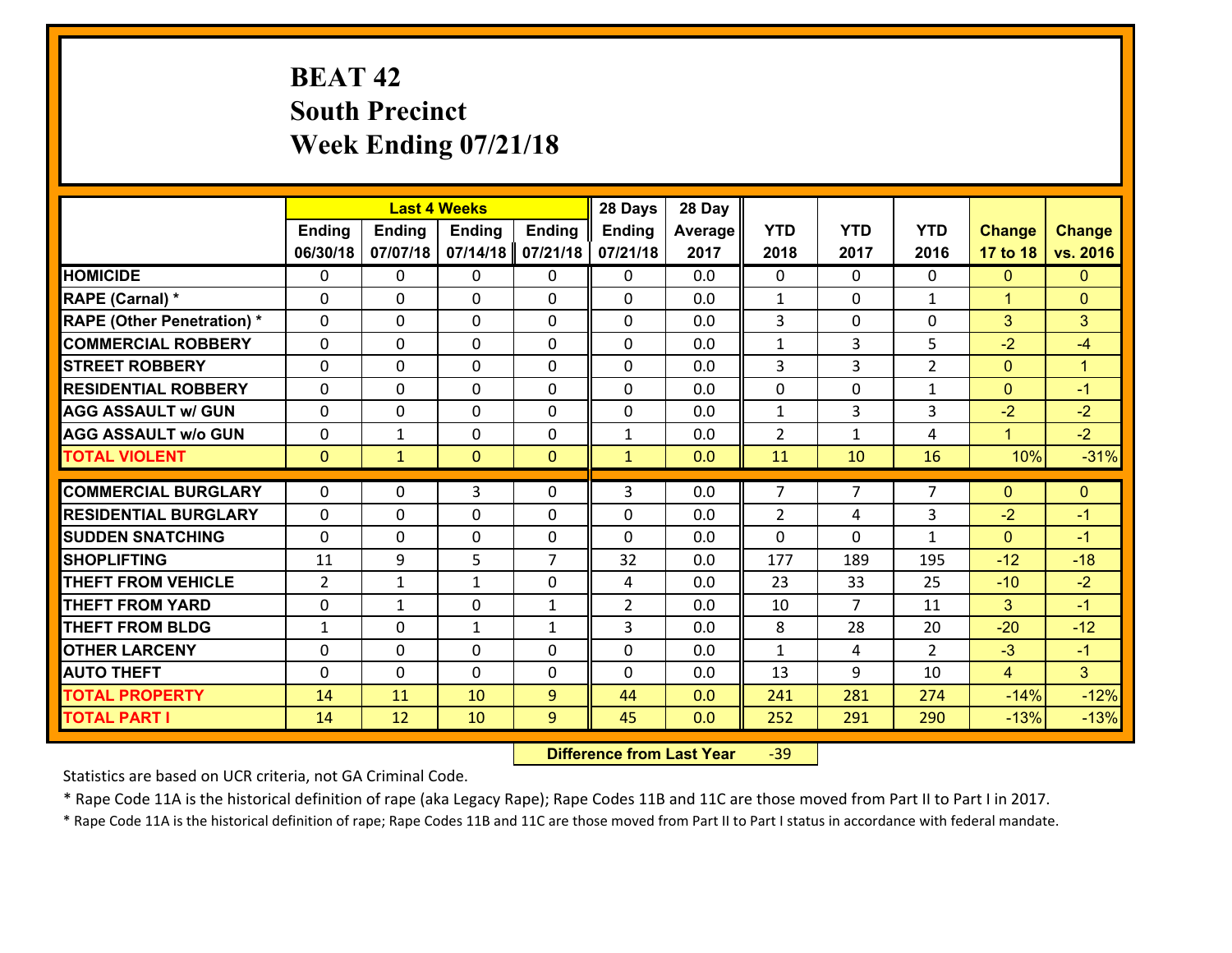# **BEAT 43 South Precinct Week Ending 07/21/18**

|                                              |                | <b>Last 4 Weeks</b>          |                |                                | 28 Days        | 28 Day       |                |                |                |                  |                  |
|----------------------------------------------|----------------|------------------------------|----------------|--------------------------------|----------------|--------------|----------------|----------------|----------------|------------------|------------------|
|                                              | Ending         | <b>Ending</b>                | <b>Ending</b>  | <b>Ending</b>                  | <b>Ending</b>  | Average      | <b>YTD</b>     | <b>YTD</b>     | <b>YTD</b>     | <b>Change</b>    | <b>Change</b>    |
|                                              | 06/30/18       | 07/07/18                     | 07/14/18       | 07/21/18                       | 07/21/18       | 2017         | 2018           | 2017           | 2016           | 17 to 18         | vs. 2016         |
| <b>HOMICIDE</b>                              | $\Omega$       | 0                            | 0              | 0                              | $\mathbf{0}$   | 0.0          | $\mathbf{1}$   | $\Omega$       | $\overline{2}$ | 1                | $-1$             |
| RAPE (Carnal) *                              | $\Omega$       | 0                            | $\Omega$       | $\Omega$                       | 0              | 0.0          | $\overline{2}$ | $\Omega$       | $\Omega$       | $\overline{2}$   | $\overline{2}$   |
| <b>RAPE (Other Penetration) *</b>            | $\mathbf{0}$   | 0                            | $\Omega$       | $\Omega$                       | $\Omega$       | 0.1          | $\Omega$       | $\mathbf{1}$   | $\Omega$       | $-1$             | $\Omega$         |
| <b>COMMERCIAL ROBBERY</b>                    | $\mathbf 0$    | 0                            | $\mathbf 0$    | 0                              | 0              | 0.4          | 0              | $\overline{2}$ | 5              | $-2$             | $-5$             |
| <b>STREET ROBBERY</b>                        | $\Omega$       | 0                            | $\mathbf{1}$   | $\Omega$                       | $\mathbf{1}$   | 0.5          | 4              | $\overline{2}$ | 5              | $\overline{2}$   | $-1$             |
| <b>RESIDENTIAL ROBBERY</b>                   | $\mathbf{0}$   | 0                            | $\overline{2}$ | 0                              | $\overline{2}$ | 0.1          | $\overline{2}$ | $\Omega$       | 0              | $\overline{2}$   | $\overline{2}$   |
| <b>AGG ASSAULT w/ GUN</b>                    | $\Omega$       | 0                            | $\Omega$       | $\mathbf{1}$                   | $\mathbf{1}$   | 0.5          | 3              | $\overline{2}$ | 0              | $\overline{1}$   | 3                |
| <b>AGG ASSAULT w/o GUN</b>                   | $\mathbf 0$    | 0                            | $\mathbf 0$    | $\mathbf{1}$                   | $\mathbf{1}$   | 0.6          | 3              | 4              | 6              | $-1$             | $-3$             |
| <b>TOTAL VIOLENT</b>                         | $\overline{0}$ | $\overline{0}$               | 3              | $\overline{2}$                 | 5              | 2.1          | 15             | 11             | 18             | 36%              | $-17%$           |
| <b>COMMERCIAL BURGLARY</b>                   | $\mathbf{1}$   | 0                            | $\mathbf{0}$   | 0                              | 1              | 1.2          | 7              | 6              | 6              | 1                | $\mathbf{1}$     |
|                                              |                |                              |                |                                |                |              |                |                |                |                  |                  |
|                                              |                |                              |                |                                |                |              |                |                |                |                  |                  |
| <b>RESIDENTIAL BURGLARY</b>                  | 3              | 0                            | 3              | $\Omega$                       | 6              | 2.6          | 24             | 22             | 22             | $\overline{2}$   | $\overline{2}$   |
| <b>SUDDEN SNATCHING</b>                      | $\Omega$       | 0                            | $\Omega$       | $\Omega$                       | 0              | 0.2          | $\overline{2}$ | $\mathbf{1}$   | $\mathbf{1}$   | $\mathbf{1}$     | $\mathbf{1}$     |
| <b>SHOPLIFTING</b>                           | $\overline{2}$ | 0                            | $\mathbf{1}$   | $\mathbf{1}$                   | 4              | 3.5          | 23             | 35             | 66             | $-12$            | $-43$            |
| <b>THEFT FROM VEHICLE</b>                    | $\Omega$       | 0                            | $\overline{2}$ | $\Omega$                       | $\overline{2}$ | 4.6          | 26             | 48             | 17             | $-22$            | 9                |
| <b>THEFT FROM YARD</b>                       | $\mathbf 0$    | 1                            | $\overline{2}$ | 0                              | $\overline{3}$ | 1.2          | 9              | 6              | 11             | 3                | $-2$             |
| <b>THEFT FROM BLDG</b>                       | $\mathbf 0$    | 0                            | $\mathbf{1}$   | 0                              | $\mathbf{1}$   | 2.8          | 20             | 26             | 17             | $-6$             | 3                |
| <b>OTHER LARCENY</b>                         | $\mathbf 0$    | 0                            | $\mathbf 0$    | 0                              | 0              | 0.2          | $\overline{2}$ | $\overline{2}$ | $\mathbf{1}$   | $\overline{0}$   | $\mathbf{1}$     |
| <b>AUTO THEFT</b>                            | $\overline{2}$ | $\mathbf{0}$                 | $\mathbf 0$    | 0                              | $\overline{2}$ | 2.1          | 12             | 16             | 13             | $-4$             | $-1$             |
| <b>TOTAL PROPERTY</b><br><b>TOTAL PART I</b> | 8<br>8         | $\mathbf{1}$<br>$\mathbf{1}$ | 9<br>12        | $\mathbf{1}$<br>$\overline{3}$ | 19<br>24       | 18.3<br>20.5 | 125<br>140     | 162<br>173     | 154<br>172     | $-23%$<br>$-19%$ | $-19%$<br>$-19%$ |

 **Difference from Last Year**‐33

Statistics are based on UCR criteria, not GA Criminal Code.

\* Rape Code 11A is the historical definition of rape (aka Legacy Rape); Rape Codes 11B and 11C are those moved from Part II to Part I in 2017.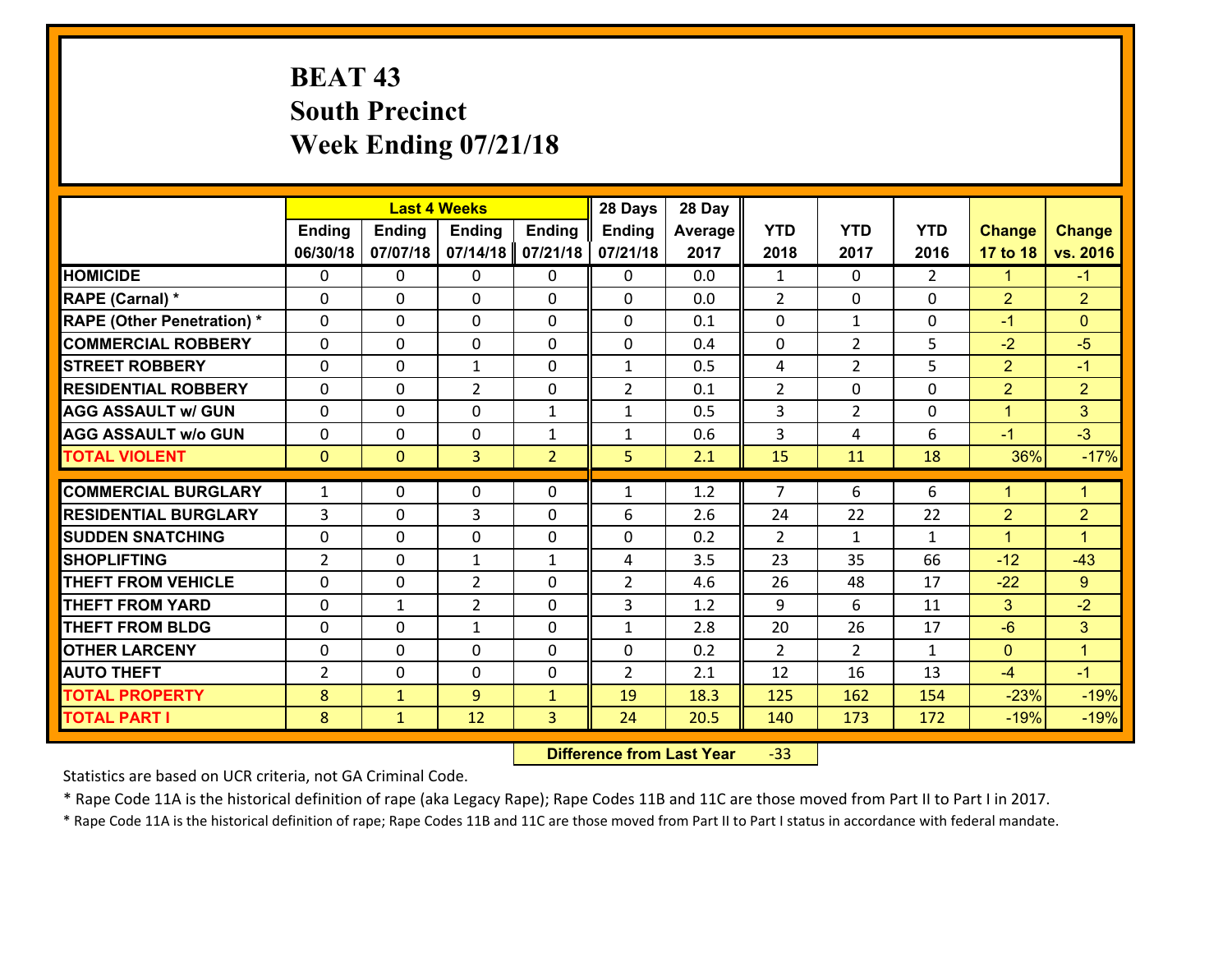# **BEAT 44 South Precinct Week Ending 07/21/18**

|                                   |                |                | <b>Last 4 Weeks</b> |                | 28 Days        | 28 Day  |                |              |                   |                |                |
|-----------------------------------|----------------|----------------|---------------------|----------------|----------------|---------|----------------|--------------|-------------------|----------------|----------------|
|                                   | <b>Ending</b>  | Ending         | <b>Ending</b>       | <b>Ending</b>  | Ending         | Average | <b>YTD</b>     | <b>YTD</b>   | <b>YTD</b>        | <b>Change</b>  | <b>Change</b>  |
|                                   | 06/30/18       | 07/07/18       | 07/14/18            | 07/21/18       | 07/21/18       | 2017    | 2018           | 2017         | 2016              | 17 to 18       | vs. 2016       |
| <b>HOMICIDE</b>                   | $\mathbf{1}$   | 0              | $\mathbf{0}$        | 0              | $\mathbf{1}$   | 0.1     | 1              | $\mathbf{1}$ | $\mathbf{1}$      | $\mathbf{0}$   | $\mathbf{0}$   |
| RAPE (Carnal) *                   | $\mathbf{1}$   | 0              | $\Omega$            | 0              | $\mathbf{1}$   | 0.1     | $\mathbf{1}$   | $\Omega$     | 3                 | $\mathbf{1}$   | $-2$           |
| <b>RAPE (Other Penetration) *</b> | 0              | 0              | $\mathbf 0$         | 0              | 0              | 0.0     | 2              | 0            | $\mathbf{1}$      | $\overline{2}$ | $\mathbf{1}$   |
| <b>COMMERCIAL ROBBERY</b>         | 0              | 0              | 0                   | 0              | 0              | 0.2     | $\mathbf{1}$   | $\mathbf{0}$ | $\Omega$          | $\mathbf{1}$   | $\mathbf{1}$   |
| <b>STREET ROBBERY</b>             | $\Omega$       | 0              | $\mathbf 0$         | $\mathbf{1}$   | $\mathbf{1}$   | 0.6     | 4              | $\mathbf{1}$ | $\overline{2}$    | 3              | $\overline{2}$ |
| <b>RESIDENTIAL ROBBERY</b>        | 0              | 0              | $\mathbf{1}$        | 0              | $\mathbf{1}$   | 0.0     | 3              | $\mathbf 0$  | 0                 | 3              | 3              |
| <b>AGG ASSAULT w/ GUN</b>         | 0              | $\mathbf{1}$   | $\mathbf 0$         | 0              | $\mathbf{1}$   | 0.7     | 4              | 8            | $\overline{2}$    | $-4$           | $\overline{2}$ |
| <b>AGG ASSAULT w/o GUN</b>        | 0              | 0              | $\mathbf 0$         | 0              | 0              | 0.5     | 5              | 3            | 5                 | $\overline{2}$ | $\overline{0}$ |
| <b>TOTAL VIOLENT</b>              | 2 <sup>1</sup> | $\mathbf{1}$   | $\mathbf{1}$        | $\mathbf{1}$   | 5              | 2.1     | 21             | 13           | 14                | 62%            | 50%            |
| <b>COMMERCIAL BURGLARY</b>        | $\Omega$       | 0              | $\mathbf{0}$        | 0              | $\Omega$       | 0.5     | 1              | $\mathbf{1}$ | $\mathbf{1}$      | $\mathbf{0}$   | $\mathbf{0}$   |
| <b>RESIDENTIAL BURGLARY</b>       | $\Omega$       |                |                     |                |                |         |                |              |                   |                |                |
|                                   |                | 1              | $\mathbf 0$         | $\mathbf{1}$   | $\overline{2}$ | 3.9     | 19             | 18           | 32                | $\mathbf{1}$   | $-13$          |
| <b>SUDDEN SNATCHING</b>           | $\mathbf{0}$   | 0              | $\mathbf{0}$        | $\Omega$       | $\Omega$       | 0.0     | $\Omega$<br>39 | $\Omega$     | $\mathbf{1}$<br>5 | $\mathbf{0}$   | $-1$<br>34     |
| <b>SHOPLIFTING</b>                | $\mathbf{1}$   | 1              | $\mathbf{1}$        | $\overline{2}$ | 5              | 3.4     |                | 13           |                   | 26             |                |
| <b>THEFT FROM VEHICLE</b>         | 0              | 0              | $\overline{2}$      | 3              | 5              | 8.6     | 43             | 47           | 30                | $-4$           | 13             |
| <b>THEFT FROM YARD</b>            | $\mathbf{0}$   | 1              | 0                   | $\mathbf{1}$   | $\overline{2}$ | 1.7     | 8              | 8            | 10                | $\mathbf{0}$   | $-2$           |
| <b>THEFT FROM BLDG</b>            | 0              | $\Omega$       | $\mathbf 0$         | 0              | 0              | 2.7     | $\overline{7}$ | 18           | 18                | $-11$          | $-11$          |
| <b>OTHER LARCENY</b>              | 0              | 0              | $\mathbf 0$         | 0              | 0              | 0.5     | 3              | 3            | 4                 | $\mathbf{0}$   | $-1$           |
| <b>AUTO THEFT</b>                 | $\mathbf{0}$   | $\overline{2}$ | 1                   | $\mathbf{1}$   | 4              | 3.0     | 15             | 12           | 16                | 3              | $-1$           |
| <b>TOTAL PROPERTY</b>             | $\mathbf{1}$   | 5              | 4                   | 8              | 18             | 24.2    | 135            | 120          | 117               | 13%            | 15%            |
| <b>TOTAL PART I</b>               | $\overline{3}$ | 6              | 5                   | 9              | 23             | 26.4    | 156            | 133          | 131               | 17%            | 19%            |

 **Difference from Last Year**r 23

Statistics are based on UCR criteria, not GA Criminal Code.

\* Rape Code 11A is the historical definition of rape (aka Legacy Rape); Rape Codes 11B and 11C are those moved from Part II to Part I in 2017.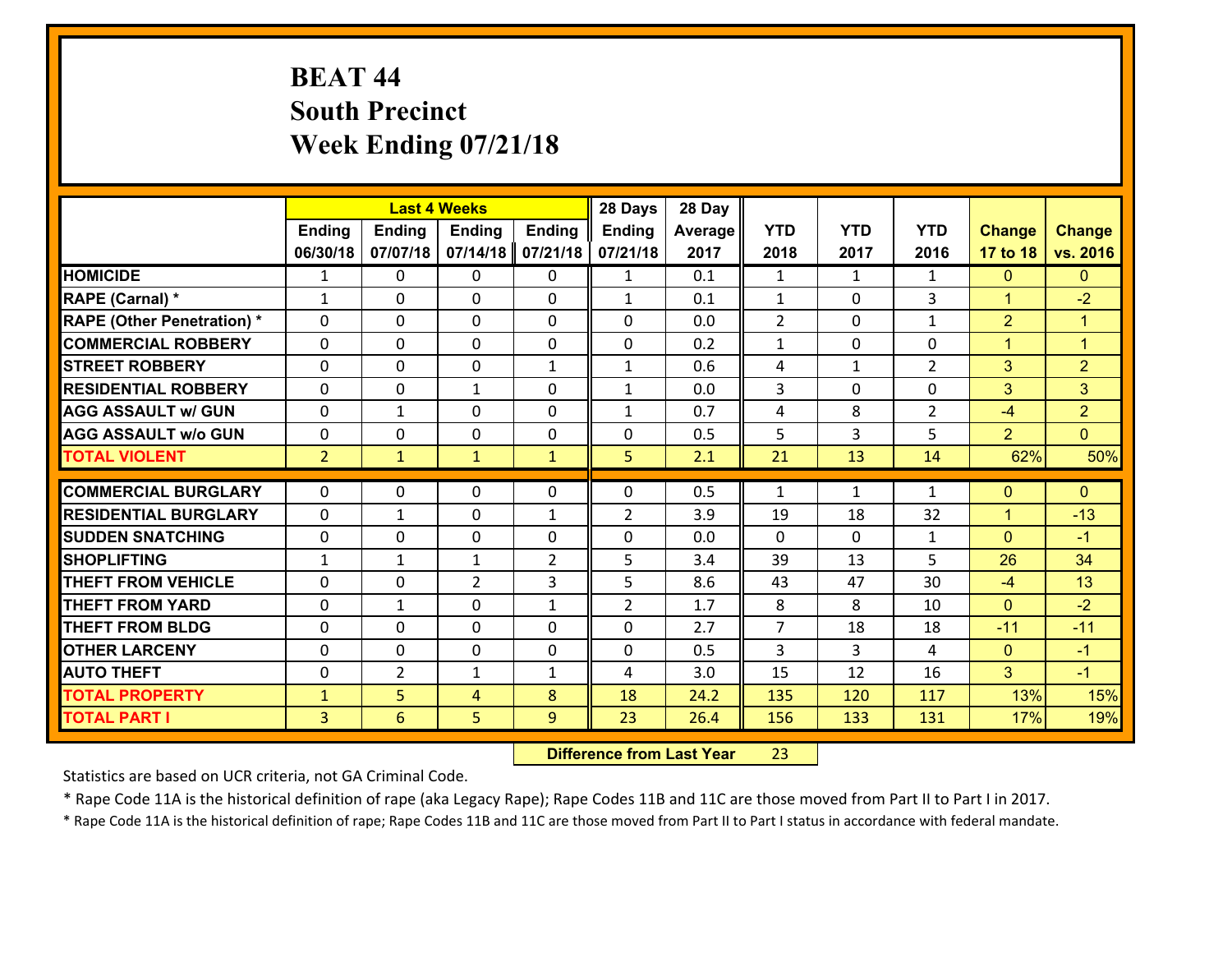# **BEAT 45 South Precinct Week Ending 07/21/18**

|                                              |                     |                                  | <b>Last 4 Weeks</b> |                                  | 28 Days        | 28 Day       |                |                |                |                  |                      |
|----------------------------------------------|---------------------|----------------------------------|---------------------|----------------------------------|----------------|--------------|----------------|----------------|----------------|------------------|----------------------|
|                                              | <b>Ending</b>       | <b>Ending</b>                    | <b>Ending</b>       | <b>Ending</b>                    | <b>Ending</b>  | Average      | <b>YTD</b>     | <b>YTD</b>     | <b>YTD</b>     | <b>Change</b>    | <b>Change</b>        |
|                                              | 06/30/18            | 07/07/18                         | 07/14/18            | 07/21/18                         | 07/21/18       | 2017         | 2018           | 2017           | 2016           | 17 to 18         | vs. 2016             |
| <b>HOMICIDE</b>                              | $\mathbf{0}$        | 0                                | $\mathbf{0}$        | 0                                | 0              | 0.1          | $\Omega$       | $\mathbf{1}$   | $\Omega$       | $-1$             | $\mathbf{0}$         |
| RAPE (Carnal) *                              | $\Omega$            | 0                                | $\mathbf{0}$        | 0                                | $\Omega$       | 0.1          | 2              | $\Omega$       | $\mathbf{1}$   | $\overline{2}$   | $\blacktriangleleft$ |
| <b>RAPE (Other Penetration) *</b>            | $\Omega$            | 0                                | $\Omega$            | $\Omega$                         | $\Omega$       | 0.1          | $\overline{2}$ | $\mathbf{1}$   | $\mathbf{1}$   | $\mathbf{1}$     | $\blacktriangleleft$ |
| <b>COMMERCIAL ROBBERY</b>                    | 0                   | 0                                | $\mathbf{1}$        | 0                                | $\mathbf{1}$   | 0.2          | 2              | $\overline{2}$ | $\overline{2}$ | $\mathbf{0}$     | $\mathbf{0}$         |
| <b>STREET ROBBERY</b>                        | $\mathbf{1}$        | 0                                | $\mathbf 0$         | $\Omega$                         | $\mathbf{1}$   | 0.5          | $\overline{2}$ | $\overline{2}$ | $\Omega$       | $\mathbf{0}$     | $\overline{2}$       |
| <b>RESIDENTIAL ROBBERY</b>                   | $\Omega$            | $\Omega$                         | $\mathbf 0$         | $\Omega$                         | 0              | 0.1          | $\Omega$       | $\Omega$       | 0              | $\mathbf{0}$     | $\Omega$             |
| <b>AGG ASSAULT w/ GUN</b>                    | $\Omega$            | 0                                | $\mathbf 0$         | $\Omega$                         | 0              | 0.6          | $\Omega$       | $\overline{7}$ | $\overline{2}$ | $-7$             | $-2$                 |
| <b>AGG ASSAULT w/o GUN</b>                   | 0                   | 0                                | $\mathbf 0$         | 0                                | 0              | 0.2          | 4              | $\overline{2}$ | 3              | 2                | $\mathbf{1}$         |
| <b>TOTAL VIOLENT</b>                         | $\mathbf{1}$        | $\overline{0}$                   | $\mathbf{1}$        | $\mathbf{0}$                     | $\overline{2}$ | 1.8          | 12             | 15             | 9              | $-20%$           | 33%                  |
| <b>COMMERCIAL BURGLARY</b>                   | $\Omega$            | 0                                | 0                   | 0                                | 0              | 0.3          | $\mathbf{1}$   | 3              | 2              | $-2$             | $-1$                 |
|                                              |                     |                                  |                     |                                  |                |              |                |                |                |                  |                      |
|                                              |                     |                                  |                     |                                  |                |              |                |                |                |                  |                      |
| <b>RESIDENTIAL BURGLARY</b>                  | $\Omega$            | 0                                | 1                   | $\mathbf{1}$                     | $\overline{2}$ | 2.8          | 21             | 25             | 20             | $-4$             | $\blacktriangleleft$ |
| <b>SUDDEN SNATCHING</b>                      | 0                   | 0                                | $\mathbf{0}$        | $\Omega$                         | 0              | 0.0          | $\Omega$       | $\Omega$       | $\mathbf{1}$   | $\mathbf{0}$     | $-1$                 |
| <b>SHOPLIFTING</b>                           | $\mathbf{1}$        | 1                                | $\mathbf 0$         | 0                                | $\overline{2}$ | 5.8          | 28             | 51             | 43             | $-23$            | $-15$                |
| <b>THEFT FROM VEHICLE</b>                    | $\overline{2}$      | 0                                | $\mathbf{1}$        | $\overline{2}$                   | 5              | 4.4          | 32             | 49             | 22             | $-17$            | 10                   |
| <b>THEFT FROM YARD</b>                       | 0                   | 1                                | 1                   | 3                                | 5              | 1.1          | 14             | 6              | 8              | 8                | 6                    |
| <b>THEFT FROM BLDG</b>                       | $\mathbf{1}$        | 1                                | $\mathbf 0$         | 0                                | $\overline{2}$ | 1.2          | $\overline{7}$ | 15             | $\overline{7}$ | $-8$             | $\mathbf{0}$         |
| <b>OTHER LARCENY</b>                         | 0                   | 0                                | $\mathbf{1}$        | 0                                | $\mathbf{1}$   | 0.6          | $\overline{3}$ | 4              | $\overline{2}$ | $-1$             | $\mathbf{1}$         |
| <b>AUTO THEFT</b>                            | 0                   | 0                                | 1                   | $\mathbf{1}$                     | $\overline{2}$ | 1.8          | 12             | 11             | 9              | $\mathbf{1}$     | 3 <sup>1</sup>       |
| <b>TOTAL PROPERTY</b><br><b>TOTAL PART I</b> | $\overline{4}$<br>5 | $\overline{3}$<br>$\overline{3}$ | 5<br>6              | $\overline{7}$<br>$\overline{7}$ | 19<br>21       | 18.0<br>19.8 | 118<br>130     | 164<br>179     | 114<br>123     | $-28%$<br>$-27%$ | 4%<br>6%             |

 **Difference from Last Year**r -49

Statistics are based on UCR criteria, not GA Criminal Code.

\* Rape Code 11A is the historical definition of rape (aka Legacy Rape); Rape Codes 11B and 11C are those moved from Part II to Part I in 2017.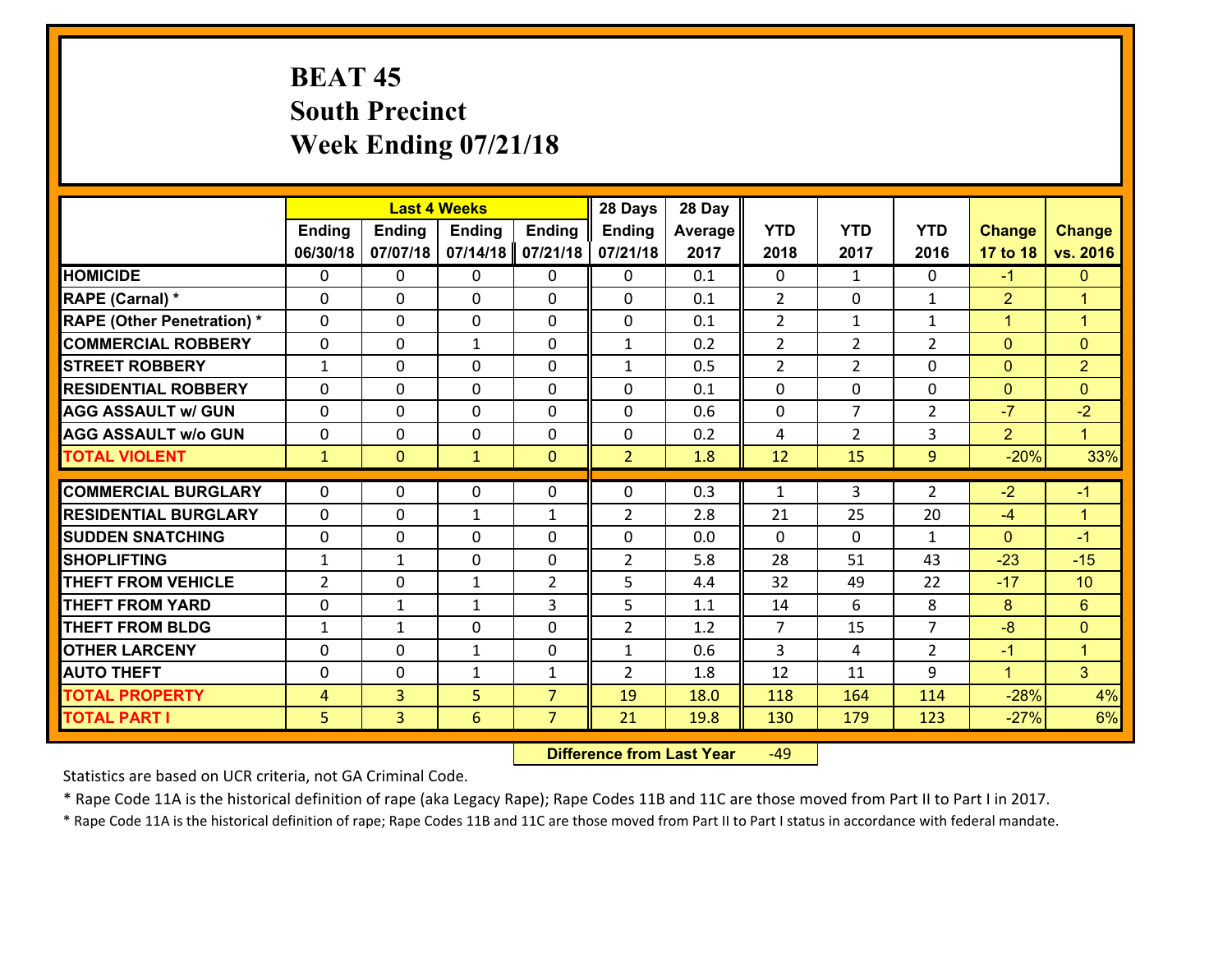# **BEAT 46 South Precinct Week Ending 07/21/18**

|                                   |                |                | <b>Last 4 Weeks</b> |                | 28 Days        | 28 Day  |                |                |                |                |                |
|-----------------------------------|----------------|----------------|---------------------|----------------|----------------|---------|----------------|----------------|----------------|----------------|----------------|
|                                   | <b>Ending</b>  | <b>Ending</b>  | <b>Ending</b>       | <b>Ending</b>  | <b>Ending</b>  | Average | <b>YTD</b>     | <b>YTD</b>     | <b>YTD</b>     | <b>Change</b>  | <b>Change</b>  |
|                                   | 06/30/18       | 07/07/18       | 07/14/18            | 07/21/18       | 07/21/18       | 2017    | 2018           | 2017           | 2016           | 17 to 18       | vs. 2016       |
| <b>HOMICIDE</b>                   | 0              | $\Omega$       | 0                   | $\Omega$       | 0              | 0.2     | $\Omega$       | $\Omega$       | 0              | $\mathbf{0}$   | $\mathbf{0}$   |
| RAPE (Carnal) *                   | $\Omega$       | 0              | $\mathbf{0}$        | $\Omega$       | 0              | 0.2     | $\mathbf{1}$   | $\overline{2}$ | 1              | $-1$           | $\mathbf{0}$   |
| <b>RAPE (Other Penetration) *</b> | $\Omega$       | $\Omega$       | $\mathbf{0}$        | 0              | 0              | 0.2     | 3              | $\mathbf{1}$   | $\overline{2}$ | $\overline{2}$ | $\overline{1}$ |
| <b>COMMERCIAL ROBBERY</b>         | $\Omega$       | $\Omega$       | $\mathbf 0$         | $\mathbf{1}$   | $\mathbf{1}$   | 0.4     | 3              | 3              | 5              | $\mathbf{0}$   | $-2$           |
| <b>ISTREET ROBBERY</b>            | 1              | 0              | $\mathbf{0}$        | $\Omega$       | $\mathbf{1}$   | 0.5     | 5              | 4              | 5              | $\mathbf{1}$   | $\mathbf{0}$   |
| <b>RESIDENTIAL ROBBERY</b>        | $\Omega$       | $\Omega$       | $\mathbf{0}$        | 0              | 0              | 0.1     | $\mathbf{0}$   | $\mathbf{1}$   | $\mathbf{1}$   | $-1$           | $-1$           |
| <b>AGG ASSAULT w/ GUN</b>         | $\Omega$       | 0              | $\Omega$            | 0              | 0              | 0.5     | 1              | $\overline{2}$ | 5.             | $-1$           | $-4$           |
| <b>AGG ASSAULT w/o GUN</b>        | 0              | 0              | $\mathbf 0$         | 0              | 0              | 1.2     | 4              | $\overline{7}$ | 3              | $-3$           | $\mathbf T$    |
| <b>TOTAL VIOLENT</b>              | $\mathbf{1}$   | $\mathbf{0}$   | $\mathbf{0}$        | $\mathbf{1}$   | $\overline{2}$ | 3.2     | 17             | 20             | 22             | $-15%$         | $-23%$         |
|                                   |                |                |                     |                |                |         |                |                |                |                |                |
| <b>COMMERCIAL BURGLARY</b>        | 0              | 0              | 0                   | $\Omega$       | 0              | 0.5     | 7              | 6              | 1              | $\mathbf 1$    | $6^{\circ}$    |
| <b>RESIDENTIAL BURGLARY</b>       | $\Omega$       | 0              | 1                   | $\overline{2}$ | 3              | 2.4     | 31             | 10             | 16             | 21             | 15             |
| <b>SUDDEN SNATCHING</b>           | $\Omega$       | $\Omega$       | $\mathbf 0$         | $\Omega$       | $\Omega$       | 0.2     | 1              | $\mathbf{1}$   | $\mathbf{1}$   | $\mathbf{0}$   | $\Omega$       |
| <b>SHOPLIFTING</b>                | 3              | 4              | 4                   | 6              | 17             | 10.0    | 72             | 76             | 34             | $-4$           | 38             |
| <b>THEFT FROM VEHICLE</b>         | $\overline{2}$ | 6              | $\mathbf{1}$        | 6              | 15             | 6.2     | 36             | 51             | 24             | $-15$          | 12             |
| <b>THEFT FROM YARD</b>            | $\Omega$       | $\Omega$       | $\mathbf{0}$        | $\mathbf{1}$   | $\mathbf{1}$   | 1.1     | $\overline{7}$ | 6              | 12             | $\mathbf{1}$   | $-5$           |
| <b>THEFT FROM BLDG</b>            | $\Omega$       | $\mathbf{1}$   | $\mathbf{0}$        | $\mathbf{1}$   | $\overline{2}$ | 2.5     | 17             | 21             | 14             | $-4$           | 3              |
| <b>OTHER LARCENY</b>              | 0              | $\Omega$       | $\mathbf{0}$        | 0              | 0              | 0.5     | 4              | 6              | $\overline{2}$ | $-2$           | $\overline{2}$ |
| <b>AUTO THEFT</b>                 | $\Omega$       | $\overline{2}$ | $\mathbf{0}$        | 0              | $\overline{2}$ | 3.0     | 23             | 27             | $\overline{7}$ | $-4$           | 16             |
|                                   |                |                |                     |                |                |         |                |                |                |                |                |
| <b>TOTAL PROPERTY</b>             | 5              | 13             | 6                   | 16             | 40             | 26.3    | 198            | 204            | 111            | $-3%$          | 78%            |
| <b>TOTAL PART I</b>               | 6              | 13             | 6                   | 17             | 42             | 29.5    | 215            | 224            | 133            | $-4%$          | 62%            |

 **Difference from Last Year**r -9

Statistics are based on UCR criteria, not GA Criminal Code.

\* Rape Code 11A is the historical definition of rape (aka Legacy Rape); Rape Codes 11B and 11C are those moved from Part II to Part I in 2017.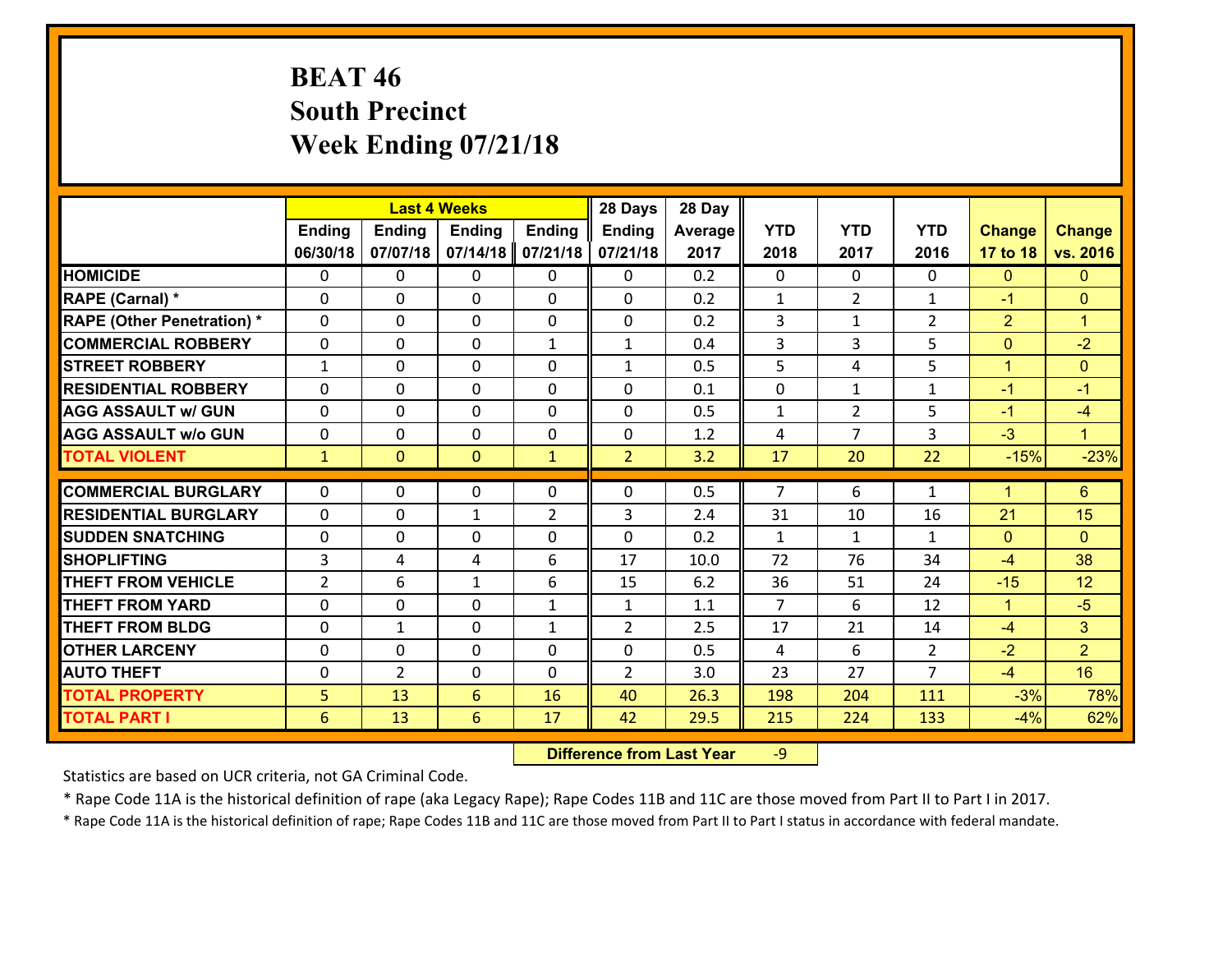# **BEAT 47 South Precinct Week Ending 07/21/18**

|                                   |                |                | <b>Last 4 Weeks</b>              |                   | 28 Days           | 28 Day     |              |                |                |                |                              |
|-----------------------------------|----------------|----------------|----------------------------------|-------------------|-------------------|------------|--------------|----------------|----------------|----------------|------------------------------|
|                                   | <b>Ending</b>  | <b>Ending</b>  | <b>Ending</b>                    | <b>Ending</b>     | <b>Ending</b>     | Average    | <b>YTD</b>   | <b>YTD</b>     | <b>YTD</b>     | <b>Change</b>  | <b>Change</b>                |
|                                   | 06/30/18       | 07/07/18       | 07/14/18                         | 07/21/18          | 07/21/18          | 2017       | 2018         | 2017           | 2016           | 17 to 18       | vs. 2016                     |
| <b>HOMICIDE</b>                   | $\mathbf{0}$   | 0              | $\mathbf{0}$                     | 0                 | 0                 | 0.0        | $\Omega$     | $\Omega$       | $\Omega$       | $\mathbf{0}$   | $\mathbf{0}$                 |
| RAPE (Carnal) *                   | $\Omega$       | 0              | $\mathbf{0}$                     | 0                 | $\Omega$          | 0.2        | $\mathbf{0}$ | $\mathbf{1}$   | $\Omega$       | $-1$           | $\mathbf{0}$                 |
| <b>RAPE (Other Penetration) *</b> | $\Omega$       | $\Omega$       | $\Omega$                         | $\Omega$          | $\Omega$          | 0.0        | $\mathbf{1}$ | $\Omega$       | $\mathbf{1}$   | $\mathbf{1}$   | $\Omega$                     |
| <b>COMMERCIAL ROBBERY</b>         | 0              | 0              | $\mathbf 0$                      | 0                 | 0                 | 0.1        | 0            | $\mathbf 0$    | 0              | $\mathbf{0}$   | $\mathbf{0}$                 |
| <b>STREET ROBBERY</b>             | $\Omega$       | 0              | $\mathbf 0$                      | $\Omega$          | 0                 | 0.0        | $\Omega$     | $\Omega$       | $\Omega$       | $\mathbf{0}$   | $\mathbf{0}$                 |
| <b>RESIDENTIAL ROBBERY</b>        | $\Omega$       | $\Omega$       | $\mathbf 0$                      | $\Omega$          | $\Omega$          | 0.0        | $\Omega$     | $\Omega$       | 0              | $\mathbf{0}$   | $\mathbf{0}$                 |
| <b>AGG ASSAULT w/ GUN</b>         | $\Omega$       | 0              | $\mathbf 0$                      | $\Omega$          | 0                 | 0.2        | $\Omega$     | $\Omega$       | $\mathbf{1}$   | $\mathbf{0}$   | $-1$                         |
| <b>AGG ASSAULT w/o GUN</b>        | 0              | 0              | $\mathbf 0$                      | 0                 | 0                 | 0.3        | $\mathbf 0$  | $\overline{2}$ | 0              | $-2$           | $\overline{0}$               |
| <b>TOTAL VIOLENT</b>              | $\mathbf{0}$   | $\overline{0}$ | $\mathbf{0}$                     | $\overline{0}$    | $\mathbf{0}$      | 0.7        | $\mathbf{1}$ | 3 <sup>1</sup> | $\overline{2}$ | $-67%$         | $-50%$                       |
| <b>COMMERCIAL BURGLARY</b>        | $\Omega$       | 0              | 0                                | 0                 | $\Omega$          | 0.3        | $\mathbf{0}$ | $\mathbf{1}$   | $\Omega$       | $-1$           | $\mathbf{0}$                 |
| <b>RESIDENTIAL BURGLARY</b>       | $\Omega$       | 0              | $\overline{2}$                   | 0                 | $\overline{2}$    | 0.7        | 8            |                | 8              | 6              |                              |
| <b>SUDDEN SNATCHING</b>           | $\Omega$       | 0              | $\mathbf{0}$                     | $\Omega$          | $\Omega$          | 0.0        | $\Omega$     | 2<br>$\Omega$  | $\Omega$       | $\mathbf{0}$   | $\mathbf{0}$<br>$\mathbf{0}$ |
| <b>SHOPLIFTING</b>                | 0              | 0              | $\mathbf 0$                      | 0                 | 0                 | 0.9        | $\mathbf{1}$ | $\mathbf{1}$   | 0              | $\mathbf{0}$   | $\blacktriangleleft$         |
| <b>THEFT FROM VEHICLE</b>         | $\mathbf{1}$   | 0              | $\mathbf{0}$                     | $\mathbf{1}$      | $\overline{2}$    | 2.7        | 14           | 3              | $\overline{7}$ | 11             | $\overline{7}$               |
| <b>THEFT FROM YARD</b>            | 0              | 0              | $\mathbf 0$                      |                   |                   | 0.7        | 3            | 4              | $\mathbf{1}$   | $-1$           | $\overline{2}$               |
| <b>THEFT FROM BLDG</b>            | 0              | 0              | $\mathbf 0$                      | $\mathbf{1}$<br>0 | $\mathbf{1}$<br>0 | 0.9        | 3            | 8              | $\mathbf{1}$   | $-5$           | $\overline{2}$               |
|                                   |                |                |                                  |                   |                   |            |              |                |                |                |                              |
| <b>OTHER LARCENY</b>              | 0              | 0              | $\mathbf 0$                      | 0                 | 0                 | 0.3        | 0            | $\overline{2}$ | $\mathbf{1}$   | $-2$           | $-1$                         |
| <b>AUTO THEFT</b>                 | $\mathbf{1}$   | 0              | $\mathbf 0$                      | $\mathbf{1}$      | $\overline{2}$    | 0.9        | 5            | $\mathbf{1}$   | 5              | $\overline{4}$ | $\overline{0}$               |
| <b>TOTAL PROPERTY</b>             | $\overline{2}$ | $\overline{0}$ | $\overline{2}$<br>$\overline{2}$ | 3<br>3            | $\overline{7}$    | 7.4<br>8.1 | 34<br>35     | 22<br>25       | 23<br>25       | 55%<br>40%     | 48%<br>40%                   |
| <b>TOTAL PART I</b>               | 2 <sup>1</sup> | $\mathbf{0}$   |                                  |                   | $\overline{7}$    |            |              |                |                |                |                              |

 **Difference from Last Year**r 10

Statistics are based on UCR criteria, not GA Criminal Code.

\* Rape Code 11A is the historical definition of rape (aka Legacy Rape); Rape Codes 11B and 11C are those moved from Part II to Part I in 2017.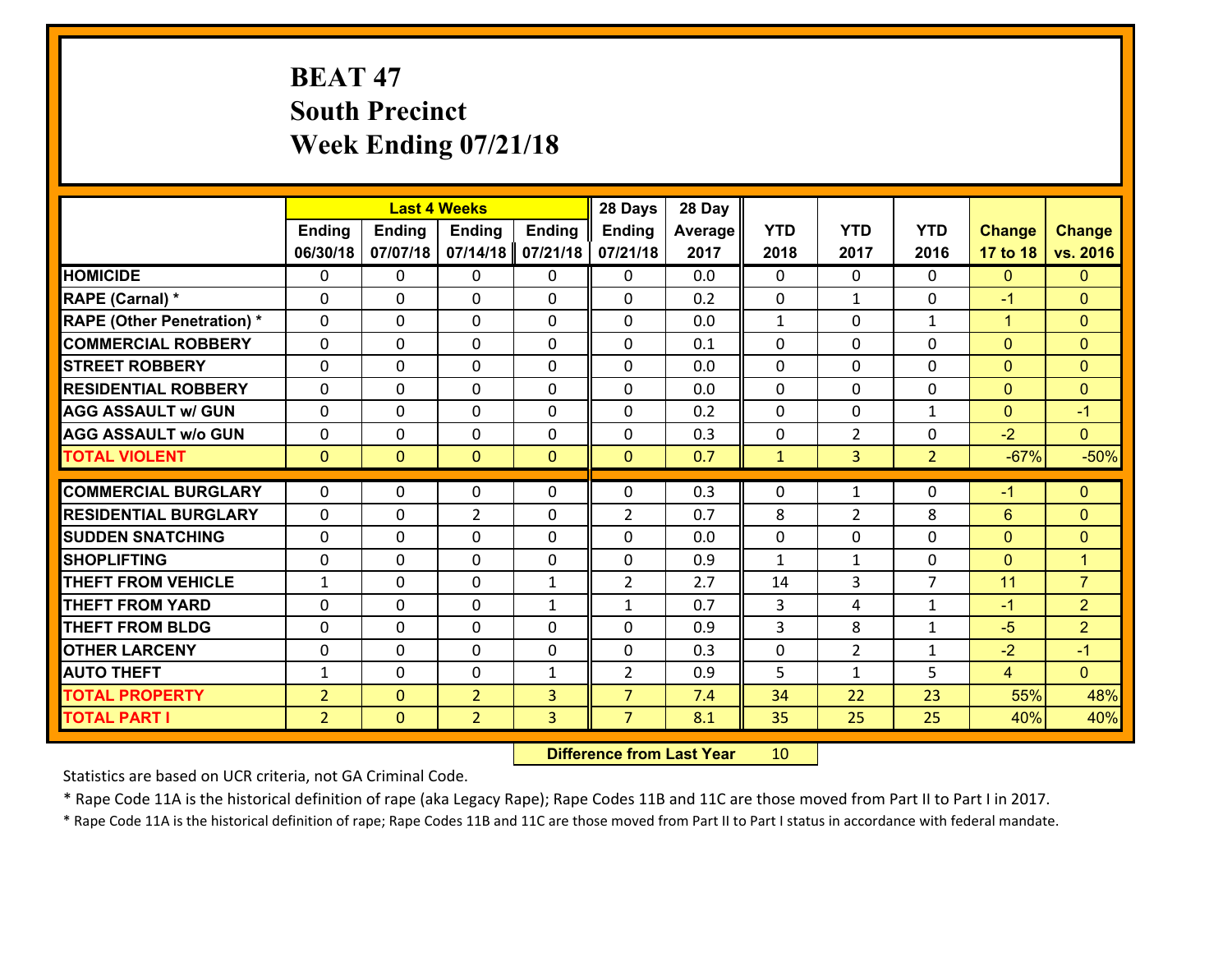

#### **COMPSTATEAST PRECINCTWeek Ending 07/21/18**

**PRECINCT COMMANDER:**

**CAPT. GEORGE GUNDICH**



|                                                                                                  | <b>Week</b>               | <b>Week</b>               | Weekly          | 28-Day                    | $28$ -Day                        | Avg              |                                              |                  |                  |                    |                    |
|--------------------------------------------------------------------------------------------------|---------------------------|---------------------------|-----------------|---------------------------|----------------------------------|------------------|----------------------------------------------|------------------|------------------|--------------------|--------------------|
|                                                                                                  | <b>Ending</b><br>07/21/18 | <b>Ending</b><br>07/14/18 | Avg<br>2017     | <b>Ending</b><br>07/21/18 | Ending<br>06/23/18               | 28-Day<br>2017   | <b>YTD</b><br>2018                           | YTD<br>2017      | YTD<br>2016      | Change<br>17 to 18 | Change<br>vs. 2016 |
| <b>HOMICIDE</b>                                                                                  | 0                         | 0                         | $\mathbf{0}$    | $\mathbf{0}$              | 0                                | 1                | 7                                            | 8                |                  | -1                 | $\Omega$           |
| RAPE (Carnal) *                                                                                  | 1                         | 0                         | 0               | $\overline{2}$            | 1                                | $\Omega$         | 8                                            | $\overline{2}$   | 4                | 6                  | 4                  |
| <b>RAPE (Other Penetration) *</b>                                                                | 1                         | $\Omega$                  | 0               | 1                         | $\Omega$                         | 1                | 5                                            | 10               | $\overline{5}$   | $-5$               | $\Omega$           |
| <b>COMMERCIAL ROBBERY</b>                                                                        | $\bf{0}$                  | 0                         | $\overline{1}$  | $\mathbf{0}$              | $\Omega$                         | $\overline{2}$   | $\overline{2}$                               | $\overline{22}$  | 5                | $-20$              | $\overline{3}$     |
| <b>STREET ROBBERY</b>                                                                            | $\mathbf 0$               | 0                         | $\mathbf{1}$    | $\mathbf{0}$              | 5                                | 3                | 23                                           | 28               | 49               | $-5$               | $-26$              |
| <b>RESIDENTIAL ROBBERY</b>                                                                       | $\overline{\mathbf{0}}$   | $\overline{0}$            | $\mathbf 0$     | 0                         | $\Omega$                         | $\mathbf 1$      | 1                                            | $\overline{5}$   | $\overline{6}$   | $-4$               | $-5$               |
| <b>AGG ASSAULT w/ GUN</b>                                                                        | 3                         | 3                         | $\overline{1}$  | $\overline{7}$            | $\overline{2}$                   | 4                | 31                                           | 46               | 61               | $-15$              | $-30$              |
| <b>AGG ASSAULT w/o GUN</b>                                                                       | $\bf{0}$                  | 3                         | $\mathbf 1$     | 9                         | 5                                | 5                | 50                                           | 46               | 26               | 4                  | $\overline{24}$    |
| <b>TOTAL VIOLENT</b>                                                                             | 5                         | $\overline{6}$            | 4               | 19                        | 13                               | $\overline{17}$  | 127                                          | 167              | 163              | $-24%$             | $-22%$             |
| <b>COMMERCIAL BURGLARY</b>                                                                       | 1                         | 1                         | 0               | 3                         | $\mathbf{0}$                     | 2                | 15                                           | 8                | 31               | $\overline{7}$     | $-16$              |
| <b>RESIDENTIAL BURGLARY</b>                                                                      | 5                         | $\overline{2}$            | 5               | $\overline{12}$           | $\overline{11}$                  | 18               | 127                                          | 143              | 233              | $-16$              | $-106$             |
| <b>SUDDEN SNATCHING</b>                                                                          | 4                         | 0                         | $\mathbf 0$     | 1                         | $\Omega$                         | $\mathbf{1}$     | $\overline{7}$                               | 9                | 5                | $-2$               | $\overline{2}$     |
| <b>SHOPLIFTING</b>                                                                               | 4                         | $\overline{2}$            | 5               | 19                        | $\overline{27}$                  | 22               | 186                                          | 162              | 147              | 24                 | 39                 |
| <b>THEFT FROM VEHICLE</b>                                                                        | 8                         | $\overline{6}$            | $\overline{7}$  | $\overline{28}$           | $\overline{10}$                  | $\overline{27}$  | 159                                          | $\overline{204}$ | $\overline{178}$ | $-45$              | $-19$              |
| <b>THEFT FROM YARD</b>                                                                           | $\overline{2}$            | $\overline{5}$            | 3               | $\overline{12}$           | $\overline{16}$                  | $\overline{10}$  | 85                                           | $\overline{82}$  | 66               | $\overline{3}$     | $\overline{19}$    |
| <b>THEFT FROM BLDG</b>                                                                           | 1                         | 4                         | 3               | 12                        | 3                                | 12               | 94                                           | 99               | 137              | $-5$               | $-43$              |
| <b>OTHER LARCENY</b>                                                                             | $\overline{2}$            | $\Omega$                  | $\overline{1}$  | 4                         | $\overline{2}$                   | $\overline{2}$   | 33                                           | 23               | $\overline{10}$  | 10                 | 23                 |
| <b>AUTO THEFT</b>                                                                                | 4                         | $\overline{7}$            | 3               | 10                        | $\overline{2}$                   | 11               | 89                                           | 92               | 110              | $-3$               | $-21$              |
| <b>TOTAL PROPERTY</b>                                                                            | 25                        | 27                        | 27              | 101                       | 71                               | 106              | 795                                          | 822              | 917              | $-3%$              | $-13%$             |
| <b>TOTAL PART I</b>                                                                              | 30                        | $\overline{33}$           | $\overline{31}$ | 120                       | 84                               | $\overline{123}$ | $\overline{922}$                             | 989              | 1080             | $-7%$              | $-15%$             |
| Statistics are based on UCR criteria, not GA Criminal Code, and are                              |                           |                           |                 |                           | <b>Difference from Last Year</b> |                  | -67                                          |                  |                  | <b>Last Week</b>   | Year-to-Date       |
| preliminary, based on RMS data at the time prepared, and are subject to change.                  |                           |                           |                 |                           |                                  |                  | <b>At-Fault Police Vehicle Accidents</b>     |                  |                  | 0                  | 6                  |
| Cell Shading: white is within 0.6 standard deviation of the mean; red is above; green is below.  |                           |                           |                 |                           |                                  |                  | <b>Not At-Fault Police Vehicle Accidents</b> |                  |                  | $\Omega$           | $\overline{2}$     |
| * Code 11A is the pre-2016 definition of rape; Codes 11B and 11C are by federal mandate in 2016. |                           |                           |                 |                           |                                  |                  | <b>Total Police Vehicle Accidents</b>        |                  |                  | $\overline{0}$     | 8                  |
|                                                                                                  | Week                      | <b>Week</b>               | Weekly          | 28-Day                    | 28-Day                           | Avg              |                                              |                  |                  |                    |                    |
| <b>Citizen Initiated Calls</b>                                                                   | Ending                    | Ending                    | Avg             | <b>Ending</b>             | <b>Ending</b>                    | 28-Day           | <b>YTD</b>                                   | <b>YTD</b>       | <b>YTD</b>       | <b>Change</b>      | <b>Change</b>      |
|                                                                                                  | 07/21/18                  | 07/14/18                  | 2017            | 07/21/18                  | 06/23/18                         | 2017             | 2018                                         | 2017             | 2016             | <b>17 to 18</b>    | vs. 2016           |
| <b>Midnight Shift</b>                                                                            | 105                       | 97                        | 114             | 403                       | 387                              | 455              | 2620                                         | 2889             | 2904             | $-269$             | $-284$             |
| <b>Day Shift</b>                                                                                 | $\overline{242}$          | 263                       | 282             | 959                       | 1045                             | 1127             | 7226                                         | 7084             | 7278             | 142                | $-52$              |
| <b>Afternoon Shift</b>                                                                           | 309                       | 264                       | 294             | 1109                      | 1141                             | 1177             | 7685                                         | 7802             | 7915             | $-117$             | $-230$             |
| <b>TOTAL CITIZEN CFS</b>                                                                         | 656                       | 656                       | 690             | 2471                      | 2573                             | 2758             | 17531                                        | 17775            | 18097            | $-1.4%$            | $-3.1%$            |
| <b>53S ShotSpotter Calls</b>                                                                     | 6                         | 8                         | 8               | 33                        | $\overline{13}$                  | $\overline{31}$  | 175                                          | 236              | 337              | $-61$              | $-162$             |
| <b>Sig 53 Shots Fired Calls</b>                                                                  | $\overline{10}$           | $\overline{11}$           | $\overline{16}$ | 67                        | 58                               | 64               | $\Omega$                                     | 552              | 670              | $-552$             | $-670$             |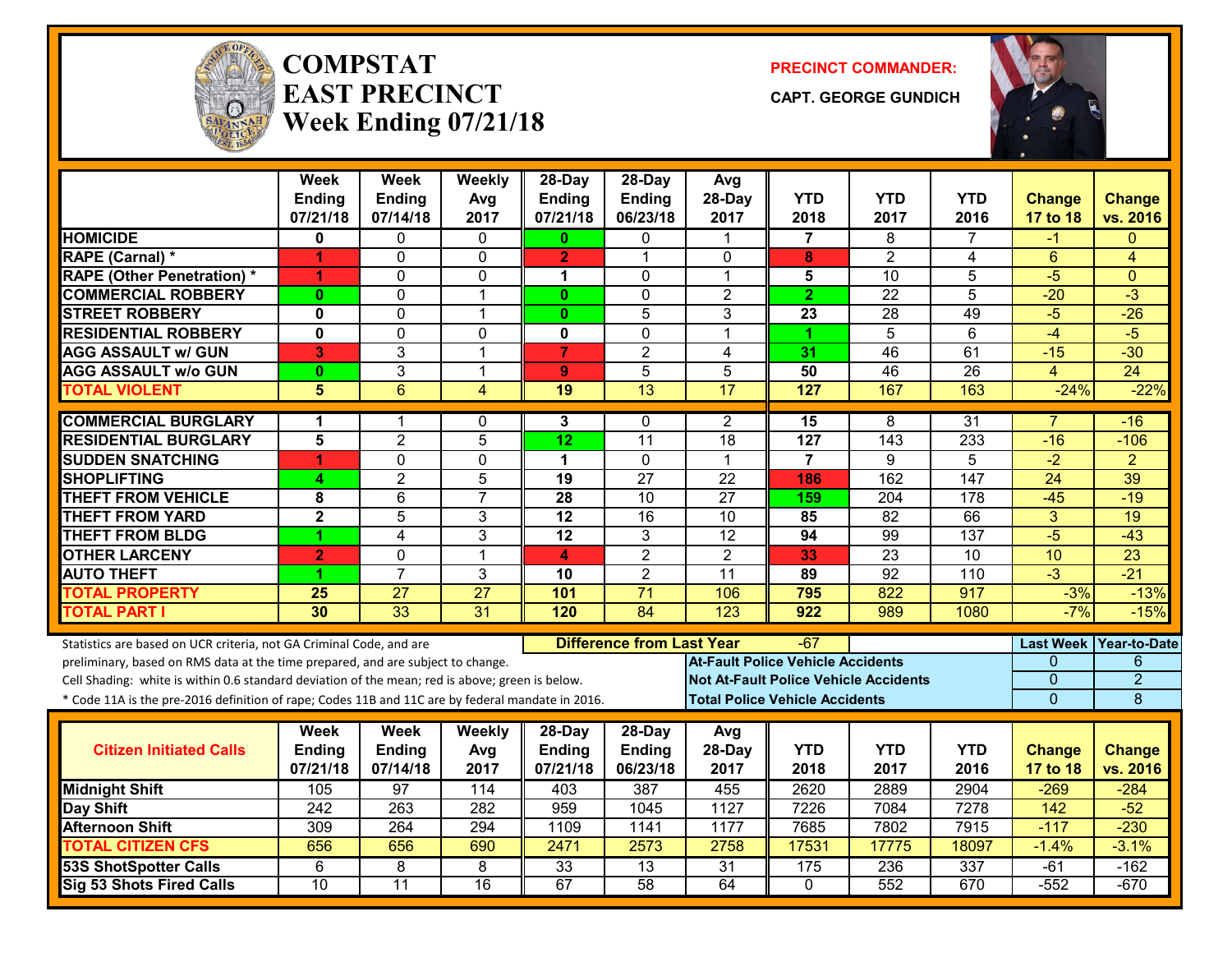## **BEAT 51 East Precinct Week Ending 07/21/18**

|                                   |                |                | <b>Last 4 Weeks</b> |                | 28 Days        | 28 Day     |                |                |                |                      |                        |
|-----------------------------------|----------------|----------------|---------------------|----------------|----------------|------------|----------------|----------------|----------------|----------------------|------------------------|
|                                   | <b>Ending</b>  | Ending         | <b>Ending</b>       | <b>Ending</b>  | Ending         | Average    | <b>YTD</b>     | <b>YTD</b>     | <b>YTD</b>     | <b>Change</b>        | <b>Change</b>          |
|                                   | 06/30/18       | 07/07/18       | 07/14/18            | 07/21/18       | 07/21/18       | 2017       | 2018           | 2017           | 2016           | 17 to 18             | vs. 2016               |
| <b>HOMICIDE</b>                   | $\Omega$       | 0              | $\mathbf{0}$        | 0              | 0              | 0.0        | 2              | $\mathbf{1}$   | $\mathbf{1}$   | $\blacktriangleleft$ | $\blacktriangleleft$   |
| RAPE (Carnal) *                   | $\Omega$       | 0              | $\mathbf{0}$        | $\mathbf{1}$   | $\mathbf{1}$   | 0.0        | 3              | $\mathbf{1}$   | $\Omega$       | $\overline{2}$       | 3                      |
| <b>RAPE (Other Penetration) *</b> | 0              | 0              | $\mathbf 0$         | 0              | 0              | 0.0        | $\overline{2}$ | $\overline{2}$ | 0              | $\mathbf{0}$         | $\overline{2}$         |
| <b>COMMERCIAL ROBBERY</b>         | 0              | 0              | 0                   | 0              | 0              | 0.0        | 0              | $\mathbf{1}$   | 1              | $-1$                 | $-1$                   |
| <b>STREET ROBBERY</b>             | $\Omega$       | 0              | $\mathbf 0$         | 0              | 0              | 0.1        | 5              | $\overline{7}$ | 4              | $-2$                 | $\blacktriangleleft$   |
| <b>RESIDENTIAL ROBBERY</b>        | 0              | 0              | $\mathbf 0$         | 0              | 0              | 0.0        | $\mathbf 0$    | $\mathbf{1}$   | 0              | $-1$                 | $\mathbf{0}$           |
| <b>AGG ASSAULT w/ GUN</b>         | $\mathbf{1}$   | 0              | 1                   | 0              | $\overline{2}$ | 0.1        | 5 <sup>5</sup> | 6              | 18             | $-1$                 | $-13$                  |
| <b>AGG ASSAULT w/o GUN</b>        | $\overline{2}$ | 0              | $\mathbf{1}$        | 0              | 3              | 0.2        | 17             | 12             | $\overline{7}$ | 5                    | 10                     |
| <b>TOTAL VIOLENT</b>              | 3 <sup>1</sup> | $\overline{0}$ | $\overline{2}$      | $\mathbf{1}$   | 6              | 0.6        | 34             | 31             | 31             | 10%                  | 10%                    |
| <b>COMMERCIAL BURGLARY</b>        | $\mathbf{1}$   | 0              | $\mathbf{0}$        | 0              | $\mathbf{1}$   | 0.1        | 4              | $\mathbf{1}$   | 6              | 3                    | $-2$                   |
| <b>RESIDENTIAL BURGLARY</b>       |                |                |                     |                |                |            |                |                |                |                      |                        |
|                                   | 0              | 0              | $\mathbf 0$         | $\mathbf{1}$   | $\mathbf{1}$   | 0.5        | 10             | 20             | 21             | $-10$                | $-11$                  |
| <b>SUDDEN SNATCHING</b>           | 0              | 0              | 0                   | $\mathbf{1}$   | $\mathbf{1}$   | 0.1<br>0.4 | $\mathcal{P}$  | $\overline{2}$ | $\Omega$       | $\mathbf{0}$         | $\overline{2}$<br>$-3$ |
| <b>SHOPLIFTING</b>                | $\mathbf{1}$   | 1              | 1                   | $\overline{2}$ | 5              |            | 16             | 21             | 19             | $-5$                 |                        |
| <b>THEFT FROM VEHICLE</b>         | $\mathbf{1}$   | 1              | $\mathbf{1}$        | $\overline{2}$ | 5              | 0.4        | 28             | 13             | 21             | 15                   | $\overline{7}$         |
| <b>THEFT FROM YARD</b>            | $\mathbf{0}$   | 0              | 1                   | 0              | $\mathbf{1}$   | 0.2        | 11             | 10             | 16             | $\mathbf{1}$         | $-5$                   |
| <b>THEFT FROM BLDG</b>            | 0              | 0              | $\mathbf 0$         | 0              | 0              | 0.4        | 12             | 18             | 19             | $-6$                 | $-7$                   |
| <b>OTHER LARCENY</b>              | $\mathbf{1}$   | 0              | $\mathbf 0$         | 0              | $\mathbf{1}$   | 0.1        | 9              | 3              | $\overline{2}$ | $6^{\circ}$          | $\overline{7}$         |
| <b>AUTO THEFT</b>                 | $\mathbf{0}$   | 0              | $\overline{2}$      | 0              | $\overline{2}$ | 0.3        | 14             | 15             | 14             | $-1$                 | $\overline{0}$         |
| <b>TOTAL PROPERTY</b>             | $\overline{4}$ | $\overline{2}$ | 5                   | 6              | 17             | 2.5        | 106            | 103            | 118            | 3%                   | $-10%$                 |
| <b>TOTAL PART I</b>               | $\overline{7}$ | $\overline{2}$ | $\overline{7}$      | $\overline{7}$ | 23             | 3.1        | 140            | 134            | 149            | 4%                   | $-6%$                  |

 **Difference from Last Year**r 6

Statistics are based on UCR criteria, not GA Criminal Code.

\* Rape Code 11A is the historical definition of rape (aka Legacy Rape); Rape Codes 11B and 11C are those moved from Part II to Part I in 2017.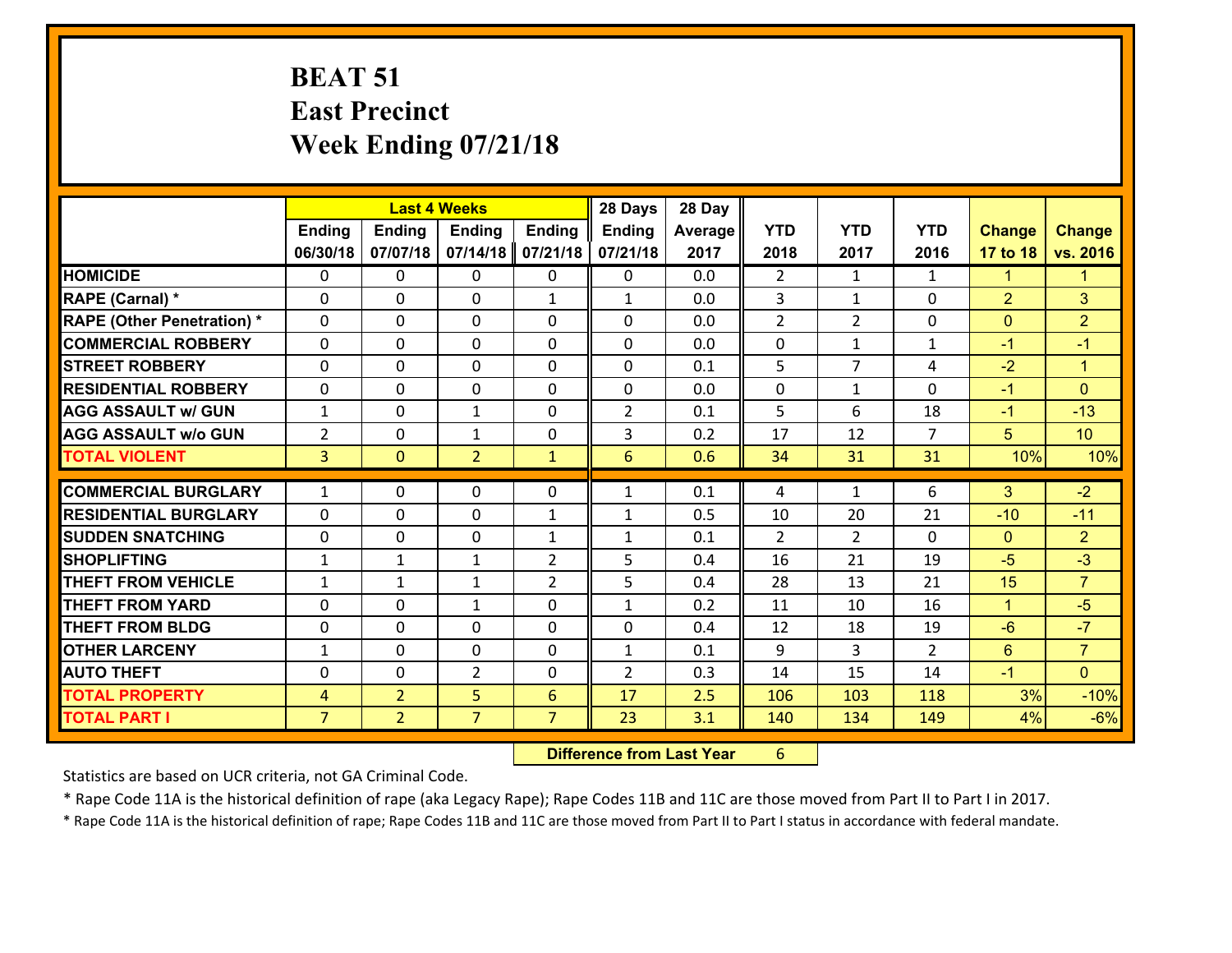## **BEAT 52 East Precinct Week Ending 07/21/18**

|                                              |                | <b>Last 4 Weeks</b>              |                |                     | 28 Days        | 28 Day       |                |                |                |                      |                  |
|----------------------------------------------|----------------|----------------------------------|----------------|---------------------|----------------|--------------|----------------|----------------|----------------|----------------------|------------------|
|                                              | <b>Ending</b>  | <b>Ending</b>                    | <b>Ending</b>  | <b>Ending</b>       | <b>Ending</b>  | Average      | <b>YTD</b>     | <b>YTD</b>     | <b>YTD</b>     | <b>Change</b>        | <b>Change</b>    |
|                                              | 06/30/18       | 07/07/18                         | 07/14/18       | 07/21/18            | 07/14/18       | 2017         | 2018           | 2017           | 2016           | 17 to 18             | vs. 2016         |
| <b>HOMICIDE</b>                              | $\Omega$       | 0                                | $\Omega$       | 0                   | $\Omega$       | 0.0          | $\Omega$       | $\Omega$       | $\overline{2}$ | $\Omega$             | $-2$             |
| RAPE (Carnal) *                              | $\Omega$       | 0                                | $\mathbf{0}$   | $\Omega$            | 0              | 0.1          | $\overline{2}$ | $\Omega$       | $\Omega$       | 2                    | $\overline{2}$   |
| <b>RAPE (Other Penetration) *</b>            | $\Omega$       | 0                                | $\Omega$       | $\Omega$            | 0              | 0.2          | $\Omega$       | $\overline{2}$ | $\Omega$       | $-2$                 | $\Omega$         |
| <b>COMMERCIAL ROBBERY</b>                    | $\mathbf 0$    | 0                                | $\mathbf{0}$   | $\Omega$            | 0              | 0.0          | $\mathbf{1}$   | 0              | 0              | $\blacktriangleleft$ | $\mathbf{1}$     |
| <b>STREET ROBBERY</b>                        | $\Omega$       | 0                                | $\mathbf 0$    | 0                   | 0              | 1.1          | 2              | $\overline{7}$ | 13             | $-5$                 | $-11$            |
| <b>RESIDENTIAL ROBBERY</b>                   | $\mathbf{0}$   | 0                                | $\Omega$       | 0                   | $\Omega$       | 0.3          | $\mathbf 0$    | $\overline{2}$ | $\mathbf{1}$   | $-2$                 | $-1$             |
| <b>AGG ASSAULT w/ GUN</b>                    | $\mathbf 0$    | 0                                | $\mathbf 0$    | $\mathbf{1}$        | $\mathbf{1}$   | 0.5          | 4              | 5              | 15             | $-1$                 | $-11$            |
| <b>AGG ASSAULT w/o GUN</b>                   | $\overline{2}$ | 0                                | $\mathbf 0$    | 0                   | $\overline{2}$ | 1.2          | 8              | 10             | 4              | $-2$                 | $\overline{4}$   |
| <b>TOTAL VIOLENT</b>                         | 2 <sup>1</sup> | $\overline{0}$                   | $\overline{0}$ | $\mathbf{1}$        | $\overline{3}$ | 3.4          | 17             | 26             | 35             | $-35%$               | $-51%$           |
| <b>COMMERCIAL BURGLARY</b>                   | $\Omega$       | 0                                | $\Omega$       | $\Omega$            | 0              | 0.2          | $\mathbf{1}$   | $\mathbf{1}$   | $\mathbf{1}$   | $\Omega$             | $\Omega$         |
| <b>RESIDENTIAL BURGLARY</b>                  | $\mathbf 0$    | 0                                | 0              | $\overline{2}$      | $\overline{2}$ | 2.6          | 29             | 18             | 36             | 11                   | $-7$             |
| <b>SUDDEN SNATCHING</b>                      | $\mathbf 0$    | 0                                | $\mathbf 0$    | 0                   | 0              | 0.3          | $\mathbf{1}$   | $\overline{2}$ | 0              | $-1$                 | $\mathbf{1}$     |
| <b>SHOPLIFTING</b>                           |                |                                  |                |                     |                |              |                |                |                |                      |                  |
|                                              |                |                                  |                |                     |                |              |                |                |                |                      |                  |
|                                              | $\mathbf{1}$   | 0                                | $\mathbf 0$    | 0                   | $\mathbf{1}$   | 0.3          | $\overline{2}$ | $\overline{2}$ | $\overline{2}$ | $\Omega$             | $\overline{0}$   |
| <b>THEFT FROM VEHICLE</b>                    | $\overline{2}$ | 0                                | $\mathbf{1}$   | $\mathbf{1}$        | 4              | 7.2          | 18             | 47             | 23             | $-29$                | $-5$             |
| <b>THEFT FROM YARD</b>                       | $\mathbf 0$    | $\mathbf{1}$                     | $\mathbf{1}$   | $\mathbf 0$         | $\overline{2}$ | 1.8          | 11             | 14             | 10             | $-3$                 | $\mathbf{1}$     |
| <b>THEFT FROM BLDG</b>                       | $\mathbf 0$    | $\mathbf{1}$                     | $\mathbf 0$    | 0                   | 1              | 1.3          | 11             | 10             | 20             | $\overline{1}$       | $-9$             |
| <b>OTHER LARCENY</b>                         | $\mathbf 0$    | 0                                | $\mathbf 0$    | 0                   | 0              | 0.5          | 6              | 4              | 4              | $\overline{2}$       | $\overline{2}$   |
| <b>AUTO THEFT</b>                            | $\mathbf{0}$   | $\mathbf{0}$                     | $\overline{2}$ | 0                   | $\overline{2}$ | 2.5          | 18             | 15             | 15             | $\mathbf{3}$         | 3 <sup>1</sup>   |
| <b>TOTAL PROPERTY</b><br><b>TOTAL PART I</b> | 3<br>5         | $\overline{2}$<br>$\overline{2}$ | 4<br>4         | 3<br>$\overline{4}$ | 12<br>15       | 16.6<br>20.0 | 97<br>114      | 113<br>139     | 111<br>146     | $-14%$<br>$-18%$     | $-13%$<br>$-22%$ |

 **Difference from Last Year**‐25

Statistics are based on UCR criteria, not GA Criminal Code.

\* Rape Code 11A is the historical definition of rape (aka Legacy Rape); Rape Codes 11B and 11C are those moved from Part II to Part I in 2017.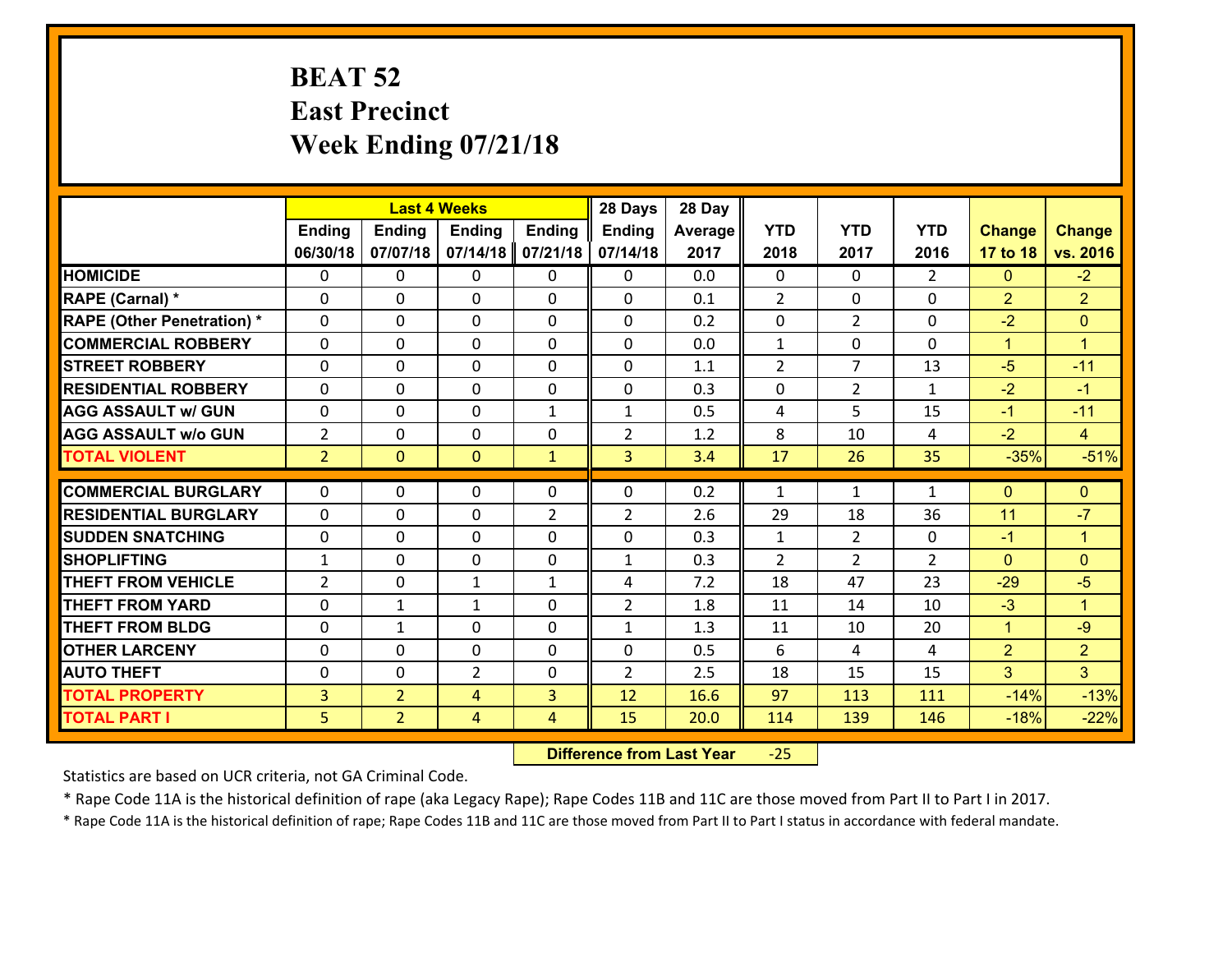## **BEAT 53 East Precinct Week Ending 07/21/18**

|                                              |                                  | <b>Last 4 Weeks</b> |                     |                | 28 Days        | 28 Day       |                |                |                |                |                      |
|----------------------------------------------|----------------------------------|---------------------|---------------------|----------------|----------------|--------------|----------------|----------------|----------------|----------------|----------------------|
|                                              | Ending                           | <b>Ending</b>       | <b>Ending</b>       | <b>Ending</b>  | <b>Ending</b>  | Average      | <b>YTD</b>     | <b>YTD</b>     | <b>YTD</b>     | <b>Change</b>  | <b>Change</b>        |
|                                              | 06/30/18                         | 07/07/18            | 07/14/18            | 07/21/18       | 07/14/18       | 2017         | 2018           | 2017           | 2016           | 17 to 18       | vs. 2016             |
| <b>HOMICIDE</b>                              | $\mathbf{0}$                     | 0                   | 0                   | $\mathbf{0}$   | 0              | 0.5          | $\mathbf{0}$   | 4              | $\mathbf{1}$   | $-4$           | $-1$                 |
| RAPE (Carnal) *                              | $\mathbf{1}$                     | 0                   | 0                   | $\mathbf{0}$   | $\mathbf{1}$   | 0.1          | 2              | 0              | $\overline{2}$ | $\overline{2}$ | $\Omega$             |
| <b>RAPE (Other Penetration) *</b>            | $\Omega$                         | $\Omega$            | $\Omega$            | $\Omega$       | $\Omega$       | 0.2          | $\Omega$       | 3              | $\overline{2}$ | $-3$           | $-2$                 |
| <b>COMMERCIAL ROBBERY</b>                    | 0                                | 0                   | $\mathbf 0$         | 0              | 0              | 0.1          | $\mathbf 0$    | $\mathbf{1}$   | 0              | $-1$           | $\Omega$             |
| <b>STREET ROBBERY</b>                        | $\Omega$                         | 0                   | $\mathbf{0}$        | $\Omega$       | 0              | 0.3          | 4              | $\overline{2}$ | 8              | $\overline{2}$ | $-4$                 |
| <b>RESIDENTIAL ROBBERY</b>                   | $\Omega$                         | $\Omega$            | 0                   | 0              | $\Omega$       | 0.2          | $\Omega$       | $\mathbf{1}$   | $\overline{2}$ | $-1$           | $-2$                 |
| <b>AGG ASSAULT w/ GUN</b>                    | $\Omega$                         | 0                   | $\mathbf{1}$        | $\overline{2}$ | 3              | 1.7          | 9              | 17             | 5              | $-8$           | $\overline{4}$       |
| <b>AGG ASSAULT w/o GUN</b>                   | 0                                | 0                   | 0                   | 0              | 0              | 1.2          | $\overline{7}$ | 12             | 4              | $-5$           | 3 <sup>°</sup>       |
| <b>TOTAL VIOLENT</b>                         | $\mathbf{1}$                     | $\overline{0}$      | $\mathbf{1}$        | $\overline{2}$ | $\overline{4}$ | 4.3          | 22             | 40             | 24             | $-45%$         | $-8%$                |
| <b>COMMERCIAL BURGLARY</b>                   | $\Omega$                         | 0                   | $\mathbf{0}$        | $\mathbf{1}$   | $\mathbf{1}$   | 0.1          | 3              | $\mathbf{1}$   | 2              | $\overline{2}$ | $\blacktriangleleft$ |
| <b>RESIDENTIAL BURGLARY</b>                  | $\Omega$                         | 0                   | $\mathbf{0}$        | 0              | $\Omega$       | 2.5          | 22             | 17             | 44             | 5              | $-22$                |
|                                              |                                  |                     |                     |                |                |              |                |                |                |                |                      |
|                                              |                                  |                     |                     |                |                |              |                |                |                |                |                      |
| <b>SUDDEN SNATCHING</b>                      | 0                                | 0                   | $\mathbf{0}$        | $\Omega$       | $\Omega$       | 0.2          | $\mathbf{1}$   | $\mathcal{L}$  | 3              | $-1$           | $-2$                 |
| <b>SHOPLIFTING</b>                           | $\overline{2}$                   | 0                   | 0                   | 0              | $\overline{2}$ | 0.1          | 9              | $\Omega$       | $\mathbf{1}$   | 9              | 8                    |
| <b>THEFT FROM VEHICLE</b>                    | 4                                | $\overline{2}$      | $\mathbf{1}$        | 2              | 9              | 6.3          | 32             | 37             | 29             | $-5$           | 3                    |
| <b>THEFT FROM YARD</b>                       | 0                                | $\mathbf{1}$        | $\mathbf{1}$        | 0              | $\overline{2}$ | 2.2          | 17             | 15             | 12             | $\overline{2}$ | 5                    |
| <b>THEFT FROM BLDG</b>                       | 0                                | $\mathbf{1}$        | 4                   | 0              | 5              | 4.4          | 25             | 24             | 44             | $\mathbf{1}$   | $-19$                |
| <b>OTHER LARCENY</b>                         | 0                                | 0                   | 0                   | 2              | $\overline{2}$ | 0.3          | 6              | 3              | 0              | 3              | 6                    |
| <b>AUTO THEFT</b>                            | 0                                | $\overline{2}$      | $\mathbf{1}$        | $\mathbf{1}$   | 4              | 2.7          | 18             | 13             | 21             | 5 <sup>5</sup> | $-3$                 |
| <b>TOTAL PROPERTY</b><br><b>TOTAL PART I</b> | $6\phantom{1}$<br>$\overline{7}$ | 6<br>6              | $\overline{7}$<br>8 | 6<br>8         | 25<br>29       | 18.7<br>23.0 | 133<br>155     | 112<br>152     | 156<br>180     | 19%<br>2%      | $-15%$<br>$-14%$     |

**19. Difference from Last Year** 3  $3 \mid$ 

Statistics are based on UCR criteria, not GA Criminal Code.

\* Rape Code 11A is the historical definition of rape (aka Legacy Rape); Rape Codes 11B and 11C are those moved from Part II to Part I in 2017.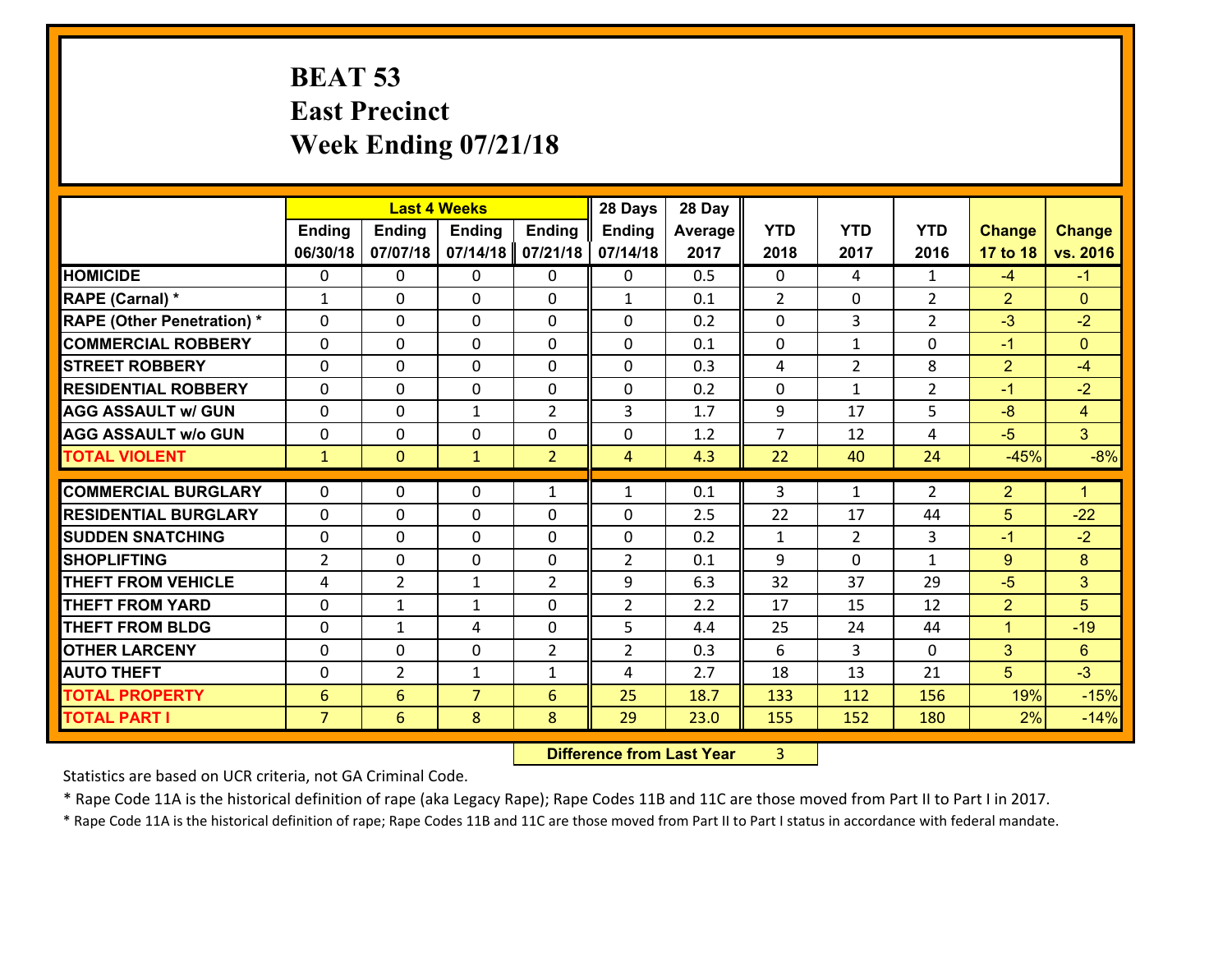## **BEAT 54 East Precinct Week Ending 07/21/18**

|                                   |                | <b>Last 4 Weeks</b> |                |                | 28 Days        | 28 Day  |                |                |                |                      |                      |
|-----------------------------------|----------------|---------------------|----------------|----------------|----------------|---------|----------------|----------------|----------------|----------------------|----------------------|
|                                   | Ending         | <b>Ending</b>       | <b>Ending</b>  | <b>Ending</b>  | <b>Ending</b>  | Average | <b>YTD</b>     | <b>YTD</b>     | <b>YTD</b>     | <b>Change</b>        | <b>Change</b>        |
|                                   | 06/30/18       | 07/07/18            | 07/14/18       | 07/21/18       | 07/14/18       | 2017    | 2018           | 2017           | 2016           | 17 to 18             | vs. 2016             |
| <b>HOMICIDE</b>                   | $\Omega$       | 0                   | 0              | $\Omega$       | 0              | 0.2     | 4              | 3              | $\mathbf{1}$   | $\mathbf{1}$         | 3                    |
| RAPE (Carnal) *                   | $\mathbf{0}$   | 0                   | $\mathbf{0}$   | 0              | $\Omega$       | 0.1     | $\mathbf{0}$   | $\Omega$       | 0              | $\mathbf{0}$         | $\mathbf{0}$         |
| <b>RAPE (Other Penetration) *</b> | $\Omega$       | 0                   | $\mathbf{0}$   | $\mathbf{1}$   | $\mathbf{1}$   | 0.1     | $\mathbf{1}$   | $\Omega$       | $\mathbf{1}$   | $\blacktriangleleft$ | $\mathbf{0}$         |
| <b>COMMERCIAL ROBBERY</b>         | 0              | 0                   | 0              | 0              | 0              | 0.9     | $\mathbf{1}$   | 11             | 0              | $-10$                | $\mathbf{1}$         |
| <b>STREET ROBBERY</b>             | $\Omega$       | 0                   | 0              | 0              | 0              | 0.8     | 6              | 9              | 14             | $-3$                 | $-8$                 |
| <b>RESIDENTIAL ROBBERY</b>        | $\Omega$       | 0                   | 0              | $\Omega$       | $\Omega$       | 0.0     | $\mathbf{1}$   | $\Omega$       | 3              | $\mathbf{1}$         | $-2$                 |
| <b>AGG ASSAULT w/ GUN</b>         | 0              | 0                   | 0              | 0              | 0              | 1.1     | 8              | 11             | 15             | $-3$                 | $-7$                 |
| <b>AGG ASSAULT w/o GUN</b>        | $\overline{2}$ | 0                   | $\mathbf{1}$   | 0              | 3              | 0.8     | 10             | 8              | $\overline{2}$ | $\overline{2}$       | 8 <sup>°</sup>       |
| <b>TOTAL VIOLENT</b>              | 2 <sup>1</sup> | $\mathbf{0}$        | $\mathbf{1}$   | $\mathbf{1}$   | $\overline{4}$ | 4.0     | 31             | 42             | 36             | $-26%$               | $-14%$               |
| <b>COMMERCIAL BURGLARY</b>        | $\Omega$       | 0                   | $\mathbf{0}$   | $\Omega$       | $\Omega$       | 0.7     | $\overline{2}$ | 3              | 8              | $-1$                 | $-6$                 |
| <b>RESIDENTIAL BURGLARY</b>       | $\overline{2}$ | 0                   | $\overline{2}$ | $\overline{2}$ | 6              | 5.1     | 36             | 35             | 54             | $\mathbf{1}$         | $-18$                |
| <b>SUDDEN SNATCHING</b>           | 0              | 0                   | 0              | 0              | 0              | 0.1     | $\mathbf 0$    | $\Omega$       | 0              | $\mathbf{0}$         | $\overline{0}$       |
| <b>SHOPLIFTING</b>                | $\overline{2}$ | $\mathbf{1}$        | $\mathbf{1}$   | 0              | 4              | 5.0     | 44             | 20             | 41             | 24                   | 3 <sup>1</sup>       |
| <b>THEFT FROM VEHICLE</b>         | $\mathbf{1}$   | $\mathbf{1}$        | $\mathbf{1}$   | $\overline{2}$ | 5              | 5.3     | 26             | 46             | 43             | $-20$                | $-17$                |
| <b>THEFT FROM YARD</b>            | $\mathbf{1}$   | 0                   | $\overline{2}$ | 0              | 3              | 2.3     | 18             | 17             | 11             | $\mathbf{1}$         | $\overline{7}$       |
| <b>THEFT FROM BLDG</b>            | 3              | 0                   | 0              | 0              | 3              | 2.3     | 21             | 25             | 20             | $-4$                 | $\blacktriangleleft$ |
| <b>OTHER LARCENY</b>              | 0              | $\mathbf{1}$        | 0              | 0              | $\mathbf{1}$   | 0.2     | $\overline{7}$ | $\overline{2}$ | 3              | 5                    | $\overline{4}$       |
| <b>AUTO THEFT</b>                 | 0              | 0                   | $\mathbf{0}$   | 0              | 0              | 1.9     | 18             | 22             | 25             | $-4$                 | $-7$                 |
| <b>TOTAL PROPERTY</b>             | 9              | 3                   | 6              | $\overline{4}$ | 22             | 22.9    | 172            | 170            | 205            | 1%                   | $-16%$               |
| <b>TOTAL PART I</b>               |                | 3                   | $\overline{7}$ | 5              | 26             | 26.8    |                | 212            | 241            | $-4%$                | $-16%$               |
|                                   | 11             |                     |                |                |                |         | 203            |                |                |                      |                      |

 **Difference from Last Year**r -9

Statistics are based on UCR criteria, not GA Criminal Code.

\* Rape Code 11A is the historical definition of rape (aka Legacy Rape); Rape Codes 11B and 11C are those moved from Part II to Part I in 2017.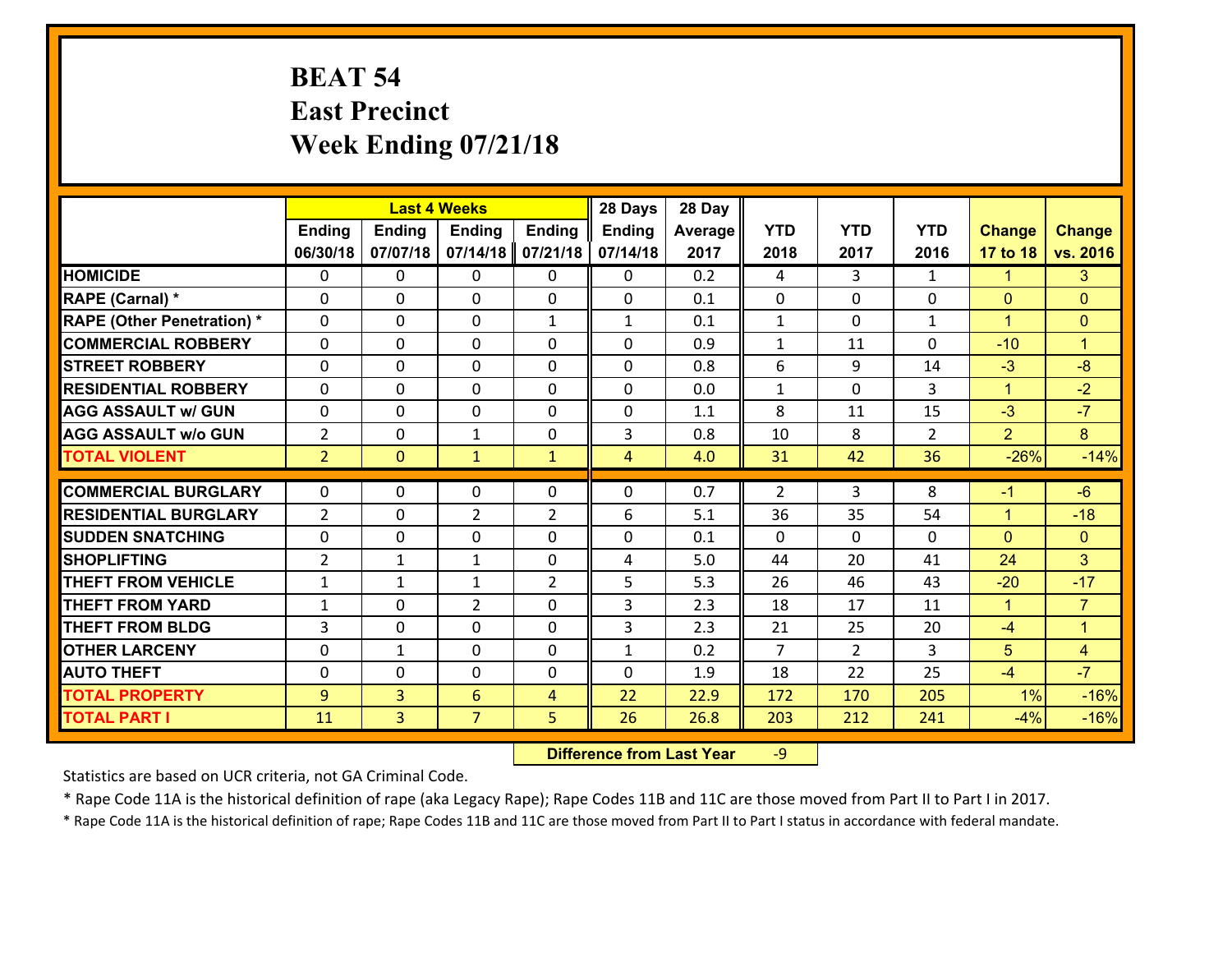## **BEAT 55 East Precinct Week Ending 07/21/18**

|                                   |                | <b>Last 4 Weeks</b> |                |                |                | 28 Day  |              |                |                |                |                      |
|-----------------------------------|----------------|---------------------|----------------|----------------|----------------|---------|--------------|----------------|----------------|----------------|----------------------|
|                                   | <b>Ending</b>  | <b>Ending</b>       | <b>Ending</b>  | <b>Ending</b>  | Ending         | Average | <b>YTD</b>   | <b>YTD</b>     | <b>YTD</b>     | <b>Change</b>  | <b>Change</b>        |
|                                   | 06/30/18       | 07/07/18            | 07/14/18       | 07/21/18       | 07/14/18       | 2017    | 2018         | 2017           | 2016           | 17 to 18       | vs. 2016             |
| <b>HOMICIDE</b>                   | $\Omega$       | 0                   | $\mathbf{0}$   | 0              | 0              | 0.0     | $\mathbf{1}$ | $\Omega$       | $\Omega$       | 1              | 1                    |
| <b>RAPE (Carnal) *</b>            | $\Omega$       | 0                   | $\mathbf{0}$   | $\Omega$       | 0              | 0.0     | 0            | $\mathbf{0}$   | $\mathbf{1}$   | $\mathbf{0}$   | $-1$                 |
| <b>RAPE (Other Penetration) *</b> | $\Omega$       | 0                   | $\mathbf 0$    | 0              | 0              | 0.0     | $\mathbf{0}$ | 0              | $\mathbf{1}$   | $\mathbf{0}$   | $-1$                 |
| <b>COMMERCIAL ROBBERY</b>         | 0              | 0                   | $\mathbf 0$    | 0              | 0              | 1.0     | $\mathbf 0$  | 9              | $\overline{2}$ | $-9$           | $-2$                 |
| <b>STREET ROBBERY</b>             | $\Omega$       | 0                   | $\mathbf 0$    | 0              | 0              | 0.2     | 4            | $\mathbf{1}$   | 5              | 3              | $-1$                 |
| <b>RESIDENTIAL ROBBERY</b>        | 0              | 0                   | $\mathbf 0$    | 0              | 0              | 0.0     | $\mathbf 0$  | $\mathbf{1}$   | 0              | $-1$           | $\mathbf{0}$         |
| <b>AGG ASSAULT w/ GUN</b>         | 0              | 0                   | $\mathbf{1}$   | 0              | $\mathbf{1}$   | 0.5     | 4            | 5              | 5              | $-1$           | $-1$                 |
| <b>AGG ASSAULT w/o GUN</b>        | 0              | 0                   | 1              | 0              | $\mathbf{1}$   | 0.5     | 4            | $\mathbf{1}$   | 5              | 3              | $-1$                 |
| <b>TOTAL VIOLENT</b>              | $\mathbf{0}$   | $\overline{0}$      | $\overline{2}$ | $\mathbf{0}$   | $\overline{2}$ | 2.2     | 13           | 17             | 19             | $-24%$         | $-32%$               |
|                                   |                |                     |                |                |                |         |              |                |                |                | $-3$                 |
| <b>COMMERCIAL BURGLARY</b>        | $\Omega$       | 0                   | $\mathbf{0}$   | $\Omega$       | 0              | 0.3     | 3            | $\mathbf{1}$   | 6              | $\overline{2}$ |                      |
| <b>RESIDENTIAL BURGLARY</b>       | $\mathbf{1}$   | 0                   | $\mathbf 0$    | 0              | $\mathbf{1}$   | 3.4     | 10           | 31             | 29             | $-21$          | $-19$                |
| <b>SUDDEN SNATCHING</b>           | 0              | 0                   | $\mathbf 0$    | 0              | 0              | 0.2     | $\mathbf{1}$ | $\overline{2}$ | $\Omega$       | $-1$           | $\blacktriangleleft$ |
| <b>SHOPLIFTING</b>                | $\overline{2}$ | 3                   | $\mathbf 0$    | $\overline{2}$ | $\overline{7}$ | 13.8    | 112          | 118            | 75             | $-6$           | 37                   |
| <b>THEFT FROM VEHICLE</b>         | $\mathbf{1}$   | 0                   | 1              | 0              | $\overline{2}$ | 4.1     | 26           | 32             | 39             | $-6$           | $-13$                |
| <b>THEFT FROM YARD</b>            | $\mathbf 0$    | $\overline{2}$      | $\mathbf 0$    | $\mathbf{1}$   | 3              | 1.5     | 17           | 11             | 8              | $6\phantom{1}$ | 9                    |
| <b>THEFT FROM BLDG</b>            | 0              | $\overline{2}$      | $\mathbf 0$    | $\Omega$       | $\overline{2}$ | 1.5     | 10           | 9              | 21             | $\mathbf{1}$   | $-11$                |
| <b>OTHER LARCENY</b>              | $\mathbf 0$    | 0                   | $\mathbf 0$    | $\Omega$       | 0              | 0.6     | 2            | 4              | $\Omega$       | $-2$           | $\overline{2}$       |
| <b>AUTO THEFT</b>                 | 0              | 0                   | $\mathbf 0$    | 0              | 0              | 1.7     | 11           | 9              | 19             | $\overline{2}$ | $-8$                 |
| <b>TOTAL PROPERTY</b>             | $\overline{4}$ | $\overline{7}$      | $\mathbf{1}$   | 3              | 15             | 27.2    | 192          | 217            | 197            | $-12%$         | $-3%$                |
| <b>TOTAL PART I</b>               | $\overline{4}$ | $\overline{7}$      | 3              | 3              | 17             | 29.4    | 205          | 234            | 216            | $-12%$         | $-5%$                |

 **Difference from Last Year**r -29

Statistics are based on UCR criteria, not GA Criminal Code.

\* Rape Code 11A is the historical definition of rape (aka Legacy Rape); Rape Codes 11B and 11C are those moved from Part II to Part I in 2017.